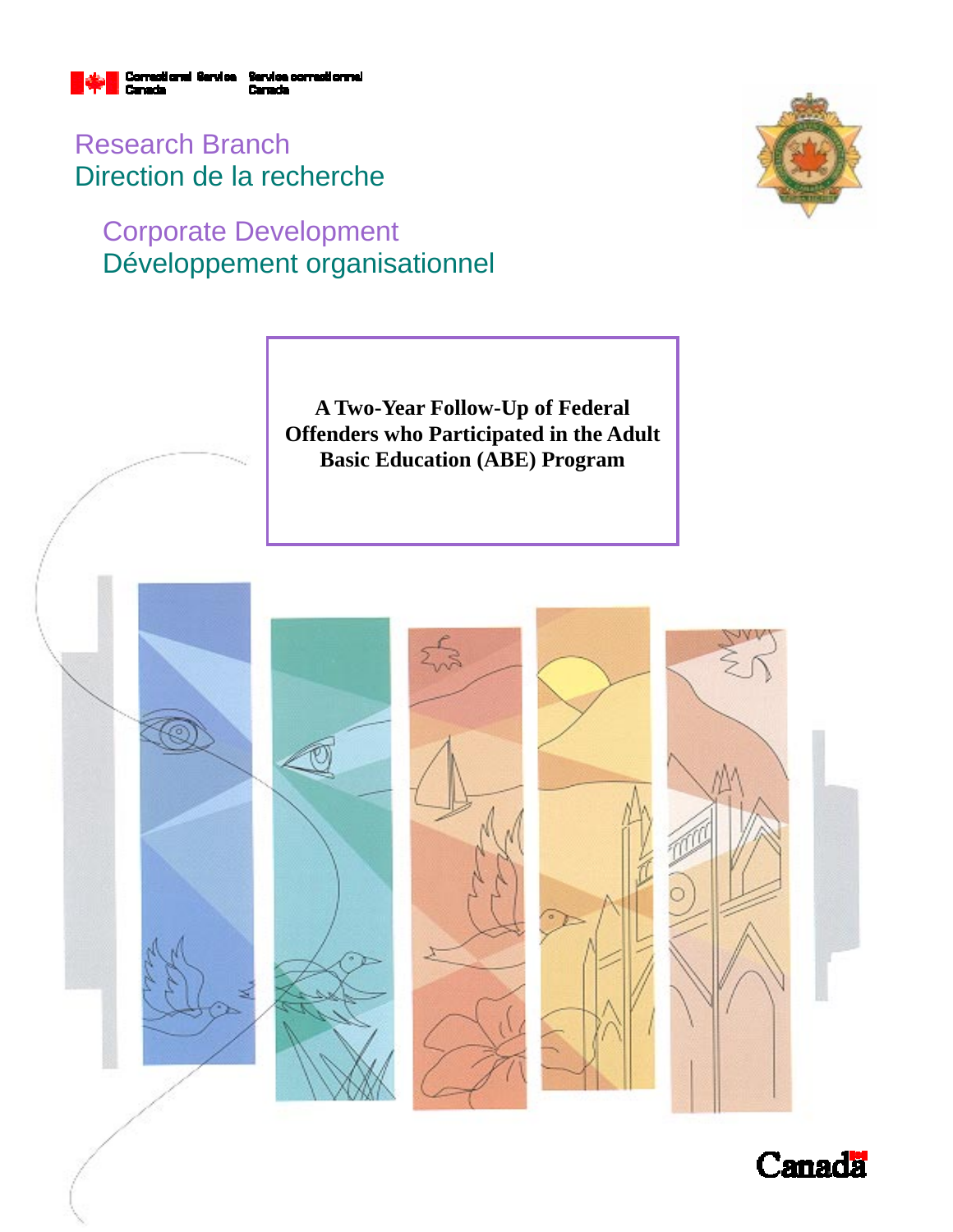# **A TWO-YEAR RELEASE FOLLOW-UP OF**

## **FEDERAL OFFENDERS WHO**

## **PARTICIPATED IN THE ADULT BASIC**

# **EDUCATION (ABE) PROGRAM**

**Roger Boe**

**Research Branch**

**Correctional Service of Canada**

**February, 1998**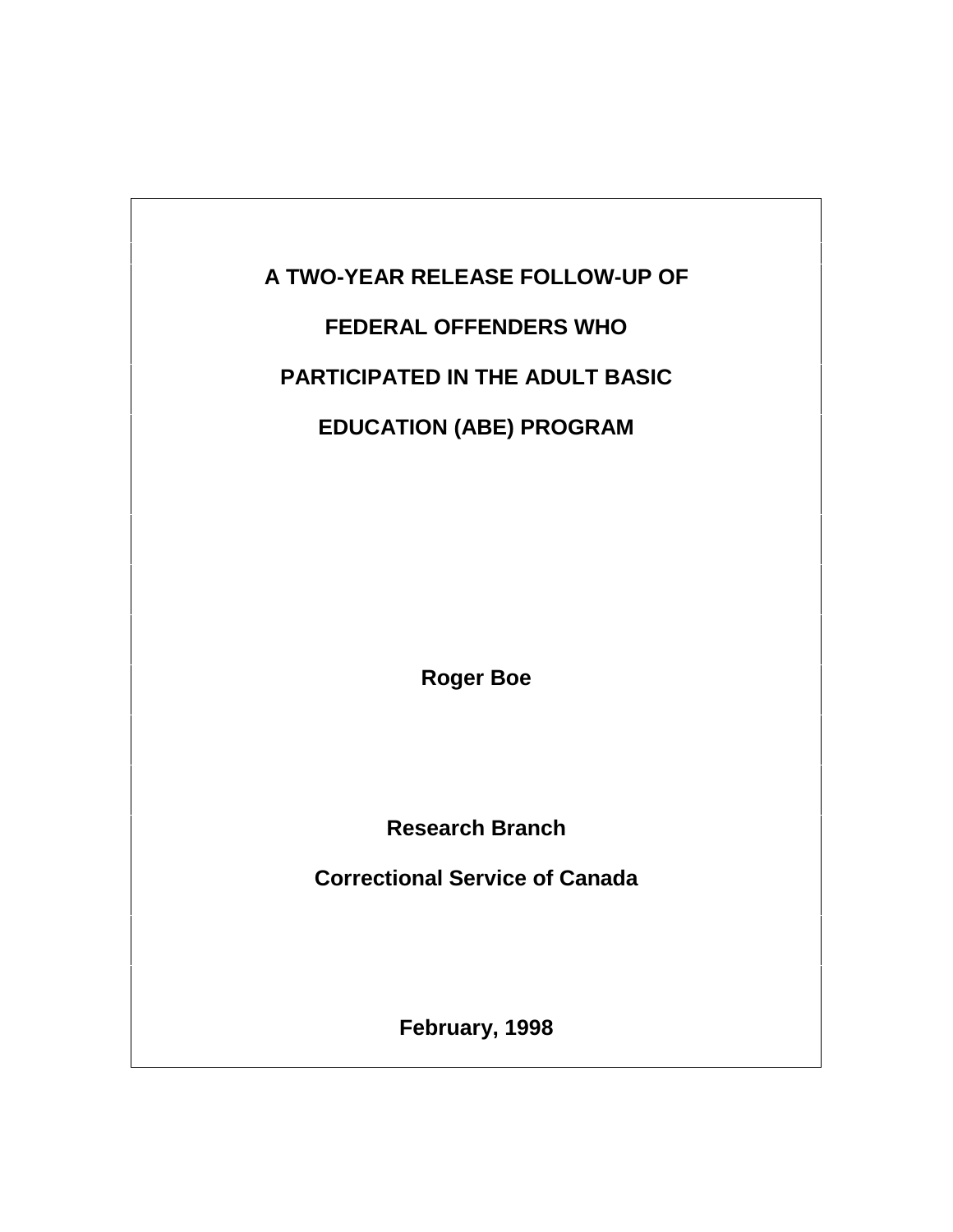#### **ACKNOWLEDGMENTS**

This research has benefited from the contribution of many different people. Bart Millson conducted the sampling, developed the research files, and provided much of the initial data analysis for the project (under a contract with Baylex Research and Statistical Consulting Ltd.). Many other colleagues also provided information or assistance in the course of this research. Special thanks are due to the following people for their contribution: Mike Hayden for assistance in collecting information on the ABE program; Ray Belcourt for providing offender release follow-up data; Brian Grant provided early access to some benchmark results from his Detention Study; and David Robinson provided assistance with the 1995 National Inmate Survey files.

Naturally, the views expressed here are those of the author, and may not necessarily reflect those of the Correctional Service of Canada.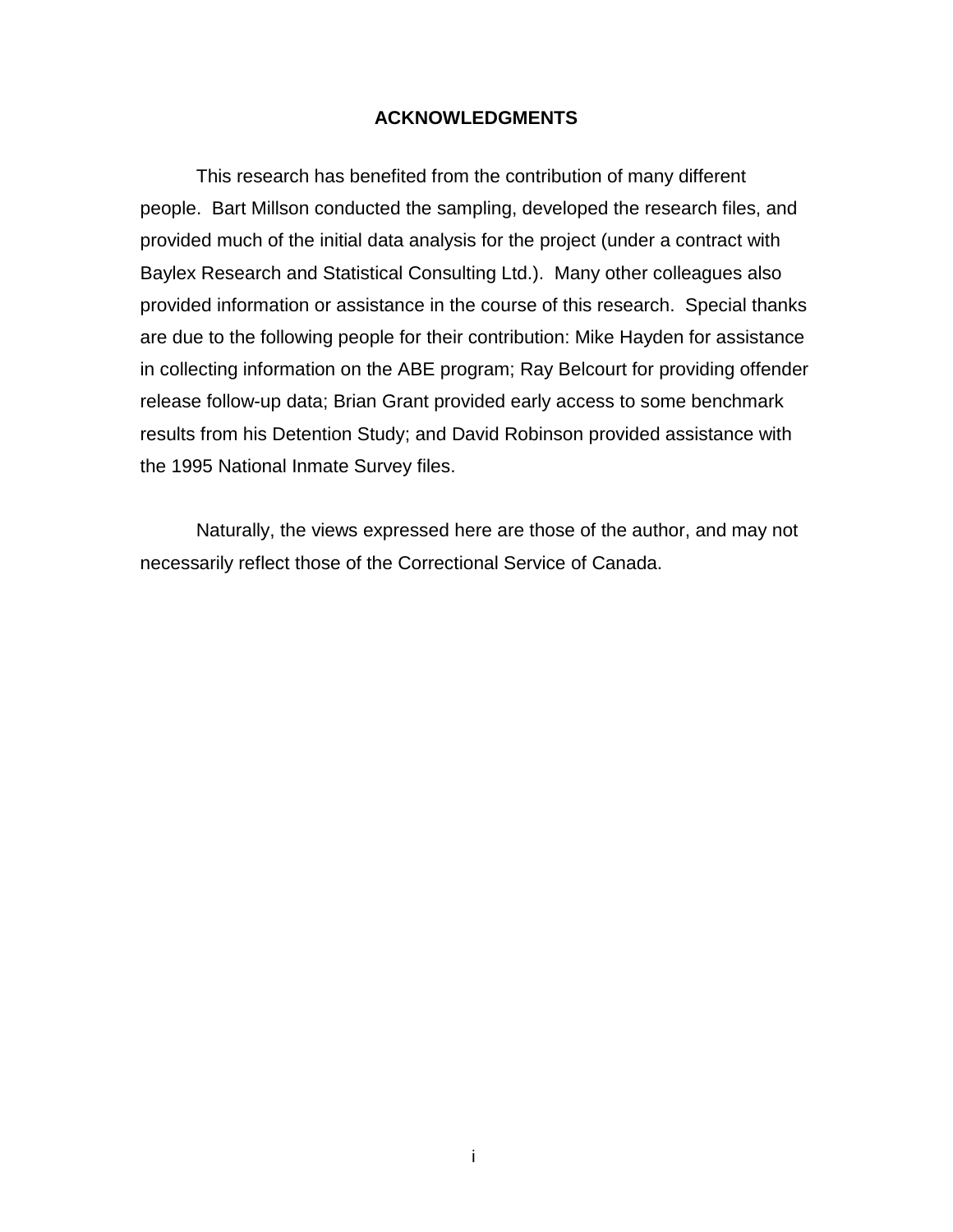## **EXECUTIVE SUMMARY**

#### **I: Background**

Offenders admitted into the custody of the Correctional Service of Canada (CSC) typically rank among our Nation's most poorly educated citizens. Nearly 2-out-of-3 offenders (64%) have not completed their high school diploma, of whom 30% have not even completed grade eight. Furthermore, inmates may actually lose some of their initial literacy skills if they make little active use of them.

Standard literacy testing of offenders entering federal custody confirms these statistics: 70% score below a Grade-8 literacy level; more than 4-out-of-5 (86 percent) test below Grade 10; the average inmate scores at approximately Grade-7.5.

Literacy scores among admissions to federal custody have not improved despite widespread adult literacy initiatives – the average entry scores of federal offenders between 1987 and 1994 have remained virtually static.

In Canada today, released offenders may lack the basic literacy skills and education qualifications to be competitive in the labour market, while at the same time the demand for workers with lower qualifications is seriously deteriorating. Research clearly indicates that without stable employment when released, offenders stand a much poorer chance of being successfully re-integrated.

An earlier study found that the ABE-8 program made a modest but significant contribution in terms of release outcomes. These results were based on a sample of ABE-8 participants released in 1988. Many things have changed since then, however, and a re-examination of ABE program outcomes is necessary to determine whether reasonable progress is still being made. For example, employment opportunities have decreased over the past decade, while formal

ii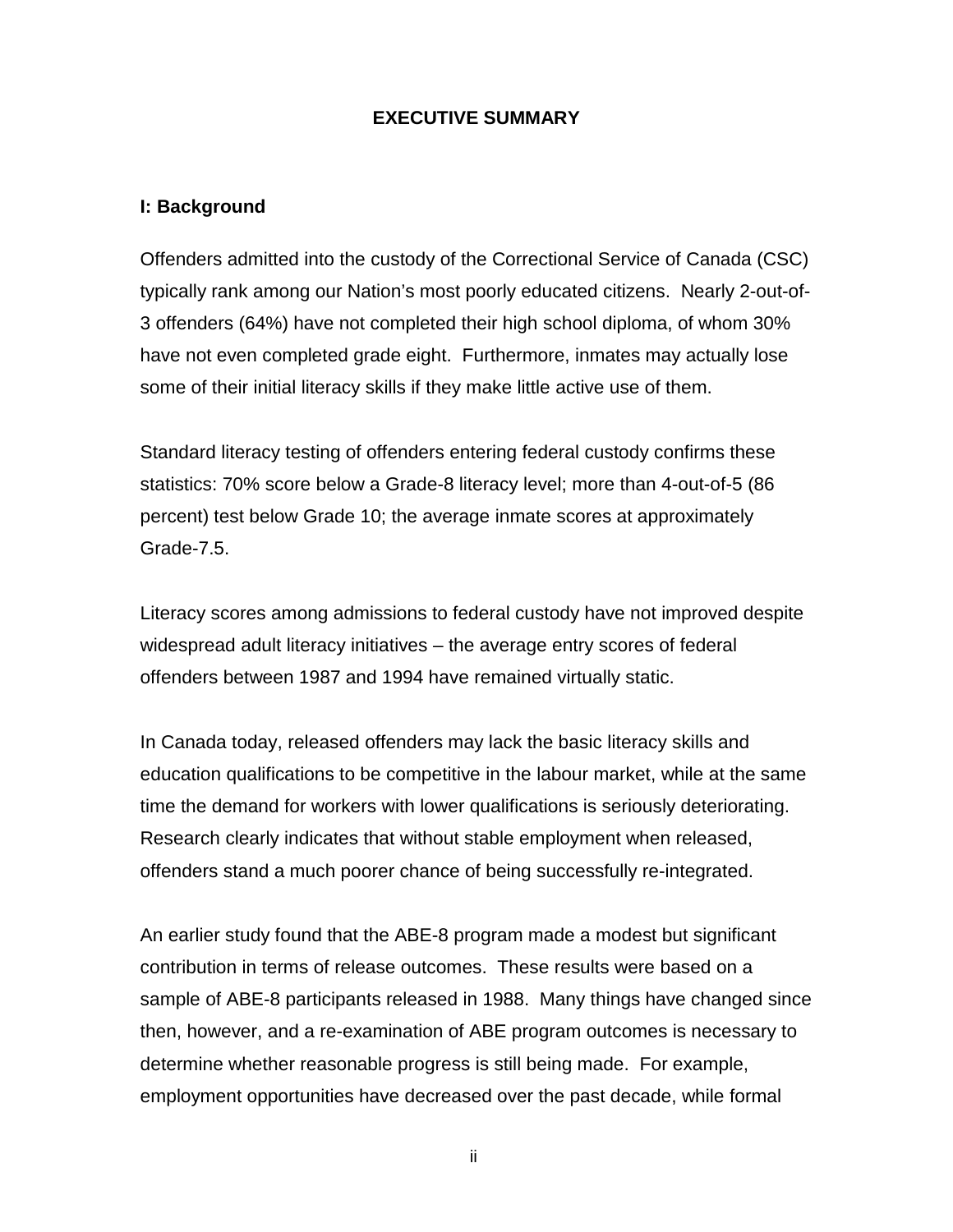education requirements have been increasing. Do the ABE-8 and ABE-10 programs still meet the needs of offenders? Are they contributing in a meaningful way to offender reintegration? This is an opportune moment to reexamine these questions.

#### **II: Methods and Data**

Many federal inmates participate in the ABE programs each year. This study presents a retrospective view of offenders who were enrolled between 1988/89 and 1993/1994.

About 36,000 offenders have registered in ABE-8 since 1986/87 (full-time equivalent), with a further 12,000 enrolled in ABE-10. A sample of 6,074 ABE participants was selected for this study. Each participant had a release date that allowed for a minimum 24-month follow-up.

Offenders selected in the sample were found to be: i) slightly younger than the general release population; ii) proportionally more likely to be serving their first federal term; iii) and more likely to have a sentence for a violent crime. In other words, they were slightly higher-risk than the average population. In this, their profile was very similar the 1988 sample used by Porporino and Robinson (1992). Apart from the characteristics just mentioned, offenders were otherwise very similar to the general offender population.

### **III: How Federal Inmates View ABE Programming**

When interviewed for a recent National Inmate Survey (1995), inmates generally indicated a very poor school background. A majority (63%) reported they had completed "some high school or less" – only 16% had actually "completed" a high school diploma or equivalent, 21% had completed some post-secondary education beyond high school; and approximately 45% of inmates indicated that they had participated in an ABE program at their current federal institution.

iii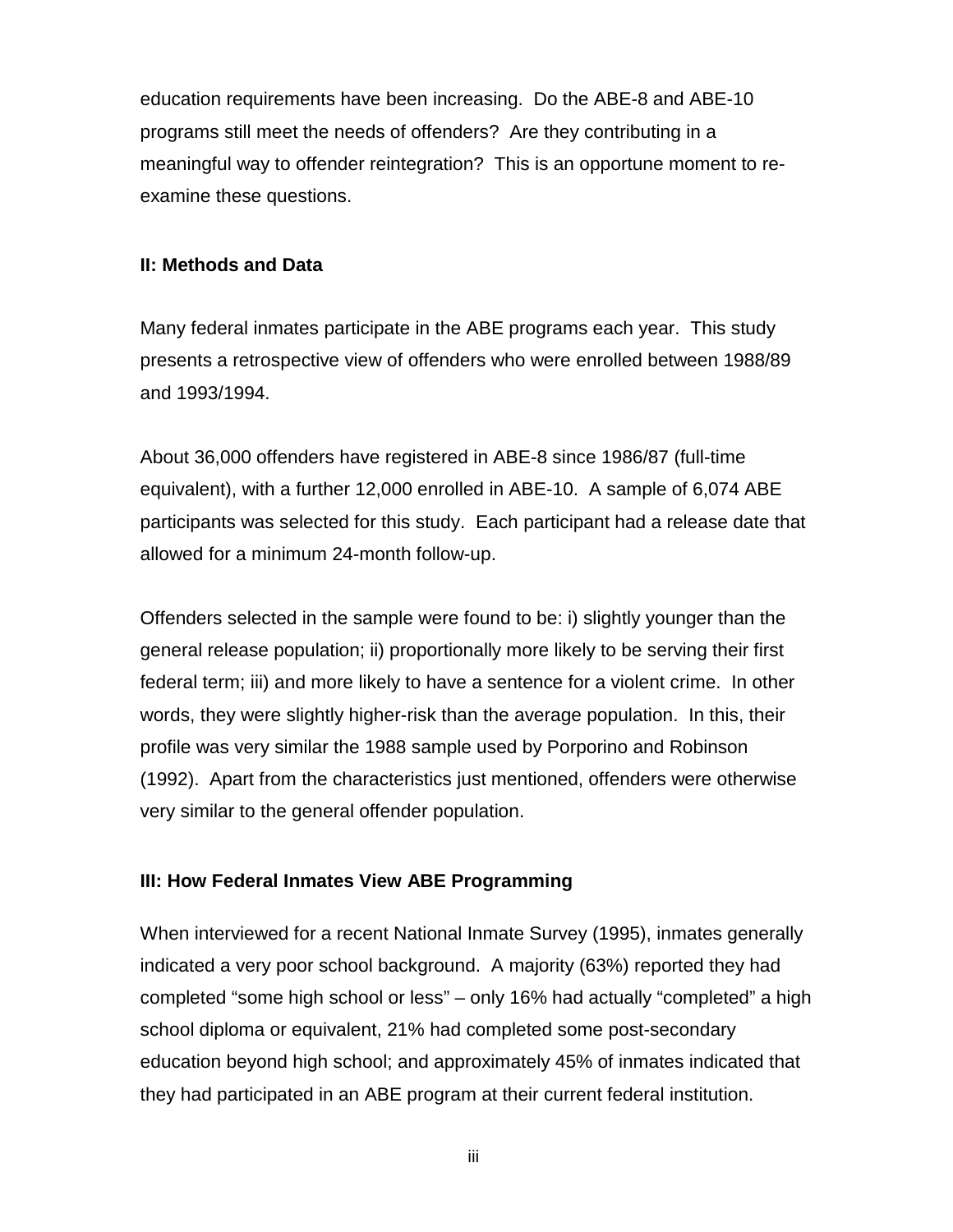For inmates with Grade 8 or less, roughly 50% had been or were currently involved in ABE. These inmates were all generally positive towards their ABE participation.

Of inmates who completed Grade 7 or less, about 3-in-4 rated the usefulness of ABE as either "Good or Excellent" and nearly 80% of inmates who reported completing Grade 8 rated its usefulness in this way.

Inmate satisfaction with the ABE program was above average as compared with other CSC core programs. Inmates were more positive toward the intrinsic literacy aspect than with the skill training part, expressing greater satisfaction with the former. Nearly half of the inmates believed that not enough education programs were available at their current institution.

## **IV: Program targeting, grade gains, and Readmission Data.**

## **Program Targeting**

Most offenders in the ABE programs had assessed literacy needs. The mean entry SCAT score for participants in ABE-8 was Grade 5.7, which is significantly below than the target outcome of ABE-8, and also lower that the average offender score of Grade 7.5.

### **Treatment gains**

Inmates who completed an ABE-8 program started with a score of Grade 6.6 and achieved a final level of Grade 9.4, an average gain of 2.8 grades – a 42% improvement.

The average starting score among those who *failed to complete* ABE-8 was significantly lower – e.g., Grade 4.9 versus Grade 6.6.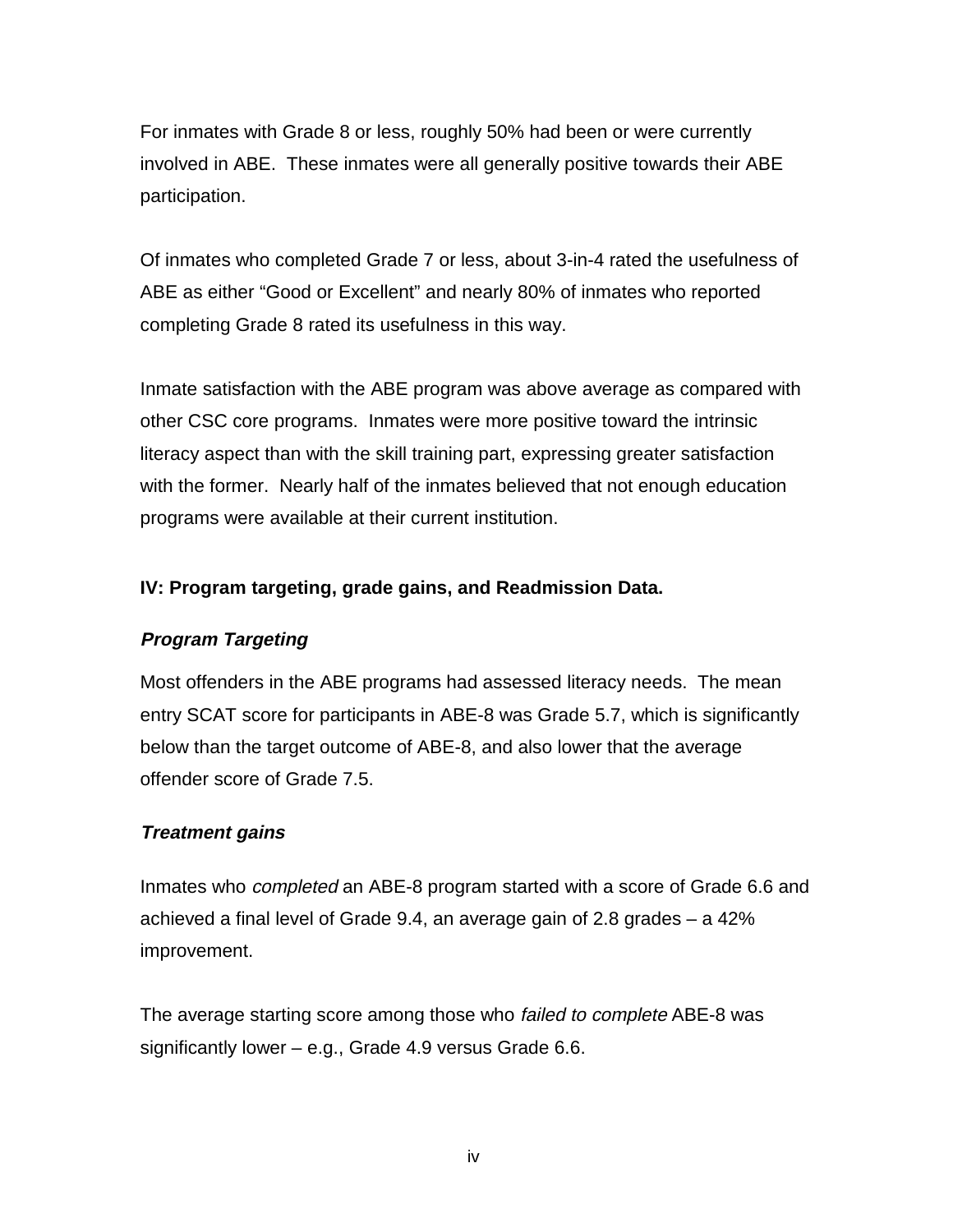The average final score was also much lower - 6.1 versus 9.4. This produces a significantly lower grade-level gain – just 1.2 grades or a 25% improvement.

The largest literacy gains were for those who completed a course. However, fewer offenders complete a program than drop out, are released or transferred. Offenders with the poorest literacy starting base are the ones most likely to leave before completion.

## **Grade-level gain and re-admission**

The participant's grade-level gain has a modest but significant impact on offender release outcomes.

ABE participants with below average grade gains (e.g., who improved their grade score by 1 Grade or less), had a re-admission rate of 40%.

The average grade improvement for all ABE participants was between 1 and 2 Grades, and these ABE participants had a re-admission a rate of 38% – an improvement over the below average group of 5%.

Finally, participants with an above average grade gain (e.g., more than 2 Grades), had a re-admission rate of 35% – an improvement of 12.5% over the below average group.

Aboriginal offenders in the sample did better than non-Aboriginals – 36% of Aboriginal offenders achieve above average grade gains as compared to just 32% on non-Aboriginals.

Those Aboriginal offenders who achieve above average gains show a reduction in re-admissions of 7-10%, a somewhat larger improvement than for non-Aboriginals.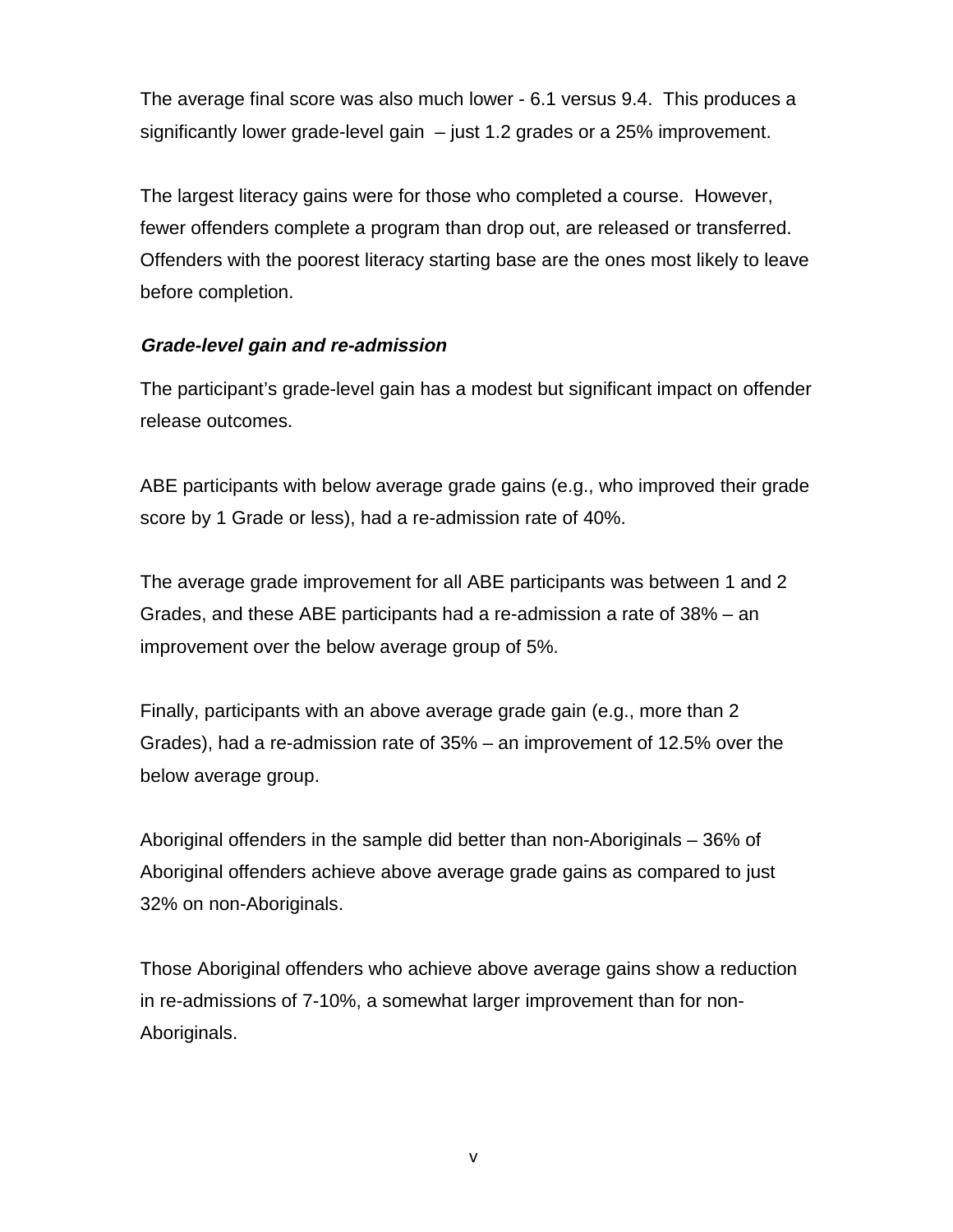The results indicate that the ABE-8 program provides a modest but significant reintegration benefit for offenders who complete the program, as well as a literacy improvement of almost 3 school grades.

## **V: Post-release recidivism outcome**

## **Re-admissions by program participation**

Inmates in ABE programs have higher than average risk characteristics as compared to the general offender population (proportionally more younger, first term, violent offenders) so it is encouraging that the over-all rates of re-admission are similar:

Of the 6,074 released offenders, 34% (2,085) experienced a re-admission before their sentence expiry date;

Within the first 24 months following release; the re-admission rate was 33% (2,022).

Among the 4,726 Full Parole and Statutory Releases Cases, 35.6% (1,690) had a federal re-admission;

Full Parole cases had a slightly higher re-admission rate (i.e., 26% versus 24% than the general offender population, a difference of +2%);

Statutory Release cases had a lower re-admission rate than the general offender population (i.e., 43% versus 47%, a difference of -4%);

Neither difference in re-admissions is large and they partially offset each other. A small improvement resulted from ABE participation, and this accrued mainly to the Statutory Release group.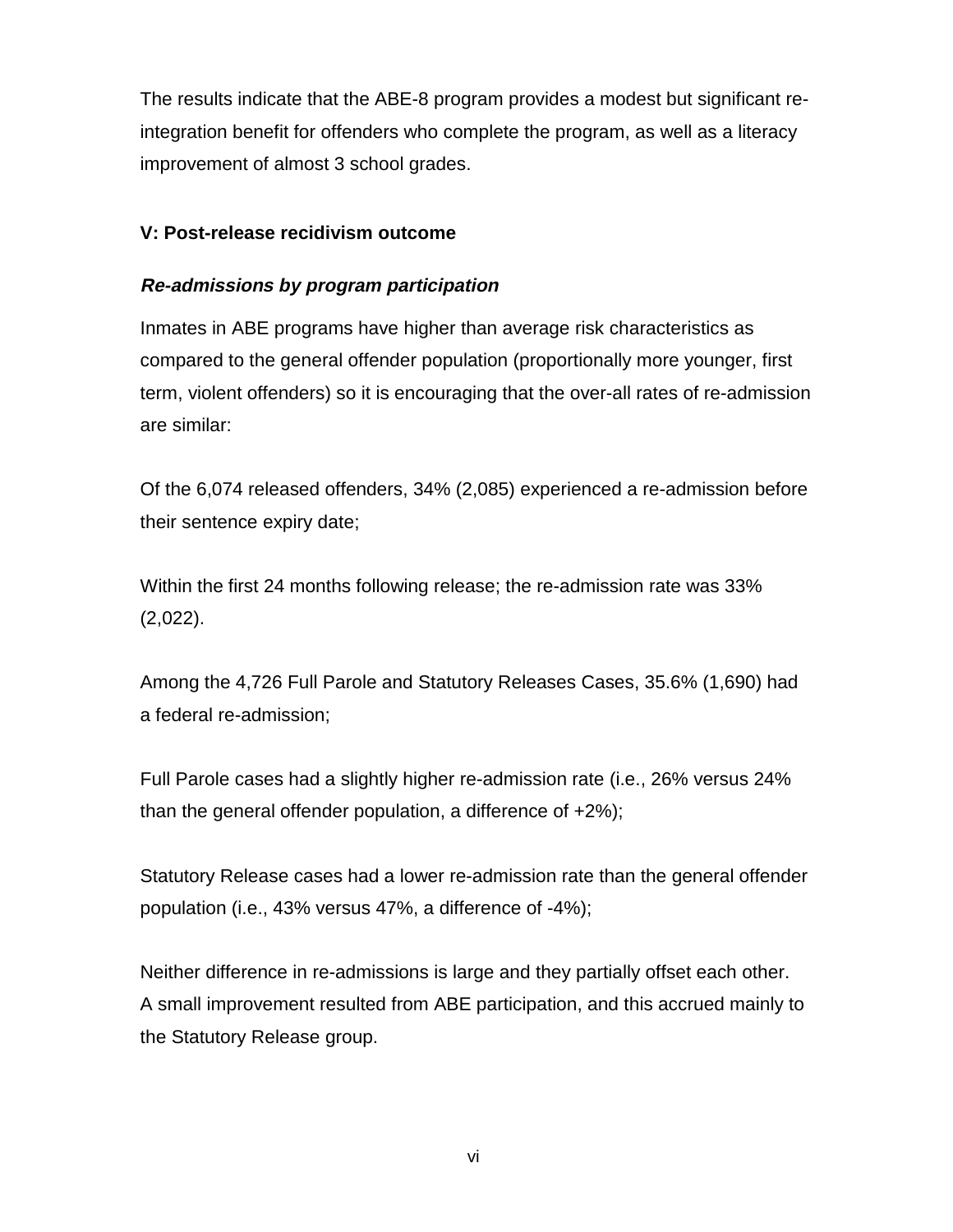## **Re-admissions by program completion**

For the ABE-8 program, Full Parole Cases releases that completed the program had a modest re-admission reduction (22.2% versus 23.5% for those who did not). This is an improvement of 5.5%;

The difference is much greater for ABE-10 participants who completed (18.9% versus 26.9% for those who did not). This is an improvement of nearly 30%;

Offenders who completed ABE-8 or ABE-10, had lower re-admissions than the federal benchmark for full parole of 24% (reductions of 2 and 5 percentage points respectively, or improvements of about 8% and 21%).

## **Time to Re-admission Failure**

ABE-8 with a FP release had a longer crime-free period in the community than the benchmark population - offenders who had completed an ABE program show a small increase in crime-free months at all stages along the release-time curve while those whose program was incomplete matched the benchmark FP release trends.

The greatest reduction in re-admissions occurred for ABE-8 offenders released to Statutory Release, where crime-free performance was significantly better that the SR benchmark, particularly after 10-12 months.

## **Re-admission by Risk Level**

Low-risk Full Parole cases had a re-admission rate of just over 16% – High-risk releases on the other hand had a re-admission rate of 42% (both rates depart significantly from the baseline – 24% – for Full-parole releases);

Offenders on Statutory Release, who were classified as low-risk had readmission rates of just over 30% versus a 50% re-admission rate for those in the high risk category – these compare to the benchmark re-admission rate of 49% for all Statutory Releases.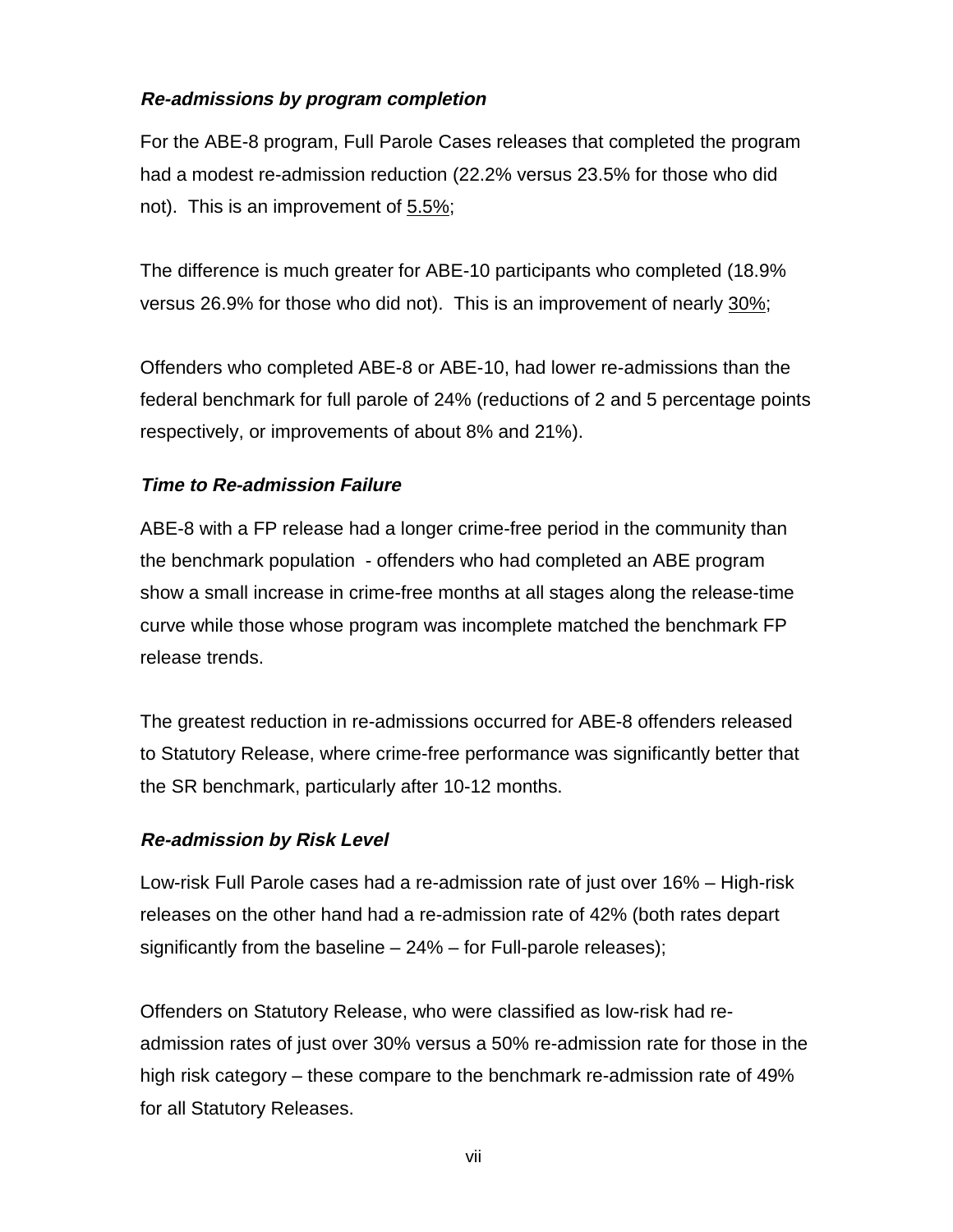These findings substantiate a previous observation that ABE participation had the greatest benefit for higher-risk cases.

To sum, the three areas measured by this study (positive inmate attitudes and experiences with the ABE program, literacy-gain and release outcome ) all support a similar conclusion – ABE participation provides significant benefits for offenders and contributes to their safe reintegration to the community.

- 1. A majority of inmates surveyed report positive experiences with the ABE program and nearly 80% rated it Good or Excellent. Comparatively, the ABE program was rated above average among CSC's core programs.
- 2. Literacy gains are also significant. The findings suggest that the ABE program is generally targeted at higher-need offenders. Inmates who completed their ABE-8 program gained, on average, nearly 3 grade levels. Similar patterns were indicated for the ABE-10 participants. In addition, there was a modest and statistically significant reduction (overall, about 5%) in release re-admissions associated with grade-level gains.
- 3. Finally, the follow-up indicates that ABE participants show measurable re-integration gains from participating educational programs. Overall, the study sample was a higher than average risk group, being somewhat younger, and more likely first term with a violent conviction. "For those who complete their program, improvements in their rate of readmission ranges from 5-30%, which are modest but significant."

viii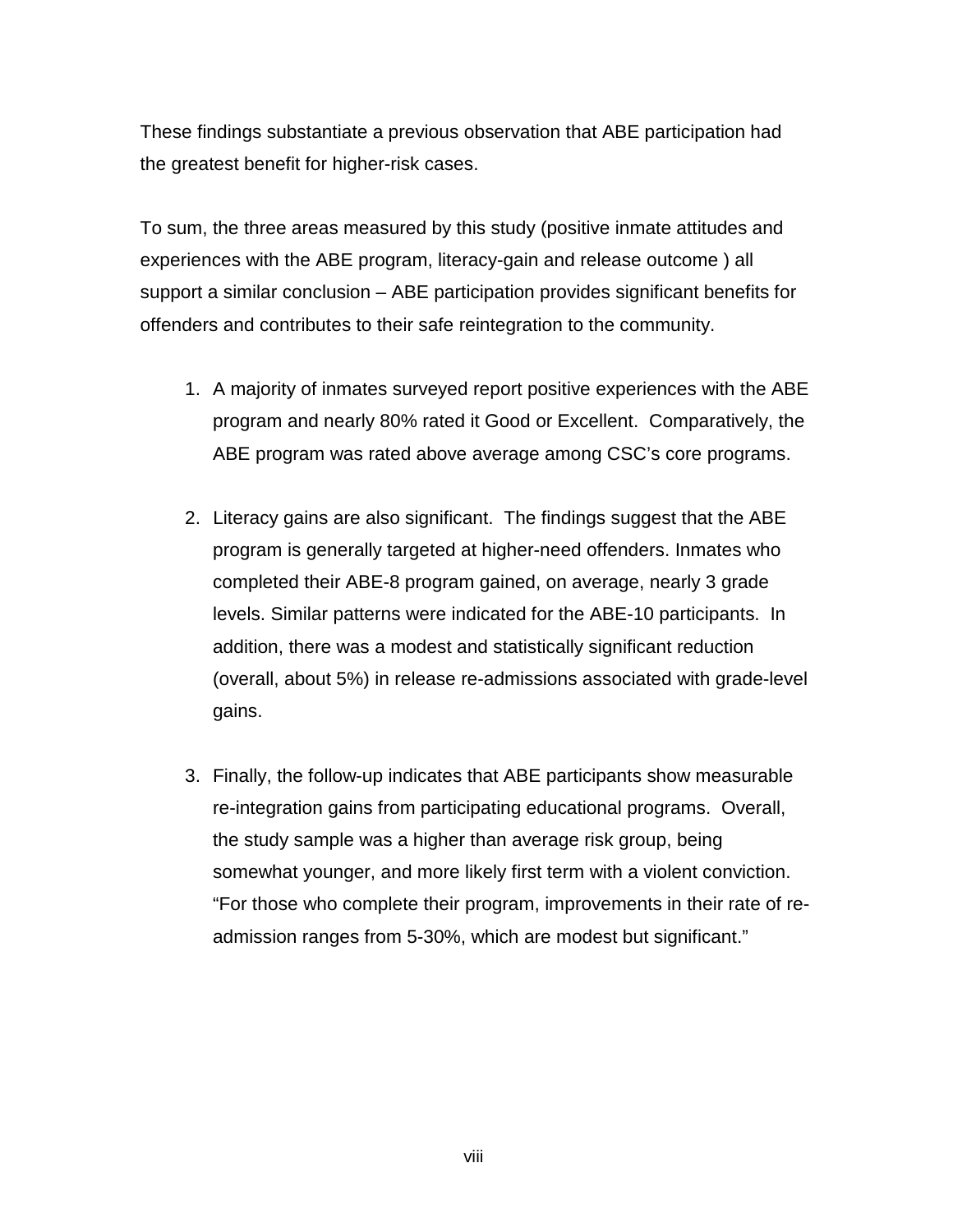# **TABLE OF CONTENTS**

| <b>PART III: HOW FEDERAL INMATES VIEW ABE PROGRAMMING  23</b> |  |
|---------------------------------------------------------------|--|
|                                                               |  |
| PART IV: PROGRAM TARGETING, GRADE GAINS/ AND READMISSION      |  |
|                                                               |  |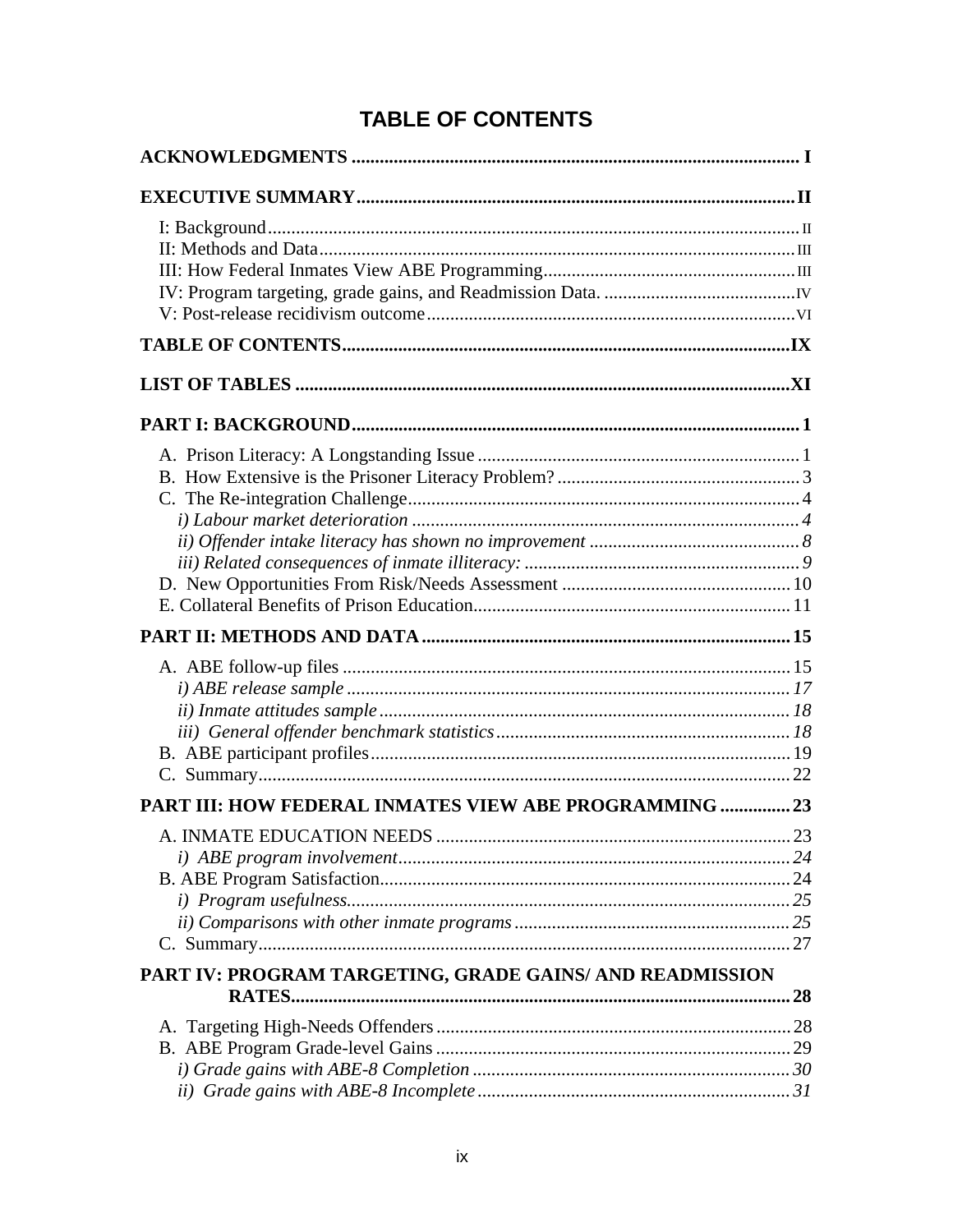| 62 |
|----|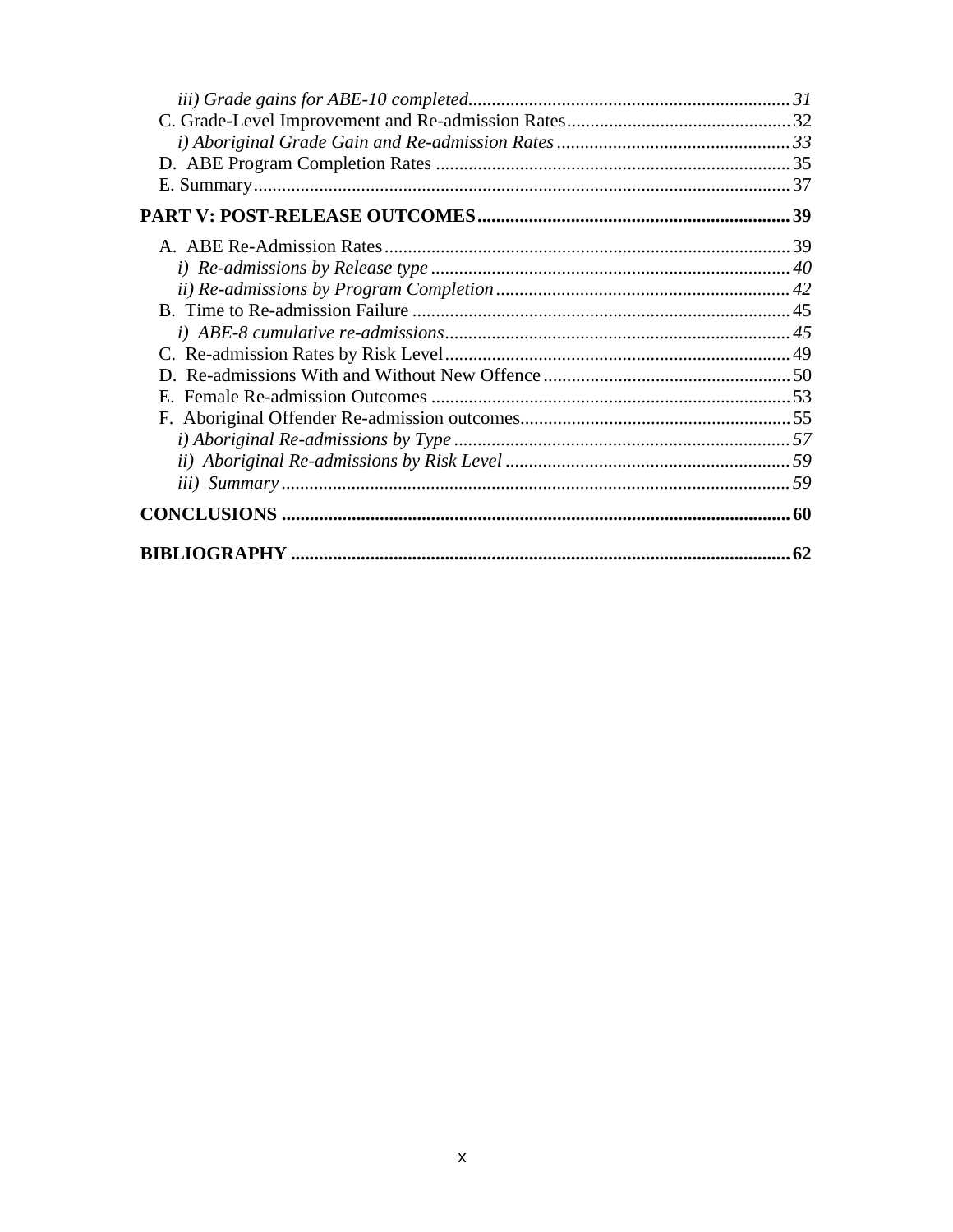## **LIST OF TABLES**

| Table II-1A: Education Year End Report: Summary Statistics 16                   |  |
|---------------------------------------------------------------------------------|--|
| Table II-1B: Education Year End Report: Summary Statistics 17                   |  |
|                                                                                 |  |
| Table II-3: Characteristics of ABE Participant versus General Releases  20      |  |
| Table II-4: Ages of ABE Sample at Admission and First Release  21               |  |
|                                                                                 |  |
|                                                                                 |  |
|                                                                                 |  |
|                                                                                 |  |
| Table IV-3A: Re-admissions by Grade-Level Gain - Aboriginal Offenders 34        |  |
|                                                                                 |  |
|                                                                                 |  |
| Chart IV-1: Historical Rates of Completion & Withdrawal for ABE-8  35           |  |
| Table V-1: Failure Rates of ABE Releases by Releasing Type 41                   |  |
| Table V-2: Release Statistics for the General Population, 1989/90 to 1993/94 42 |  |
| Table V-3: ABE Release Outcomes by Program Completion Status  43                |  |
| Table V-4: Cumulative % Re-admitted Within 24 Months of Release  47             |  |
|                                                                                 |  |
|                                                                                 |  |
| Table V-6: ABE Re-admissions With and Without New Offence 51                    |  |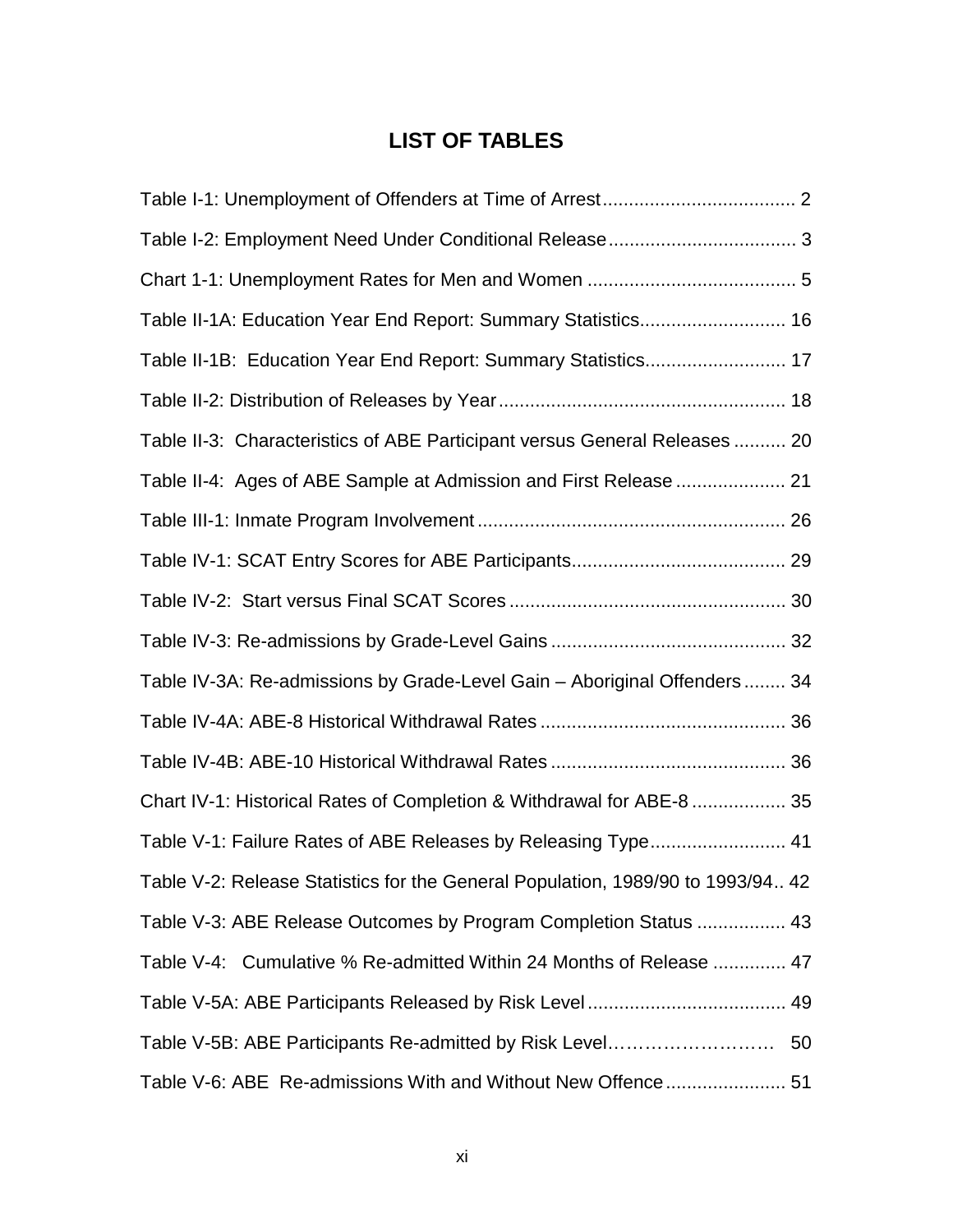| Table V-7: General Population Re-admissions Within 24-Months of Release  52 |  |
|-----------------------------------------------------------------------------|--|
| Table V-8: Female Re-admissions by Risk and Completion Status  55           |  |
|                                                                             |  |
|                                                                             |  |
|                                                                             |  |
|                                                                             |  |
|                                                                             |  |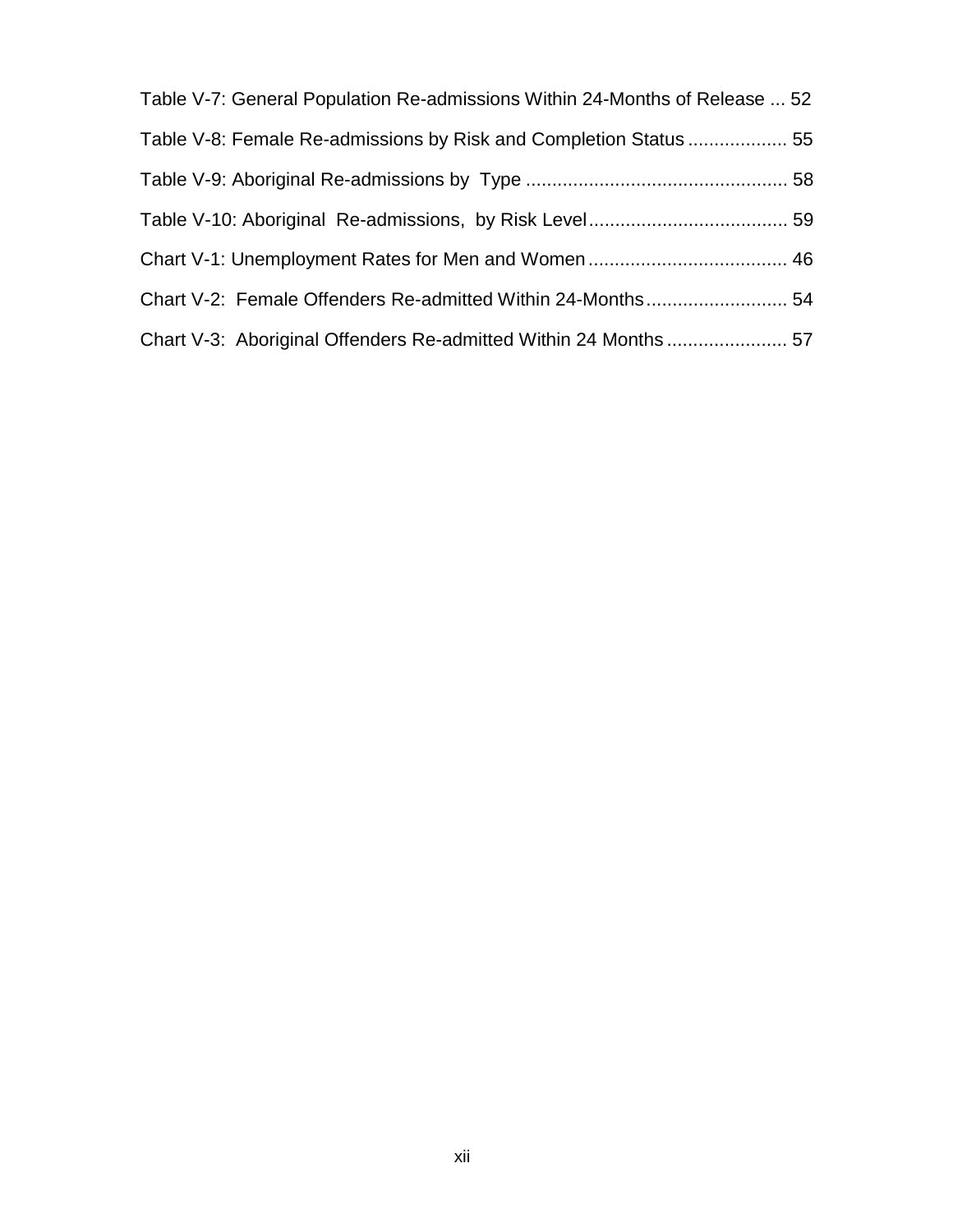### **PART I: BACKGROUND**

#### **A. Prison Literacy: A Longstanding Issue**

An important goal of the Correctional Service of Canada is to manage the safe re-integration of federal offenders after they have served their time in custody. Literacy and employment needs have been identified as major obstacles to this for a majority of federal offenders. The Adult Basic Education (ABE) programs and vocational/work programs were developed by the CSC to address these needs.

The need for the ABE literacy program is evident. In 1987, when the Government was developing new adult literacy initiatives, between 40% and 50% of all federal inmates were found to lack the basic writing and numeracy skills equivalent to a normal Grade 8 level of competency. For this reason, the Correctional Service of Canada was identified as a key federal player in the Government's battle against adult illiteracy.<sup>1</sup>

The poor level of literacy found among federal offenders was not the only issue of importance. As the report illustrates, the resulting literacy barrier created major challenges for successful community re-integration when offenders attempted to find a steady job upon release. Hence:

#### The literacy barrier - among other things – can jeopardize the successful re-integration of federal inmates into society.

A lack of basic literacy and formal qualifications in the general population are regularly associated with an increased difficulty in gaining and holding good jobs. A majority of federal offenders suffer significant problems related to literacy and employment. For example, the offender admission assessments obtained by the CSC on all new inmates indicate that a very substantial proportion have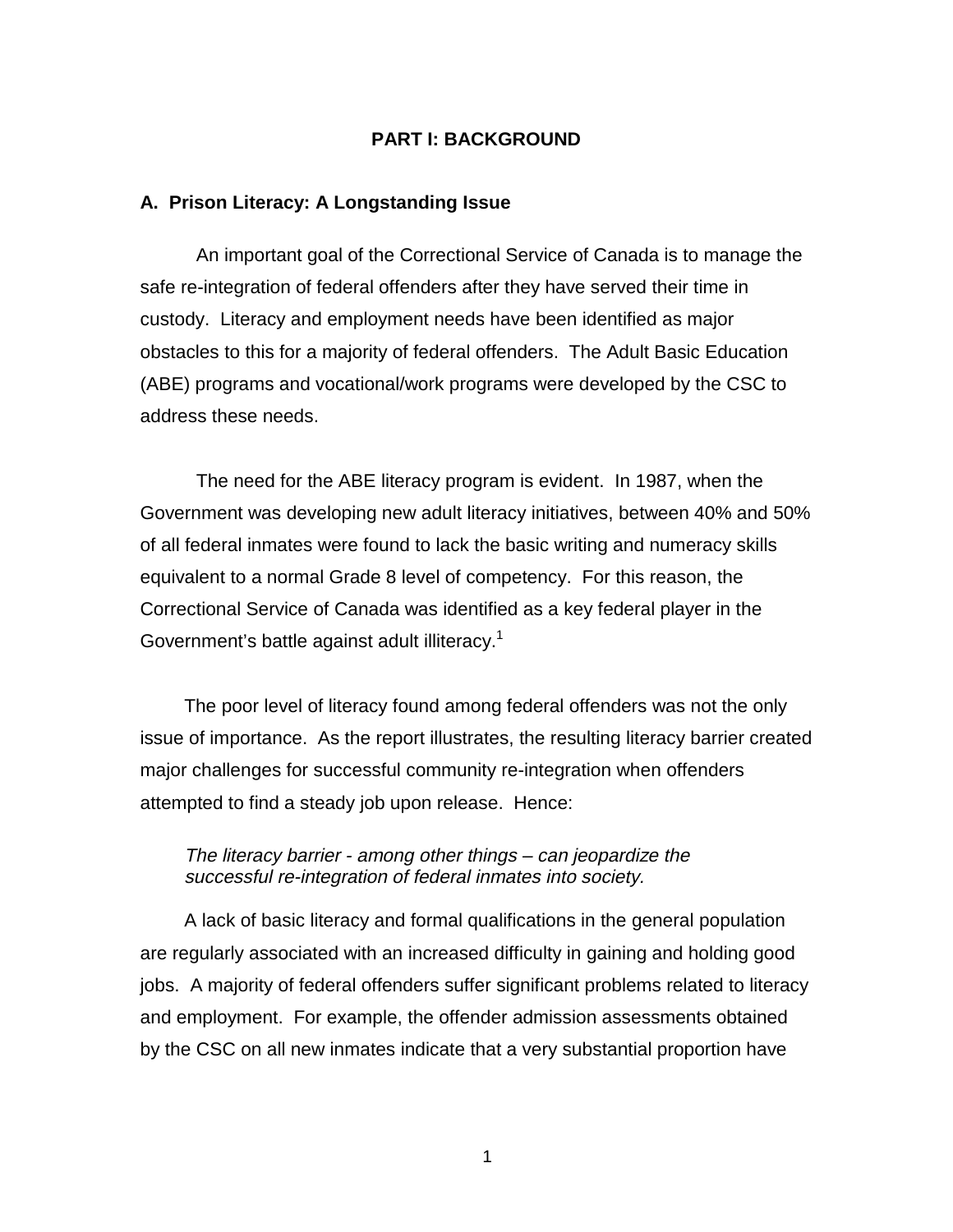identifiable employment and education problems. $^2$  These assessments also suggest that as many as 15-20% of offenders may suffer from some form of learning disability.

A recent examination of offender employment needs at admission found that more than 2-in-3 (69%) federal offenders had been unemployed at the time of their arrest (Motiuk, 1996). Motiuk divided the federal admissions according to their risk of re-offending and compared this with their unemployment status at the time of arrest. He observed a distinct pattern between higher levels of risk and the proportion of offenders who were unemployed at the time of arrest, with unemployment reaching 89% among the high risk cases (**Table I-1**).

| <b>SIR Risk Level</b> | Number of offenders<br>Within a Risk Level | % Unemployed at<br><b>Arrest Within Risk</b><br>Level |
|-----------------------|--------------------------------------------|-------------------------------------------------------|
| very poor             | 2,974                                      | 89%                                                   |
| poor                  | 1,732                                      | 82%                                                   |
| fair                  | 1,921                                      | 76%                                                   |
| good                  | 1,703                                      | 67%                                                   |
| very good             | 4,092                                      | 46%                                                   |
| Total                 | 12,422                                     | 69%                                                   |

**Table I-1: Unemployment of Offenders at Time of Arrest**

Motiuk (1996) also found that offenders released to community supervision continue to face significant employment problems, although not to the same severity as at arrest. Forty-five percent of all offenders under community supervision have an identified employment need but the proportion rises to 64% for the higher-risk Statutory release cases (**Table I-2**).3

 $\frac{1}{1}$  Cited in **Interim Evaluation of the Adult Basic Education Program: Final Report**. Jamieson, Beals, Lalonde and Associates. CSC, November 1988.

<sup>2</sup> According to data obtained from a special Offender Intake Assessment (OIA) system analysis, 3 out of every 4 federal inmates at admission have "some or considerable deficiencies" with regard to their employment and/or education skills. As many as 1-in-5 may have some type of learning disability. Research Division, September 1996

<sup>3</sup> Larry Motiuk, "Targeting Employment Patterns to Reduce Offender Risk and Need. "**Forum on Correctional Research, No.8, Vol. 1 (1996).** Correctional Service of Canada.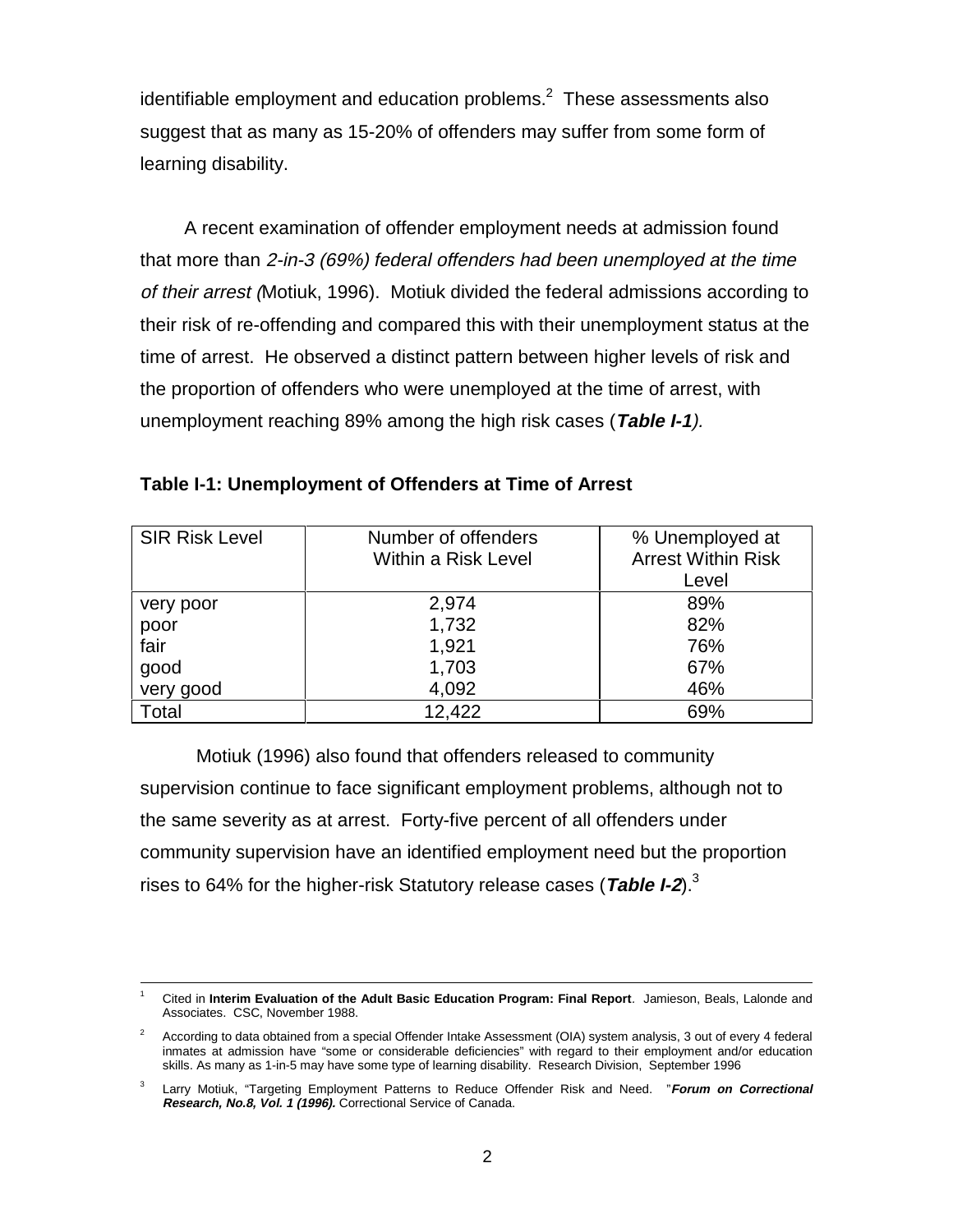## **Table I-2: Employment Need Under Conditional Release**

| <b>Male Offenders Only</b>                           |                                        |                                                       |  |  |
|------------------------------------------------------|----------------------------------------|-------------------------------------------------------|--|--|
| <b>Type of Conditional</b><br><b>Release Granted</b> | <b>Number of Offenders</b><br>Released | <b>Percent Having</b><br>an Employment<br><b>Need</b> |  |  |
| Day Parole                                           | 849                                    | 54%                                                   |  |  |
| <b>Full Parole</b>                                   | 3,394                                  | 36%                                                   |  |  |
| <b>Statutory Release</b>                             | 1,395                                  | 64%                                                   |  |  |
| <sup>-</sup> otal                                    | 5,642                                  | 45%                                                   |  |  |

## **B. How Extensive is the Prisoner Literacy Problem?**

Standardized school equivalency tests (e.g., SCAT, CAAT, etc.) $<sup>4</sup>$ </sup> administered to new federal offenders at admission show that the average level of literacy and numeracy among offenders is very low. In fiscal year 1993/94:

- Seventy percent of federal admissions tested upon admission scored below the Grade-8 literacy equivalency while more than 4-in-5 new inmates (86 percent) scored below Grade-10;
- The SCAT literacy score for the average offender upon admission was equivalent to only Grade-7.5;

Furthermore, these entry scores have not improved over the past decade:

• The average SCAT score achieved by offenders in 1993/94 is virtually identical with the long-term average (i.e., Grade 7.4) for the past decade.<sup>5</sup>

 $\overline{a}$ <sup>4</sup> SCAT – the School and College Ability Test, and CAAT – the Canadian Adult Achievement Test. Other tests are also used and I use the term SCAT to refer to them collectively.

<sup>5</sup> **Education Year End Report, 1993-94**, CSC. Standardized tests show that the average offender arriving in federal custody in 1994 achieved a score equivalent to Grade 7.5 - this was minimally higher than the average (grade 7.4) for the whole period, 1987 to 1994 (see Page. 6).See also: **Basic Facts about Corrections in Canada**,1994 (p. 38).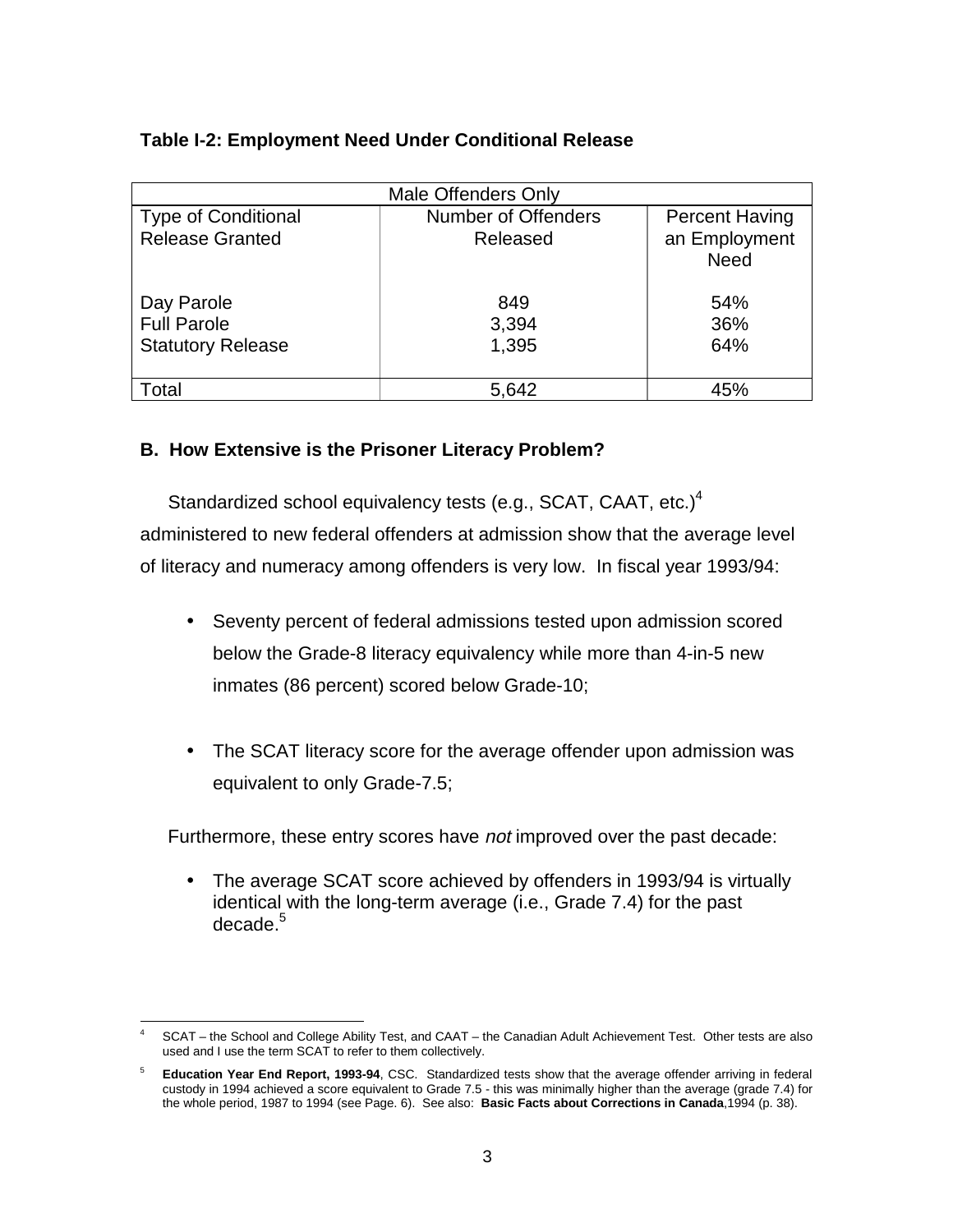A recent survey of male federal inmates found that almost two-thirds (64%) had not completed their high school diplomas. Of these people, over 30% had not completed a grade 8 education. Overall, 16% reported obtaining their high school diploma and 8% stated that they had received a diploma at the community college or university level. <sup>6</sup>

#### **C. The Re-integration Challenge**

Problems of adult literacy persist in Canada despite all efforts being made by different levels of Government to overcome them. The literacy level of new federal admissions is as low today as it was a decade ago. Employment opportunities have deteriorated considerably over this same time period.

#### **i) Labour market deterioration**

The current labour market offers fewer opportunities to undereducated and/or unskilled workers than ever before, with younger workers (especially those without at least high school education) facing the greatest difficulty in finding a job.

The annual rate of unemployment in Canada averaged 7.8% from 1988 through to 1990. In the five subsequent years, it rose to an average of 10.5 percent. The trend over the last three decades was also upward - the average unemployment rate rose from 3.9 % in the mid-sixties, to 9.5 percent by 1995. The unemployment rate for young males (ages  $15 - 24$  years) has not fallen below 15% since 1990 **(Chart I-1)**.

 $\overline{a}$ <sup>6</sup> **1995 National Inmate Survey: Final Report.** Conducted and prepared by Price Waterhouse Ltd. Research Branch, Correctional Service of Canada, Special Report No. 02, 1996 (page 14).

<sup>7</sup> The causes of this are both cyclical (i.e., as in periodic recessions), and structural (the long-term problem since the sixties of the economy being unable to produce sufficient job growth to match population growth, leaving a larger proportion unemployed each year).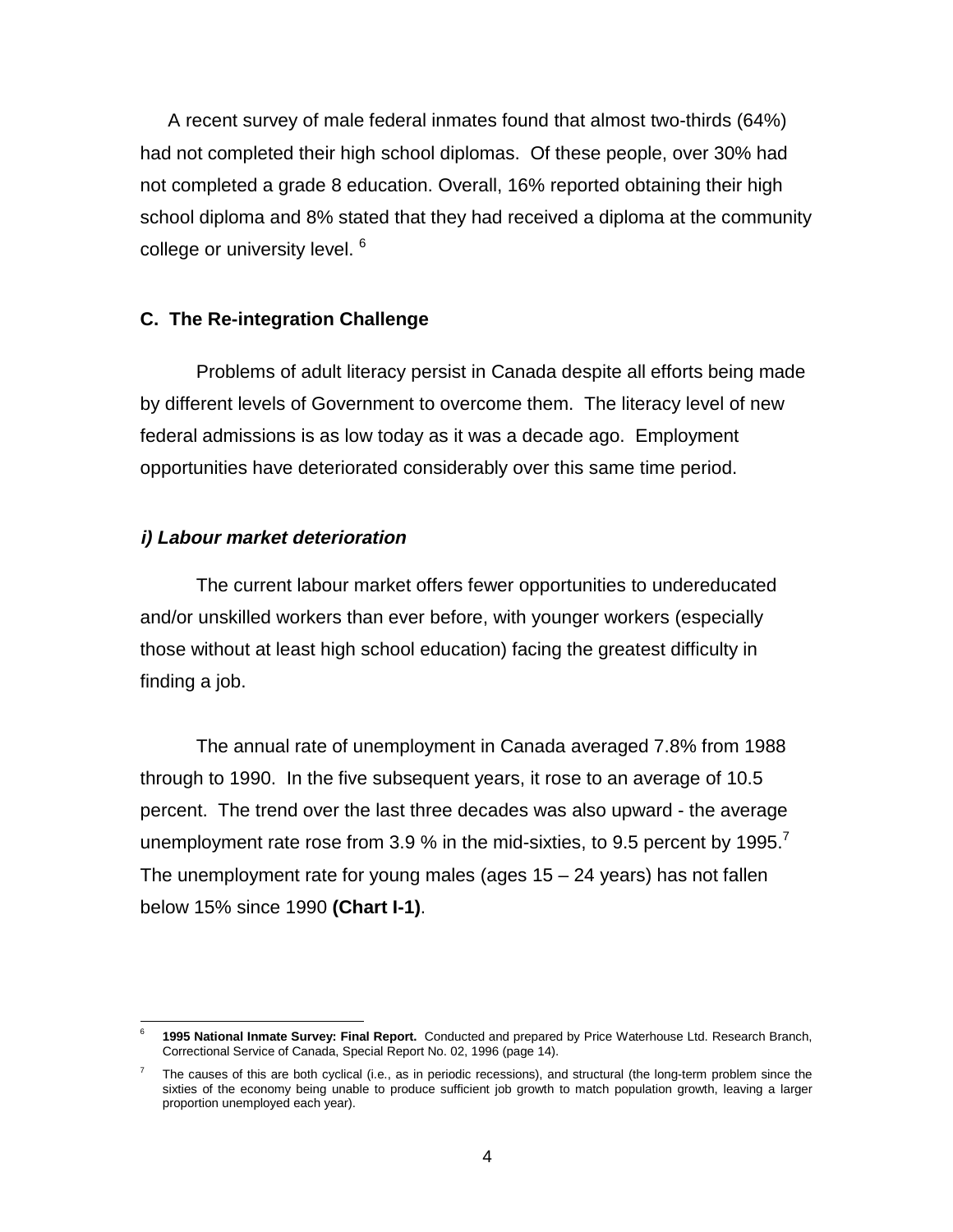

**Chart 1-1: Unemployment Rates for Men and Women**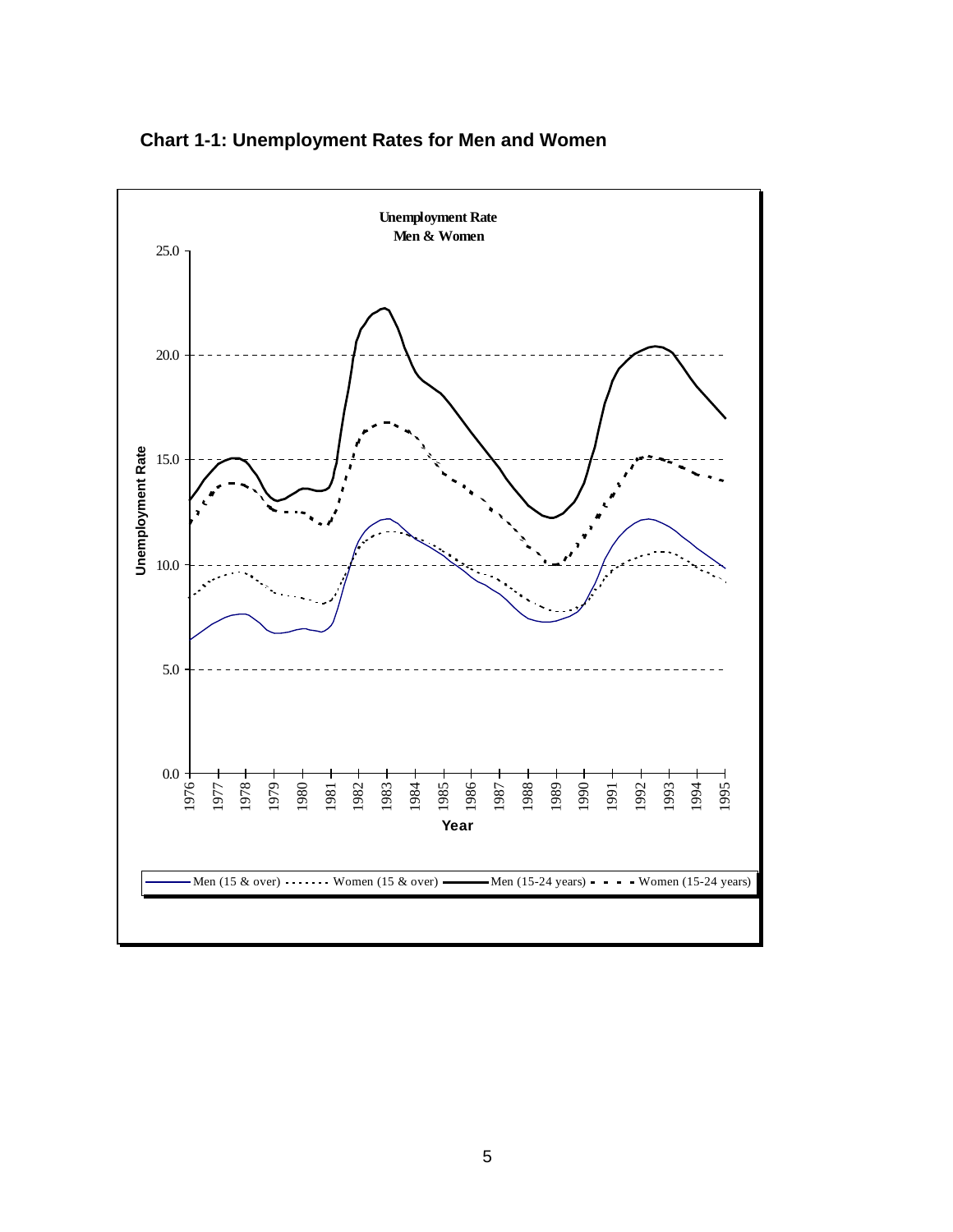Statistics Canada has adequately documented the marked deterioration over the past decade in the labour market demand for persons with less than a high school education.<sup>8</sup>

- In 1995, the unemployment rate for young males without a high school diploma was almost twice the national average of 9.5% unemployment;
- However, the unemployment rate for university graduates stood at only half the national average.

Deteriorating labour market conditions have affected workers of all ages and education levels, but has been particularly damaging to young people with little education.<sup>9</sup> Moreover, high youth unemployment has forced those youth with a high school diploma to stay in school longer. Many more are opting to "wait out" each recession by acquiring higher credentials.<sup>10</sup> In turn, this produces a "qualifications spiral." As minimum job requirements rise, more youth with higher qualifications chase fewer "good' jobs, therefore those with the least qualifications tend to be "bumped-out" of traditional jobs.

Evidence has emerged of an increase in the number of "double drop-outs", young people who have dropped out of both the school systems and the labour force.<sup>11</sup> A recent "school leavers" follow-up study (data collection was begun in 1991) estimates that the dropout rate among 20-year-olds was 18%. By 1995, when the respondents had reached age 24, this rate had declined to 15%, as some had returned to complete their high school. However, by 1995, there were

 $\overline{a}$ <sup>8</sup> René Morissette and Gordon Betcherman, **Recent Youth Labour Market Experiences in Canada.** Statistics Canada, Analytical Studies Branch, Paper #63.

<sup>9</sup> René Morissette, **Getting a New Job in 1989-90 in Canada.** Statistics Canada, Analytical Studies Branch, Paper #57. The findings "…strikingly confirm the importance of education in individuals' success on the labour market."

<sup>10</sup> See Deborah Sunter, "Youths - Waiting it Out." **Perspectives on Labour and Income.** 6, 1 (1994): 31-36. Statistics Canada.

<sup>&</sup>lt;sup>11</sup> This phenomena was first observed in labour force data in 1977, when a fairly small group of youth (age 15-19) were identified "…poorly educated youths who have dropped out of both the educational stream and the labour force". See: F.T. Denton, A.L. Robb and B.G. Spencer, **Unemployment and Labour Force Behavior of Young People: Evidence from Canada and Ontario.** Ontario Economic Council Research Studies, University of Toronto Press, 1980.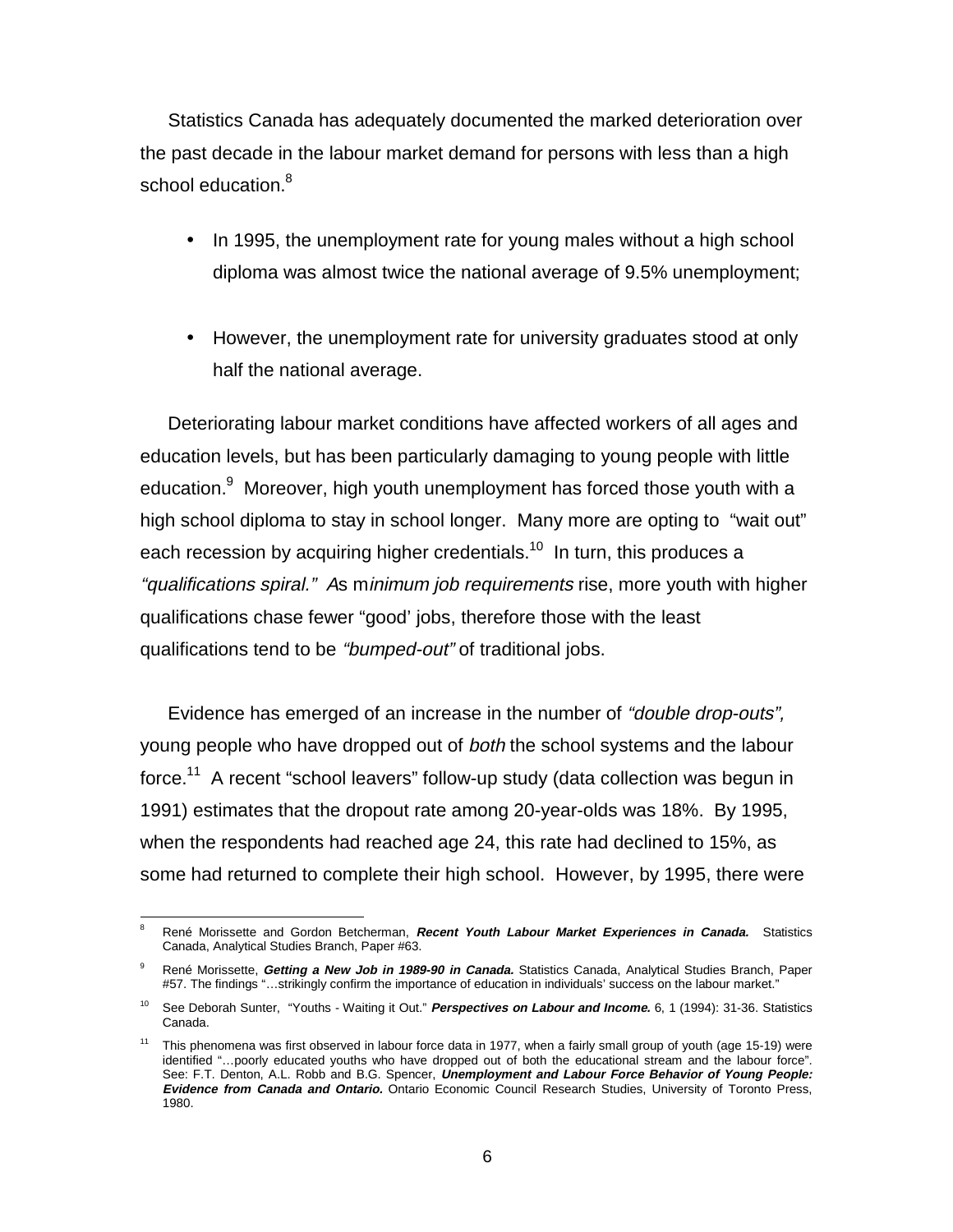still over 160,000 youth aged 22 to 24 who had left high school without completing their diploma.<sup>12</sup>

The school leavers also showed evidence of having a higher risk of criminal involvement. Patterns of school deviance include significantly higher levels of criminal records. The criminal conviction rate, 16% for male school leavers, far exceeded that of the male high school graduates (4%).<sup>13</sup> Other behaviour patterns among some school leavers (e.g., substance abuse, alcohol and soft drug use, hard drug use, criminal records, etc.) are echoed in the records one finds for young federal inmates. Many of these inmates are recent school dropouts, and now have a troubled history of crime and unemployment as well.

Not all – or even a majority of – school leavers will turn to crime, but most will encounter serious employability problems. The problem of high youth unemployment may someday solve itself as the baby boomers age through the social structure and free up spaces behind them. There will be significantly fewer 18-24 year olds in the population in the future. By the turn of the century the oversupply of young workers that began with the Baby Boom should be significantly reduced. Since crime risk rates also have a significant demographic component, this demographic trend should exert a dampening influence on the crime rates in the future.<sup>14</sup>

l <sup>12</sup> Jeffery Frank. "After High School…Initial results of the School Leavers Follow-up Survey, 1995". **Education Quarterly Review**, Vol. 3, No. 4. Statistics Canada (cat. 81-003-XPB).

<sup>&</sup>lt;sup>13</sup> The report notes: "Not surprisingly, since some of this [deviant] behavior is beyond the limits of the law and may lead to other illegal activities, leavers also had a higher rate of conviction than did graduates". See Chapter 7, Patterns of Student Deviance, in: **Results From A National Survey Comparing School Leavers And High School Graduates 18 to 20 Years of Age**. Public Enquiry Centre, Employment and Immigration Canada (cat. LM-294-07-93E).

See: Roger Boe, Unemployment and population aging: Contradictory trends effecting penitentiary populations. **Forum on Corrections Research**, Vol. 8, No. 1, CSC, (1996). Note that the share of 18-24 year olds in the Canadian population peaked around 1981-82 but it was not until nearly a decade later – in 1991 – that the first systematic decrease appeared in the annual crime rates.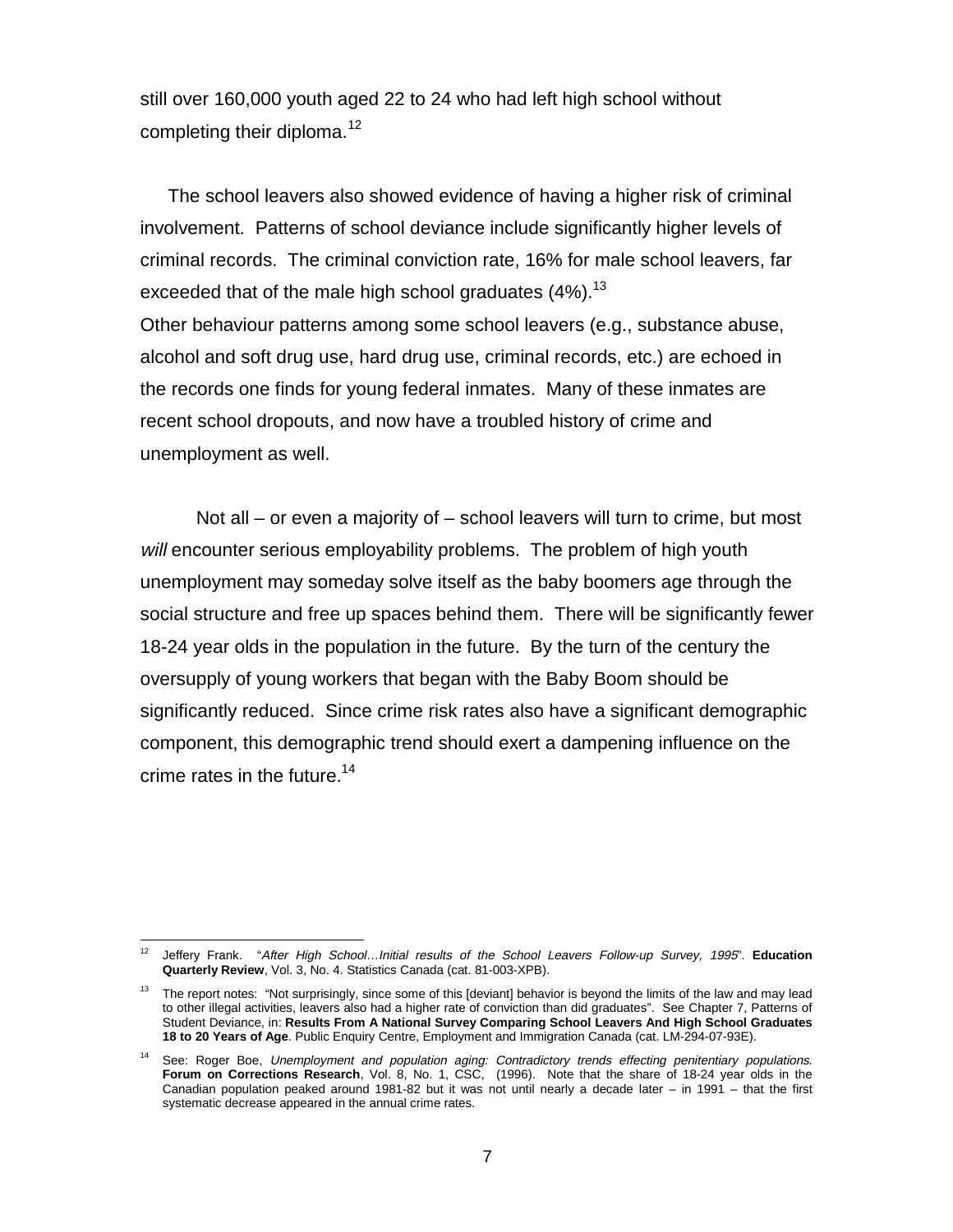In the short-term, however, rising education requirements coupled with reduced job opportunities and competition from better educated youth will ensure that employability remains a major issue in the successful re-integration of younger offenders.

#### **ii) Offender intake literacy has shown no improvement**

Despite a significant investment in Canada's adult literacy programs, the literacy of new federal prisoners has shown no improvement over the past decade. Therefore, this finding suggests either that the government initiations may not be reaching the population that is at risk of incarceration.

Evidence suggests that prisoners are far less educated as a group than the general population. This conclusion has recently emerged from the American National Adult Literacy Survey (1992).<sup>15</sup> This survey of nearly 27,000 Americans was unique in that it included a special sample of prisoners. The prisoner sample included 1,150 inmates in eighty US State and Federal prisons randomly selected to represent prisons across the nation. It was discovered that critical literacy skills were very weak in a large proportion of the prisoner population.<sup>16</sup> Specifically, on a scale of 1 to 5, 1 being the lowest functional literacy level:

- Approximately one-third of prisoners performed at Level 1, while another one-third performed at Level 2 – in other words, 2 of every 3 prisoners performed at or below level 2;
- Only one in 20 prisoners were in Level 4, with none in Level 5;
- In the general population by contrast, more than half of all American adults were in the highest three levels.

 $\overline{a}$ 15 Irwin S. Kirsch, Ann Jugeblut, Lynn Jenkins and Andrew Kolstad: **Adult Literacy in America**. The first report from the prisoner survey was published by Karl O. Haigler et al., as: **Literacy Behind Prison Walls**,

<sup>16</sup> Paul E. Barton and Richard J. Coley, **Captive Students: Education and Training in America's Prisons.** 1996.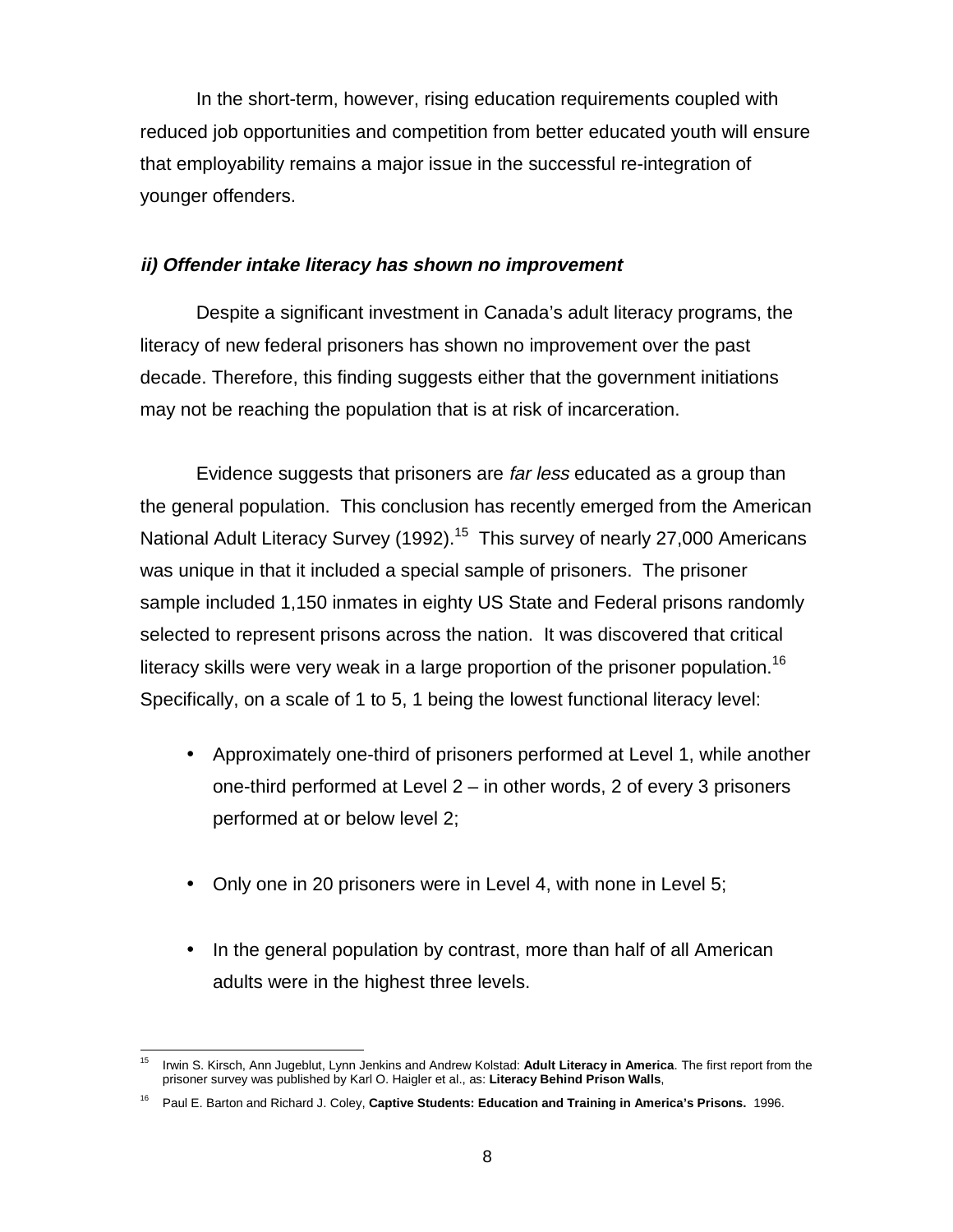These findings indicate a major literacy gap between the performance of prisoners and that of the average citizen. Although Canada also conducted an adult literacy survey, the special prisoner survey component was unfortunately omitted.<sup>17</sup> For the general population, however, comparisons of American and Canadian adult literacy levels appear very similar.<sup>18</sup>

In spite of literacy initiatives, the Canadian literacy picture has changed little since 1988. This remains so despite a continued influx of younger Canadians with significantly higher formal education qualifications than their parents or grandparents. Furthermore, illiteracy continues to be especially prevalent among the most socially disadvantaged sectors of the population:

"…an unemployed person is about three times as likely to fall in the lowest literacy performance level as someone who has a job. The higher the literacy level, the less likely an individual was to be out of work. It was also found that individuals who receive social assistance have lower literacy levels than those who did not. They also had a markedly lower literacy level than, for example, unemployment insurance claimants or the general population".<sup>19</sup>

Judging by the offender profile from CSC's Offender Intake Assessment (OIA) process, a majority of federal admissions are recruited from among the most disadvantaged socially groups.

#### **iii) Related consequences of inmate illiteracy:**

 $\overline{a}$ 

Adult literacy has other implications that may sometimes be overlooked. One example is the inability of those offenders who lack basic literacy skills to fully participate in correctional programs.

See the results of a major study of adult literacy among Canadians just released by Statistics Canada, which was part of a larger International Adult Literacy Survey (IALS) conducted in 1994: Statistics Canada. **Reading the Future: A Portrait of Literacy in Canada** (89-551-XPE), September 1996.

<sup>18</sup> In: International survey on adult literacy. **Education Quarterly Review, 1996**.Vol.3, no.4, Statistics Canada (cat. 81- 003-XPB). Chart 1 provides a comparison of U.s. and Canadian levels:

<sup>&</sup>lt;sup>19</sup> The Daily. (Internet version). Statistics Canada, Thursday, September 12, 1996.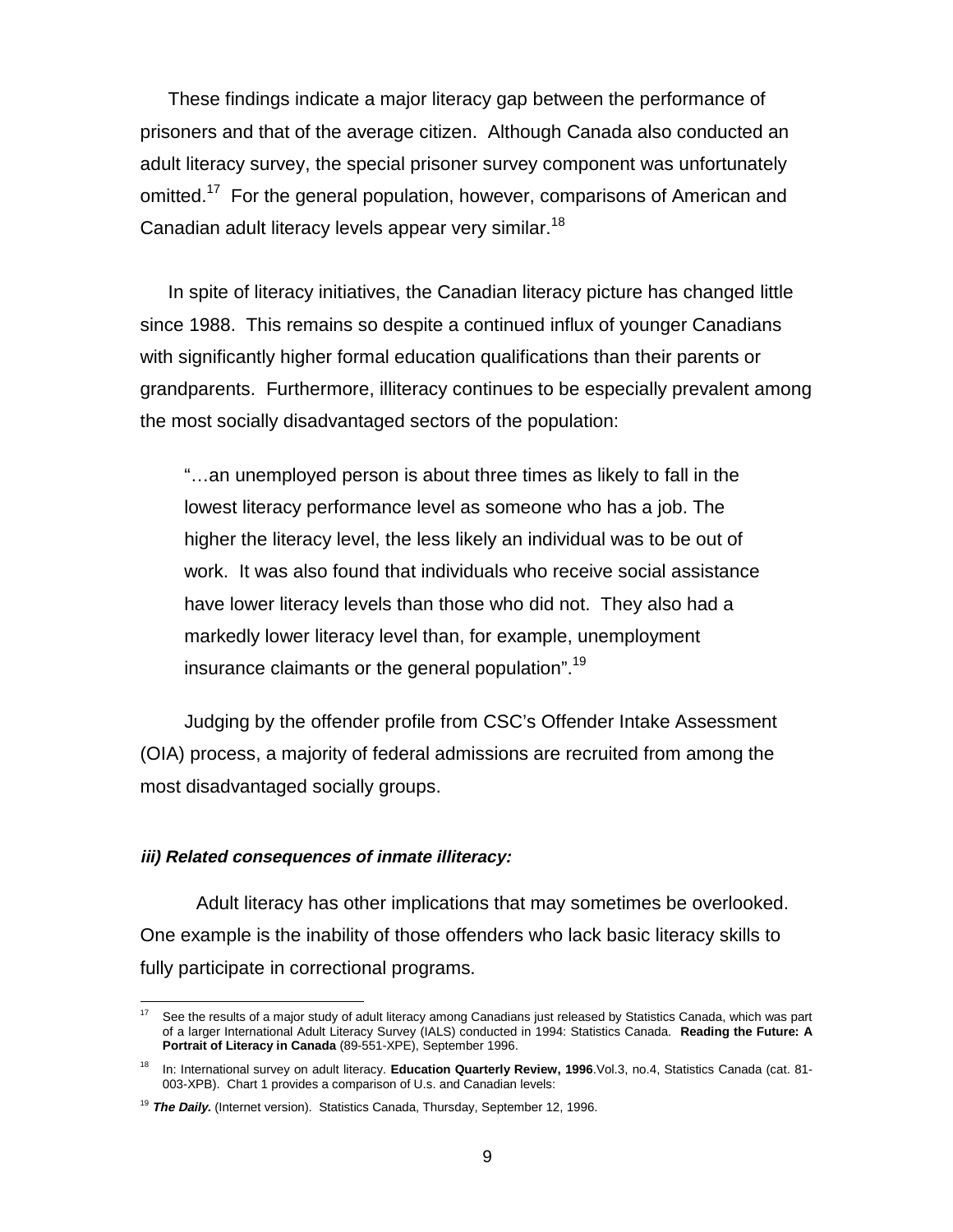Without basic literacy skills offenders will find it difficult to benefit from other correctional programs or work opportunities. Written training or program material demands at least minimal skills in reading and comprehension. Inmates without an appropriate basis will become frustrated when confronted with material that is beyond their ability, and may have problems completing the program.

Similarly, standard correctional employment opportunities (CORCAN industries, apprenticeships and general work programs) often require literacy and numerical skills beyond what the most poorly educated inmates can offer.<sup>20</sup> For these reasons, it should be a priority to identify and direct inmates with inadequate literacy skills for programming or employment purposes into appropriate ABE programs early in their sentence.

#### **D. New Opportunities From Risk/Needs Assessment**

l

The CSC has recently implemented new risk/needs assessment strategies and systems. This assessment approach is intended to greatly improve the identification and targeting of offenders with education, employment and other known criminogenic needs.<sup>21</sup>

Two complementary systems are now in place: an Offender Intake Assessment (OIA) system, and a Community Risk/Needs Management system. The latter system has been operational since 1990, and there is a growing body of research on its effectiveness in contributing to offender re-integration.<sup>22</sup>

The potential mismatch in offender education with vocational program requirements has often been noted. See: **Correctional Service of Canada Vocational Training Programs Internal Audit Report No. 378-1-019, November 1990**.

 $21$  Don A. Andrews. "Recidivism is Predictable and Can be Influenced: Using Risk Assessment to Reduce Recidivism." **Forum on Corrections Research**. CSC, Vol. 1, No.2 (1989). "The need principle asserts, that if correctional treatment services are to reduce criminal recidivism, the criminogenic needs of offenders must be targeted." ( p. 15.)

<sup>22</sup> For further information on the "community risk/needs" system, see: Laurence L. Motiuk and Frank J. Porporino, **Offender Risk/Needs Assessment: A Study of Conditional Releases**. Research Branch, CSC (February, 1989). No. R-01; Laurence L. Motiuk and Frank J. Porporino. **Field Test of the Community Risk/Needs Management Scale: A Study of Offenders on Caseload.** Research Branch, CSC (December, 1989). No. R-06; Laurence L.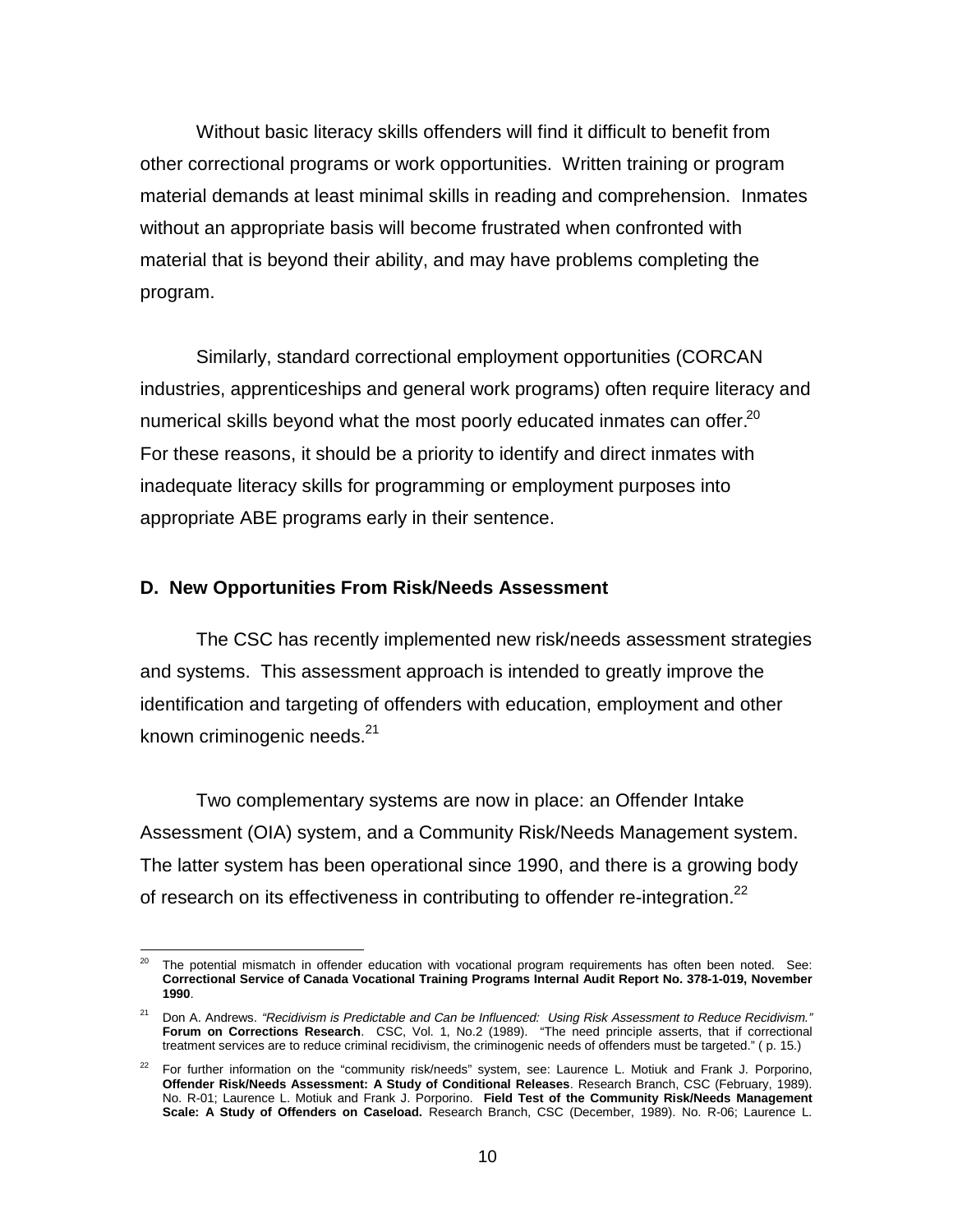The OIS is more recent (November 1994) so its impact is only beginning to be felt. A preliminary analysis of the needs domain in the CSC OIA intake assessment database indicates that:<sup>23</sup>

- more than three-quarters of male and two-thirds of female inmates have some employment or education need at the time of their arrest;
- For males, 39% of those assessed had "some difficulty" and 38% indicated "considerable difficulty" with this domain.

These early findings are important as they shed light on the need to adequately identify offender needs. They also point to appropriate program targeting if efforts to re-integrate offenders are to improve.

#### **E. Collateral Benefits of Prison Education**

Upgrading prisoner literacy skills is widely seen as a priority component of successful rehabilitation. Indeed, research has consistently suggested a number of important collateral benefits from prisoner education and literacy programming, in addition to those solely related just to recidivism.

In the United States, the US Federal Bureau of Prisons (BOP) found that prisoners who actively participate in education programs have a significantly lower likelihood of recidivating. $24$  Participation in education programs was found to increase prison safety, to lower the risk of recidivism by reducing "prisonization", (what Wormith<sup>25</sup> has elsewhere called "identification with the criminal sub-culture"), and to nurture pro-social norms that supported rule/law-

Motiuk and Shelley L. Brown. **The Validity of Offender Needs Identification and Analysis in Community Corrections**. Research Branch, CSC (November, 1993). No. R-34.

<sup>&</sup>lt;sup>23</sup> Research Branch: special runs from the OIA database, September 1996.

<sup>24</sup> Miles Harer, **"Prison Education Program Participation and Recidivism: A test of the Normalization Hypothesis'**. Office of Research and Evaluation, Federal Bureau of Prisons, Washington, D.C. (1995).

<sup>25</sup> J. S. Wormith, Attitude and behavior change of correctional clientele. **Criminology**, **22**, 1984, p.597.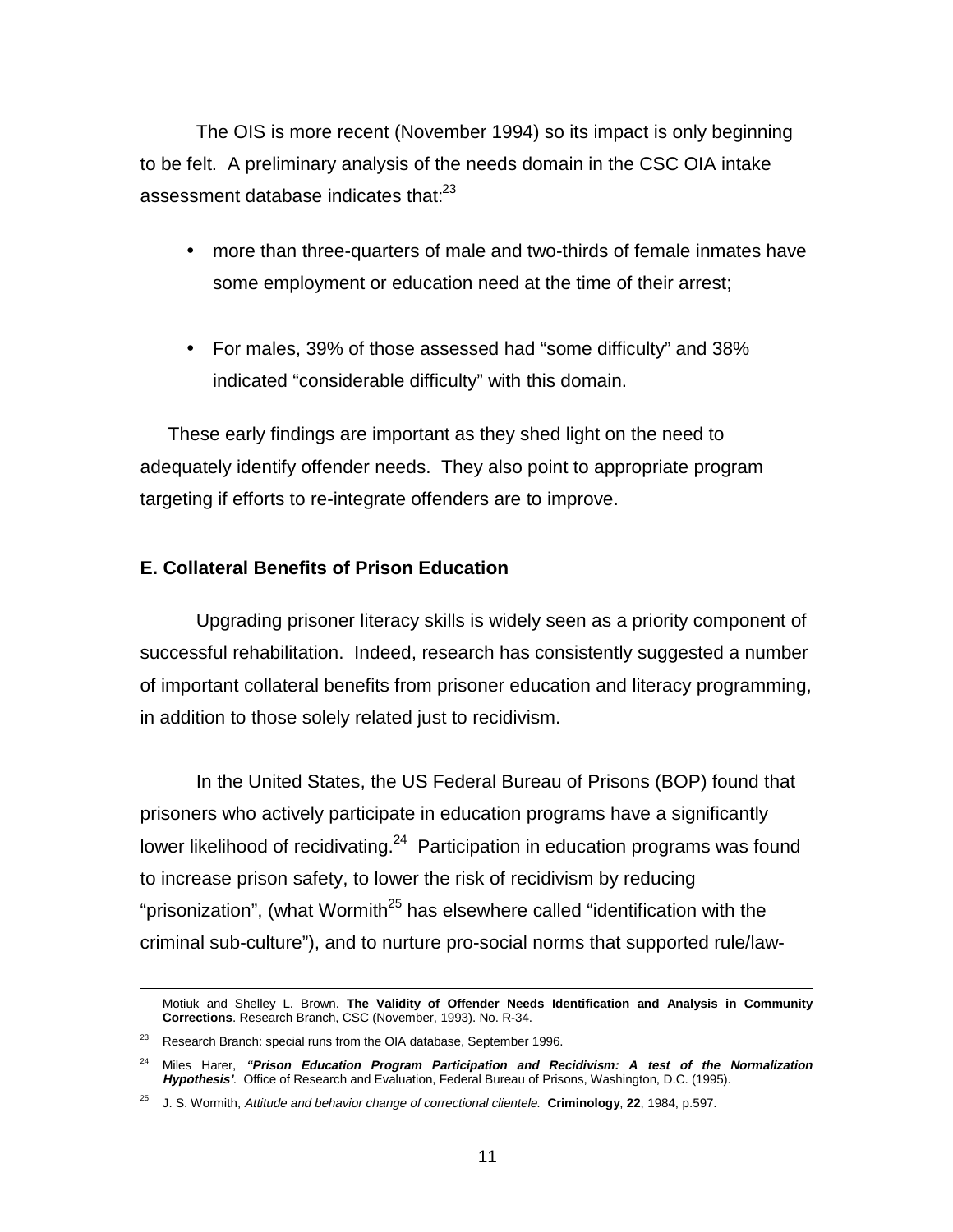abiding behavior. Indeed, the BOP emphasizes that the "normalization" benefit accrued to prisoners can be significant.

Other American studies reach similar conclusions. A review of 72 recent American studies on correctional education programs by Gerber and Fritsch (1993) identified a range of benefits resulting from prisoner educational and vocational programs.26 The studies suggest that prison educational and vocational programs lead: i) to fewer disciplinary violations during incarceration, ii) reductions in recidivism, iii) increases in employment opportunities, and iv) an increased participation in education upon release. The results are categorized as follows:

- For basic and secondary education, 9 of 14 studies revealed a positive effect on reducing recidivism, and 3 of 4 studies showed a positive effect on post-release employment;
- For vocational education, 10 of 13 studies showed a positive effect on recidivism, and 5 of 7 studies showed a positive effect on post-release employment success;
- For college-level education, 10 of 14 studies showed a positive effect on recidivism and 3 out of 3 showed a positive effect on post-release employment success.

The CSC has also examined the correctional value of its basic adult education Grade-8 programming.<sup>27</sup> Porporino and Robinson (1992) address the issue: "Can Educating Adult Offenders Counteract Recidivism?" Results indicate that:

 $\overline{a}$ 26 J. Gerber and E.J. Fritsch. **Prison Education and Offender Behavior: A Review of the Scientific Literature**. Sam Houston State University Criminal Justice Center, Huntsville, Texas, 1993. This study focused primarily on studies reporting empirical data, using control groups, controlling statistically for background differences if participants were not assigned randomly to control groups, and testing for statistical significance. The analysis considered the following outcomes: recidivism rates, enrollment in education programs after release, and disciplinary problems while incarcerated.

<sup>27</sup> Frank Porporino and David Robinson. **Can Educating Adult Offenders Counteract Recidivism?** Research Branch, CSC, Research Report No.R-22 (1992).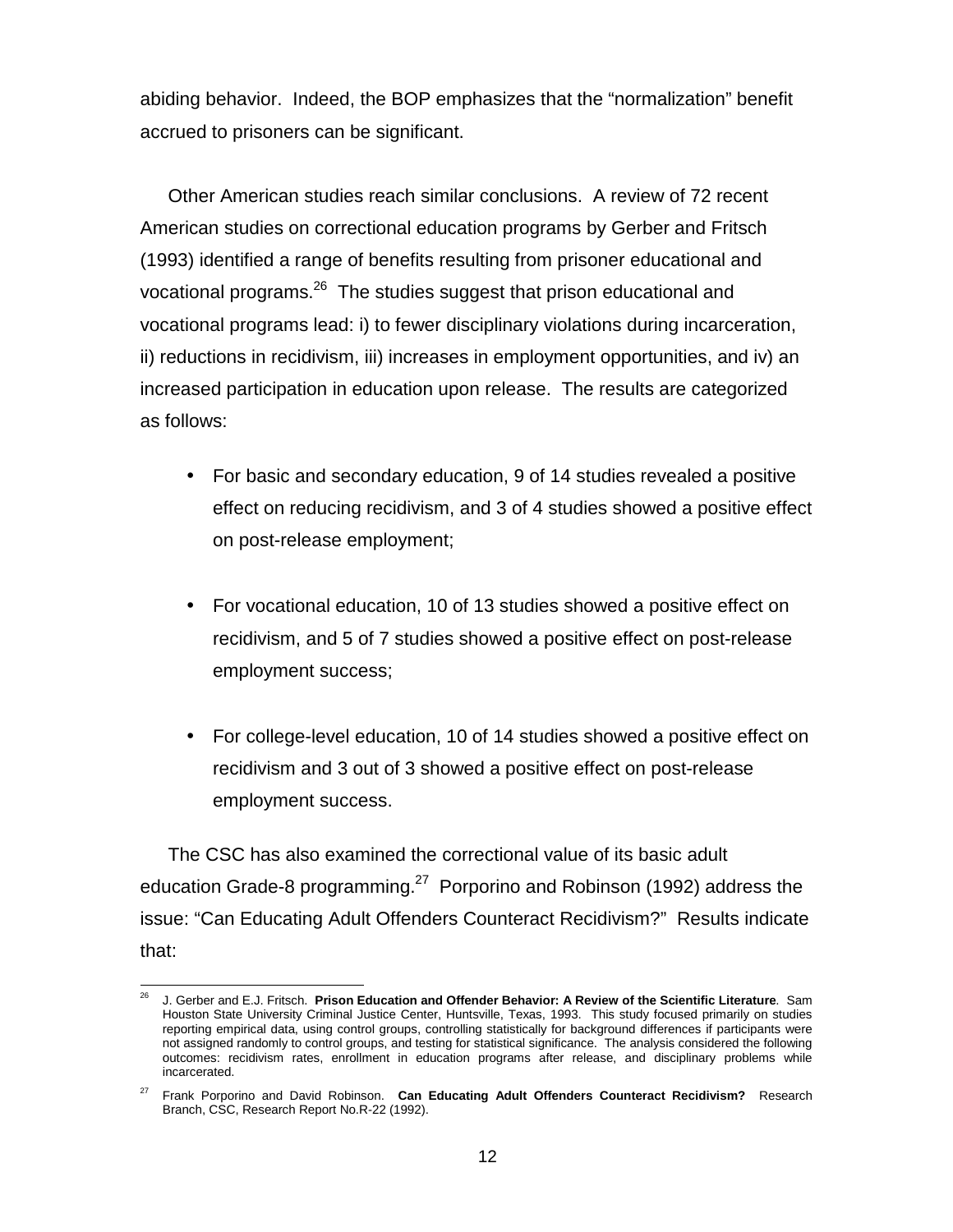• 2-out of-3 ABE-8 participants released after completing the program remained in the community during the release follow-up period (this period averaged about 1.1 years).

They also found statistical associations between program completion and outcome success:

• Within the follow-up period, only 30% of the offenders who had "Completed" the ABE-8 program were readmitted as compared with the 36% of offenders "Released before Completion", and 42% for offenders who "Withdrew" from a program before completion.

Offenders with "high risk" characteristics benefit more from completion of ABE-8 than lower risk offenders. Completion of ABE-8 has positively influenced post-release outcome for offenders released on Mandatory Supervision but not for offenders released on Full Parole.

Post-release interviews were also conducted, with 38 of the released offenders. The majority (79%) were employed full time and most had gained employment within the first month after release. When asked about the usefulness of their ABE-8 participation:

• One-third of the offenders felt skills gained in ABE were "very helpful" in their job search and one-half said that ABE skills continued to be "very useful" on the job.

However, offenders were also able to point to personal benefits, which fell outside the employment realm:

• Close to 90% said they read newspapers and a large percentage also read books and magazines;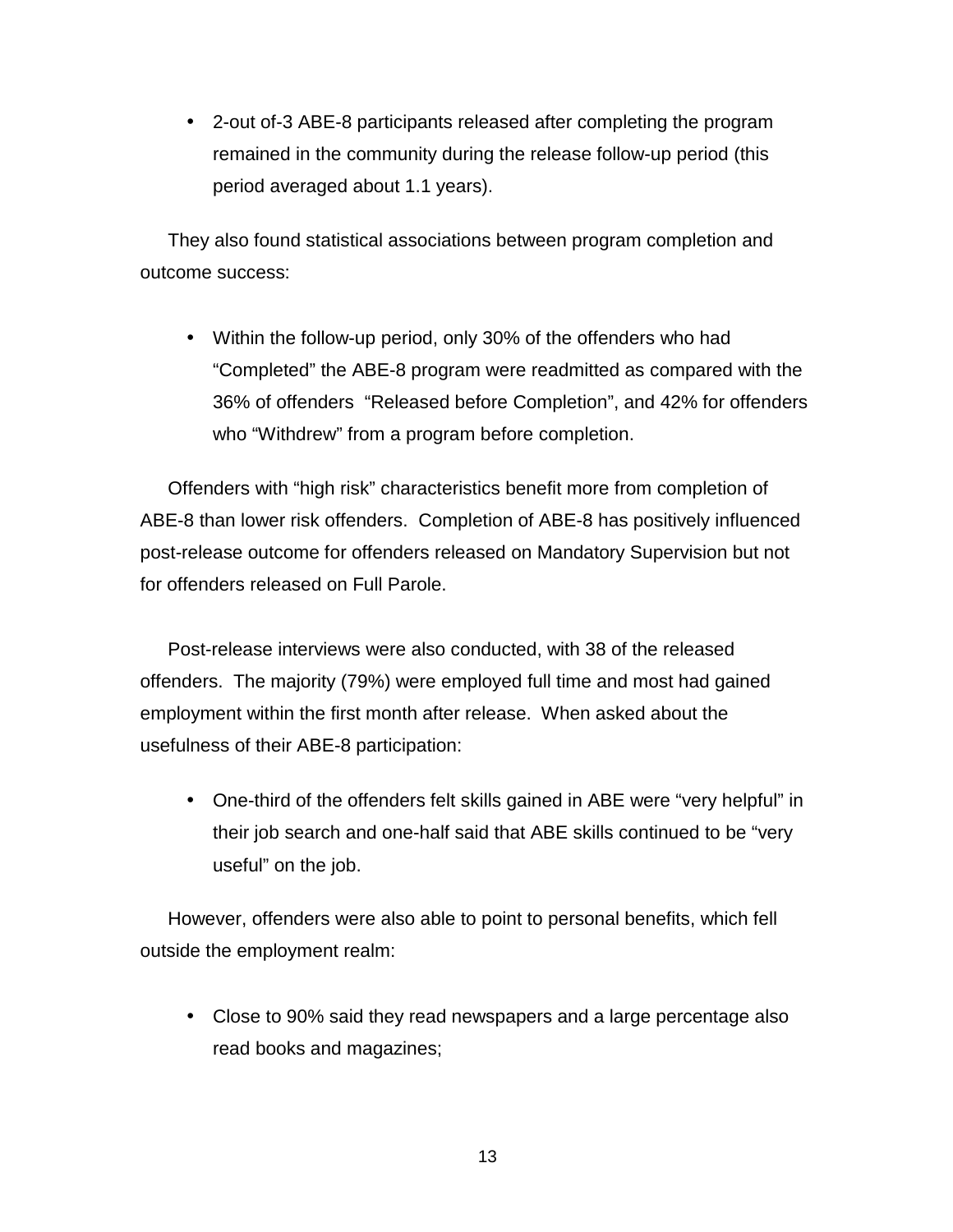• Thirty percent felt their ABE experience helped them in family matters, and about 3-in-4 said, they felt more in control of their lives.

These findings confirm that an increase in basic adult literacy can be an important factor in the successful community re-integration of offenders.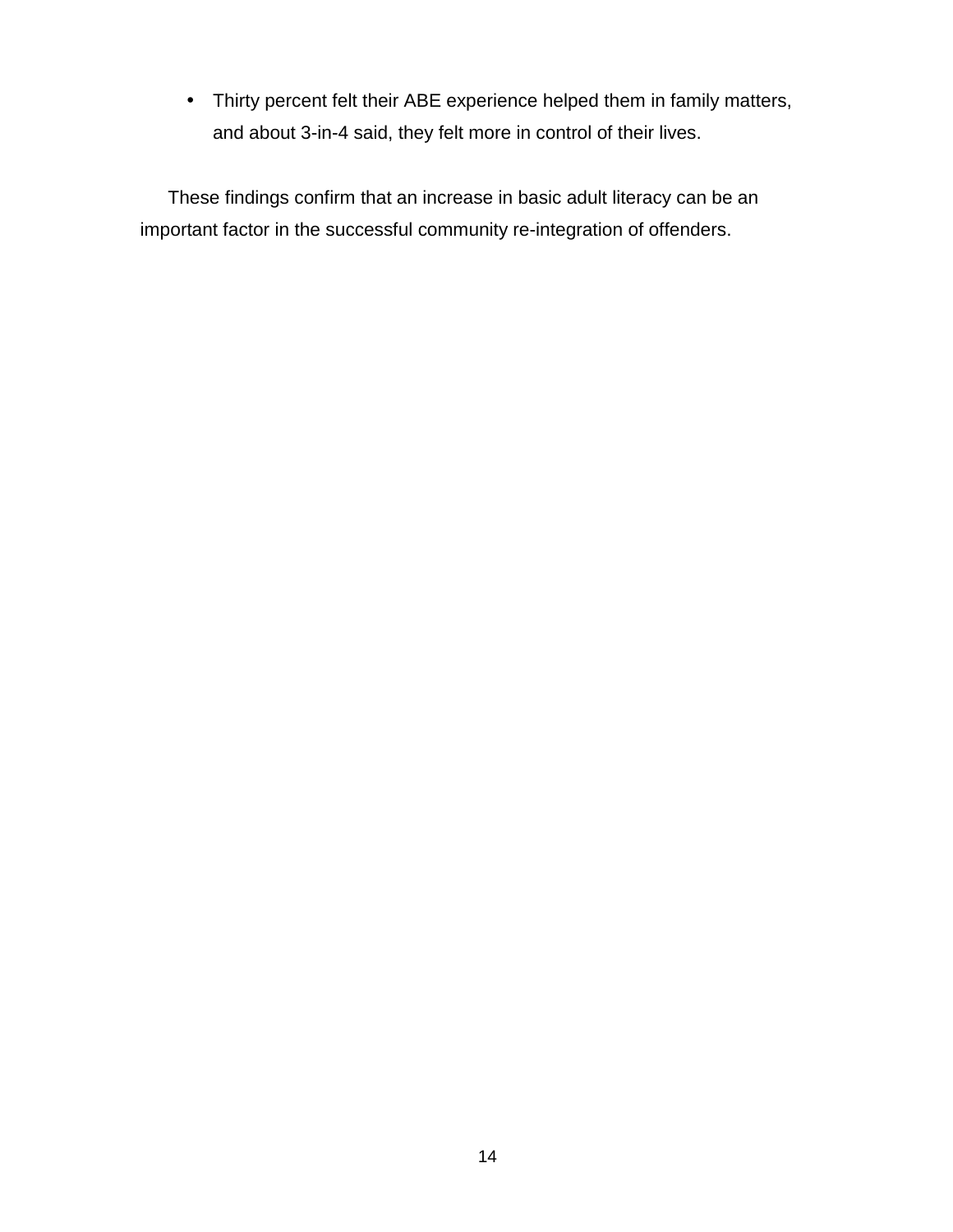### **PART II: METHODS AND DATA**

A retrospective approach was employed for this study. In January 1996, we identified offenders who had participated in an ABE program since 1989. From this data a sample was developed of those participants who were subsequently released from federal custody. This release sample was tracked to identify all releases with a subsequent re-admission.

Other sources of information incorporated into this study include historical statistics from the Education Year-End Reports (CSC, annual), and inmate responses captured in the CSC's **1995 National Inmate Survey**. Each source is described below.

#### **A. ABE follow-up files**

Construction of the follow-up files required several steps in order to capture the relevant information from several different information systems. An electronic list of participants in ABE programs was obtained from the Adult Basic Education - Program Monitoring System. This legacy system (dating from February 1988) contains information on inmates presently enrolled in an ABE program. Summary statistics from this system are provided each year in the **Education Year-End Report** (CSC, annual).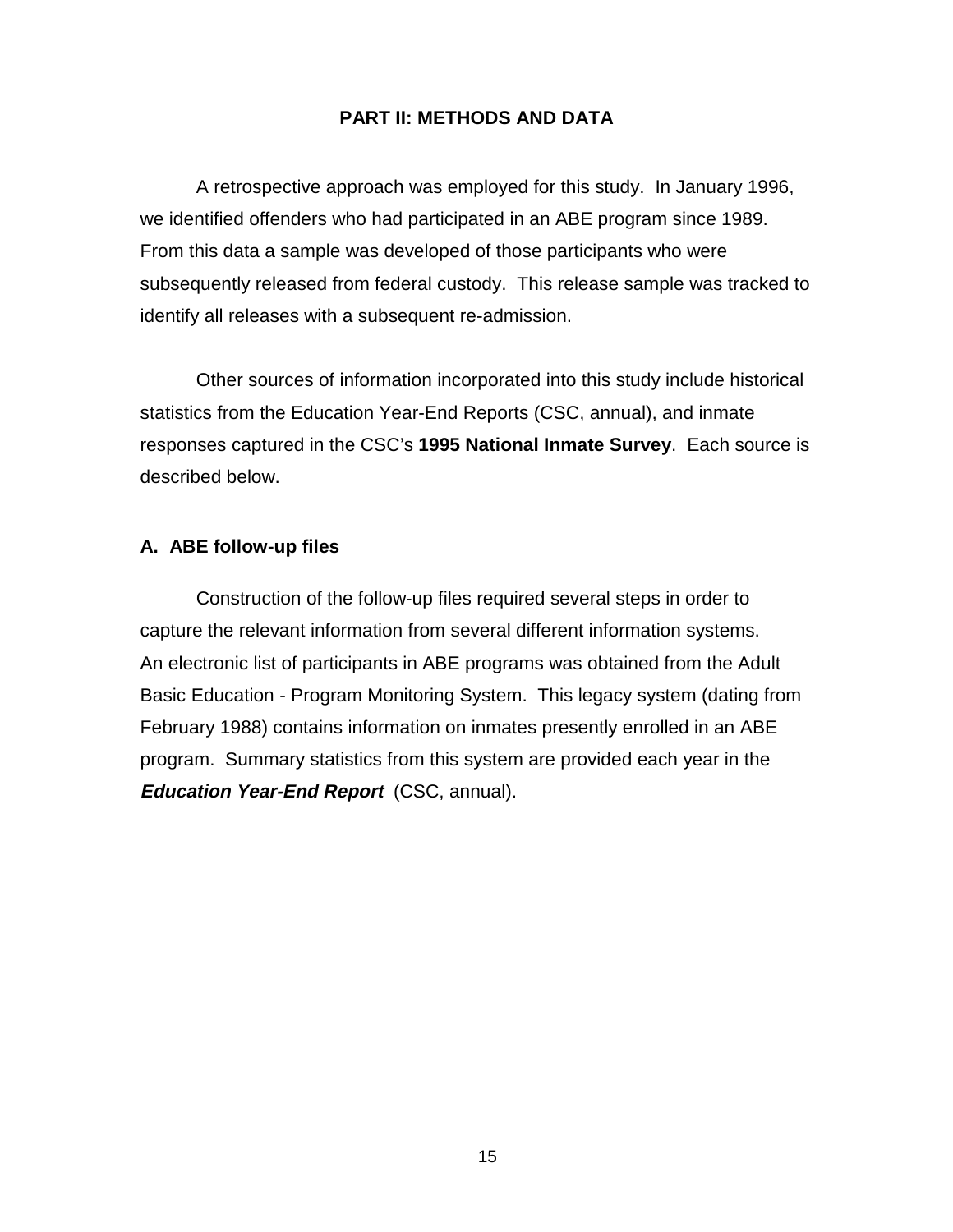Enrollments were examined for ABE-8 programs since 1986/87, including for ABE-5 in the early years, and for ABE-10 programs in more recent years. The program completion status codes indicate: "Continuing," "Withdrew," "Transferred" (to another institution), "Released" (e.g., to Parole), and "Completed." The records indicate approximately 48,000 full-time equivalent (FTE) enrollments in ABE programs since 1987, as is shown in **Table II-1A** (ABE-8 with 36,000 enrollments) and -**1B** (ABE-10 with 12,000 enrollments;

| <b>ABE-8 Program</b>                                                                                       |                                                                                                             |           |          |             |         |
|------------------------------------------------------------------------------------------------------------|-------------------------------------------------------------------------------------------------------------|-----------|----------|-------------|---------|
| <b>FY</b>                                                                                                  | <b>Enrollments</b>                                                                                          | Completed | Withdrew | Transferred | Paroled |
| 1986/87                                                                                                    | 3,519                                                                                                       | 1,070     | 701      | 715         |         |
| 1987/88                                                                                                    | 4,097                                                                                                       | 1,457     | 725      | 541         | 293     |
| 1988/89                                                                                                    | 4,293                                                                                                       | 1,574     | 778      | 569         | 307     |
| 1989/90                                                                                                    | 3,532                                                                                                       | 903       | 486      | 361         | 225     |
| 1990/91                                                                                                    | 3,652                                                                                                       | 923       | 496      | 488         | 258     |
| 1991/92                                                                                                    | 4,247                                                                                                       | 967       | 467      | 415         | 418     |
| 1992/93                                                                                                    | 4,376                                                                                                       | 993       | 669      | 389         | 519     |
| 1993/94                                                                                                    | 4,237                                                                                                       | 750       | 508      | 284         | 443     |
| 1994/95                                                                                                    | 4,256                                                                                                       | 737       | 619      | 367         | 513     |
| SUM:                                                                                                       | 36,209                                                                                                      | 9,374     | 5,449    | 4,129       | 2,977   |
| Average:                                                                                                   | 8,046                                                                                                       | 2,083     | 1,211    | 918         | 662     |
|                                                                                                            | Source: Data for enrollments represents full-time equivalents, from Education Year End Report, CSC (annual, |           |          |             |         |
| 1994/95; 1993/94; 1989/90; 1988/89; 1987/88). Those who withdrew or Transferred, but later re-enrolled are |                                                                                                             |           |          |             |         |

not double counted in these figures

**Table II-1A: Education Year End Report: Summary Statistics**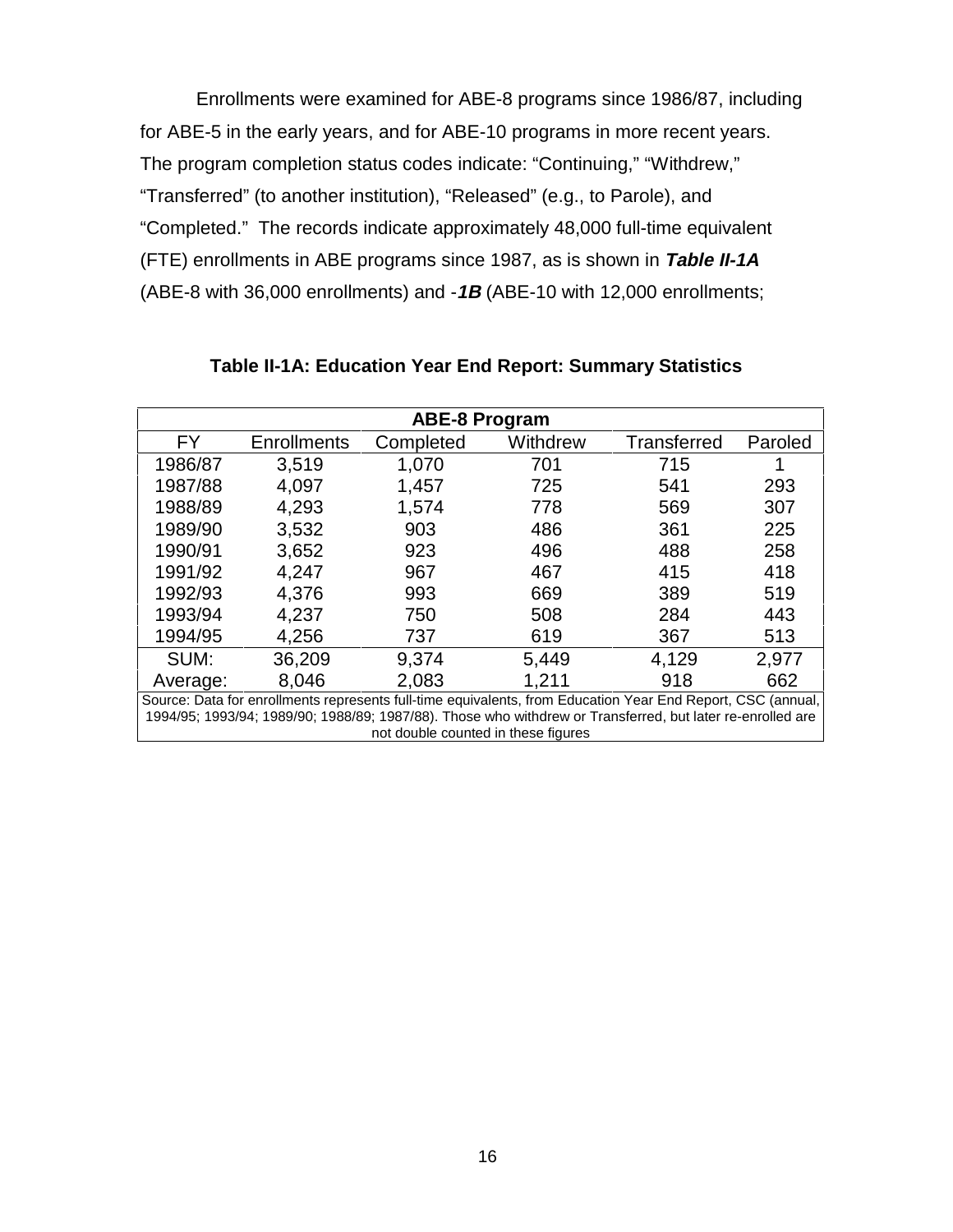|                                                                                                         | <b>ABE-10 Program</b>                                                                                 |           |          |             |         |  |
|---------------------------------------------------------------------------------------------------------|-------------------------------------------------------------------------------------------------------|-----------|----------|-------------|---------|--|
| FY.                                                                                                     | <b>Enrollments</b>                                                                                    | Completed | Withdrew | Transferred | Paroled |  |
| 1990/91                                                                                                 | 1,697                                                                                                 | 424       | 235      | 203         | 122     |  |
| 1991/92                                                                                                 | 2,295                                                                                                 | 500       | 228      | 256         | 282     |  |
| 1992/93                                                                                                 | 2,547                                                                                                 | 554       | 298      | 339         | 309     |  |
| 1993/94                                                                                                 | 2,743                                                                                                 | 567       | 256      | 269         | 271     |  |
| 1994/95                                                                                                 | 2,777                                                                                                 | 532       | 284      | 301         | 267     |  |
| SUM:                                                                                                    | 12,059                                                                                                | 2,577     | 1,301    | 1,368       | 1,251   |  |
| Average:                                                                                                | 2,412                                                                                                 | 415       | 260      | 274         | 250     |  |
| Source: Data for enrollments represents full-time equivalents, from Education Year End Report, (annual, |                                                                                                       |           |          |             |         |  |
|                                                                                                         | 1994/95; 1993/94). Those who withdrew or Transferred, but later re-enrolled are not included in these |           |          |             |         |  |
| figures.                                                                                                |                                                                                                       |           |          |             |         |  |

#### **Table II-1B: Education Year End Report: Summary Statistics**

#### **i) ABE release sample**

Using the first release date following the program, cases were sampled for a release between 1989 and 1994. In January 1996 a release follow-up file was developed. The end date was selected to ensure that everyone in the follow-up sample would have a minimum release eligibility period of at least 24 months following their first release date.

A sample of **6,074** offenders matched the above criterion (**Table II-2**). There were 5,509 offenders with either a Full Parole or Statutory Release status. The remaining 565 cases in the sample had a "Day Parole" or "Other" status – these cases unfortunately had to be excluded from the follow-up analysis since Day Parole releases did not exist prior to November 1992 (including them would introduce a systematic bias).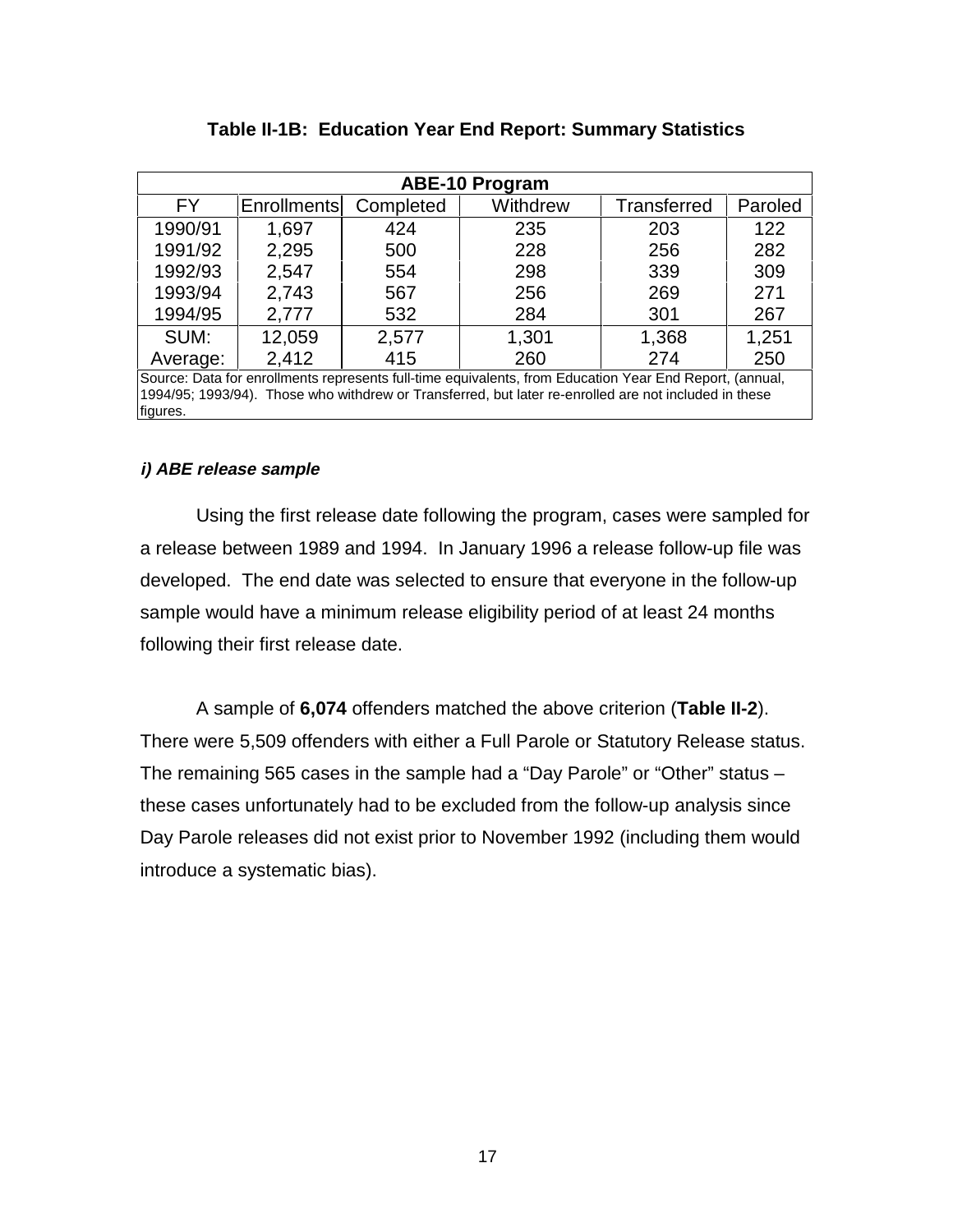| <b>Released ABE Participant's by</b> |                                          |          |            |           |            |        |
|--------------------------------------|------------------------------------------|----------|------------|-----------|------------|--------|
|                                      | <b>Highest Program Completion Status</b> |          |            |           |            |        |
| Fiscal Year of                       | CEGEP/GED                                | ABE-8    | ABE-8      | ABE-10    | ABE-10     | Total  |
| Release                              | All                                      | Complete | Incomplete | Complete  | Incomplete |        |
| 1988/89                              | 49                                       | 211      | 229        | $\cdots$  | .          | 489    |
| 1989/90                              | 27                                       | 442      | 331        | $\cdots$  | .          | 800    |
| 1990/91                              | 31                                       | 384      | 285        | .         | .          | 700    |
| 1991/92                              | 10                                       | 282      | 430        | $\cdots$  | 2          | 724    |
| 1992/93                              | 83                                       | 252      | 677        | 56        | 180        | 1,248  |
| 1993/94                              | 86                                       | 177      | 510        | 94        | 224        | 1,091  |
| <b>June-1994</b>                     | 43                                       | 101      | 192        | 44        | 77         | 457    |
| <b>Totals</b>                        | 329                                      | 1841     | 2646       | 194       | 483        | 5,509  |
|                                      | (6%)                                     | (34%)    | (48%)      | $(3.5\%)$ | $(8.8\%)$  | (100%) |
| $N = C 074$                          |                                          |          |            |           |            |        |

#### **Table II-2: Distribution of Releases by Year**

N= 6,074

 $P$  <.001, (In addition to these 5,509 cases, there were a further 565 cases where data on one of the three criteria was missing, or who were Day Parole releases that are counted only since November 1992).

#### **ii) Inmate attitudes sample**

In order to examine inmate attitudes towards ABE programming, we obtained inmate responses to the CSC's **1995 National Inmate Survey.** This survey questioned 4,283 federal inmates, representing all male offenders in 44 Federal institutions.<sup>28</sup>

### **iii) General offender benchmark statistics**

Two special research files were developed to provide a benchmark against which the ABE re-admission rates could be compared:

<sup>28</sup> 28 Complete methodological details are available by contacting Dave Robinson, Senior Research Officer, Research Division, CSC.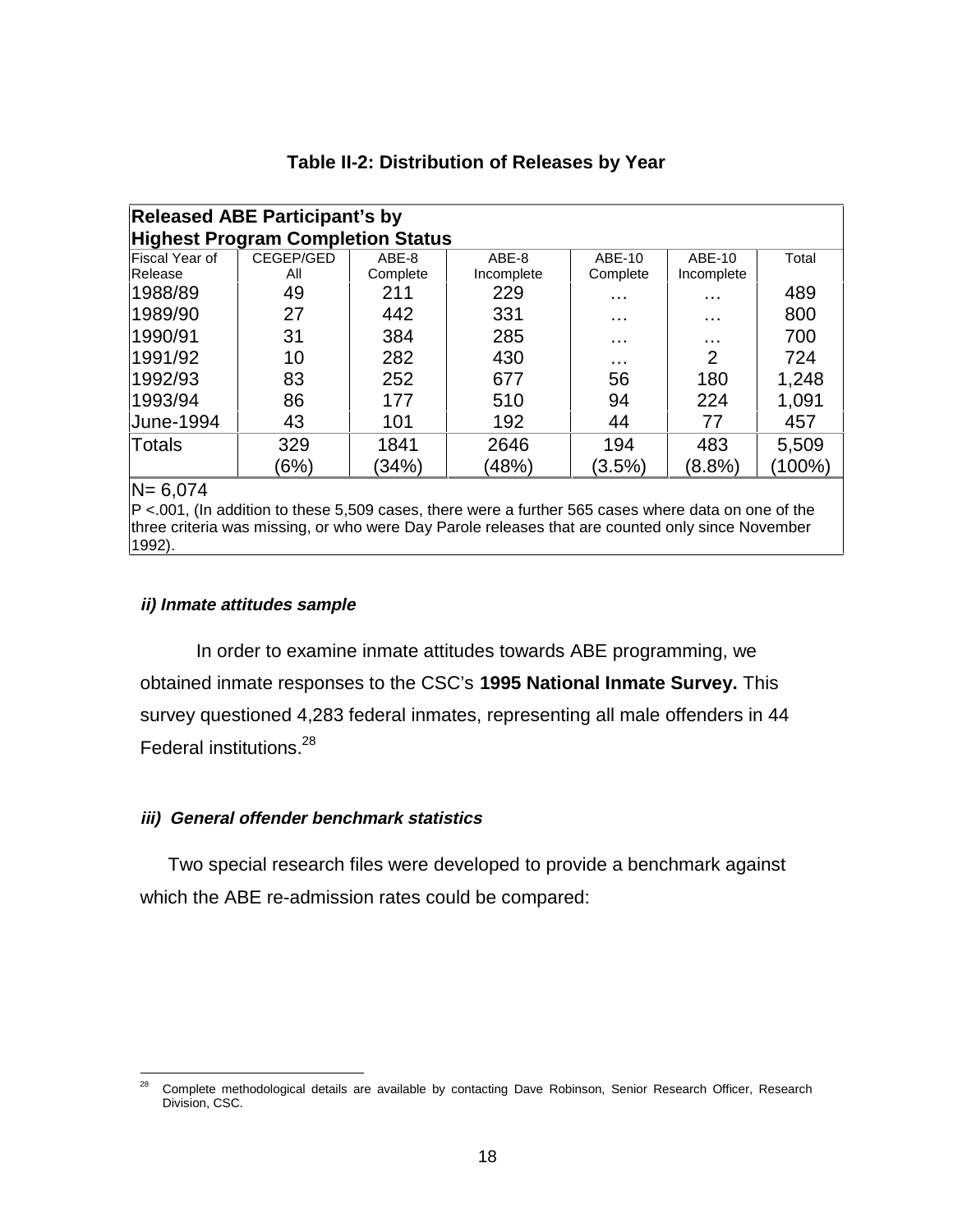- 1. One benchmark was a file for all CSC releases (about 19,000 cases) covering the period 1990-91 through 1992-93. This file provided comparable offender profile characteristics for the general population and the ABE follow-up sample.
- 2. A second benchmark file contained all FP and SR re-admission admission for the general population follow-up, within two years following their original release date (about 3,500 cases). This represented the period 1989 through 1993. These provided benchmark re-admission rates and "Time to Re-admission" for all Full Parole and Statutory Release/Mandatory Supervision re-admissions.29

### **B. ABE participant profiles**

Once release follow-up files were developed, we compared the characteristics of offenders in the ABE release sample with the CSC's general release population, and with the sample used by Porporino and Robinson (1992).

The ABE follow-up sample and the general offender release population were found to be very similar, with a few notable exceptions. The major exceptions concerned age, the number of prior federal terms, and violent convictions. Porporino and Robinson (1992) have also noted similar differences in their sample. Table II-3 provides detailed comparisons:

l 29 See: Brian A. Grant. **Inmates Referred for Detention (1989-90 to 1993-94): A Comparative Analysis**. CSC, Research Report No. R-45, 1996.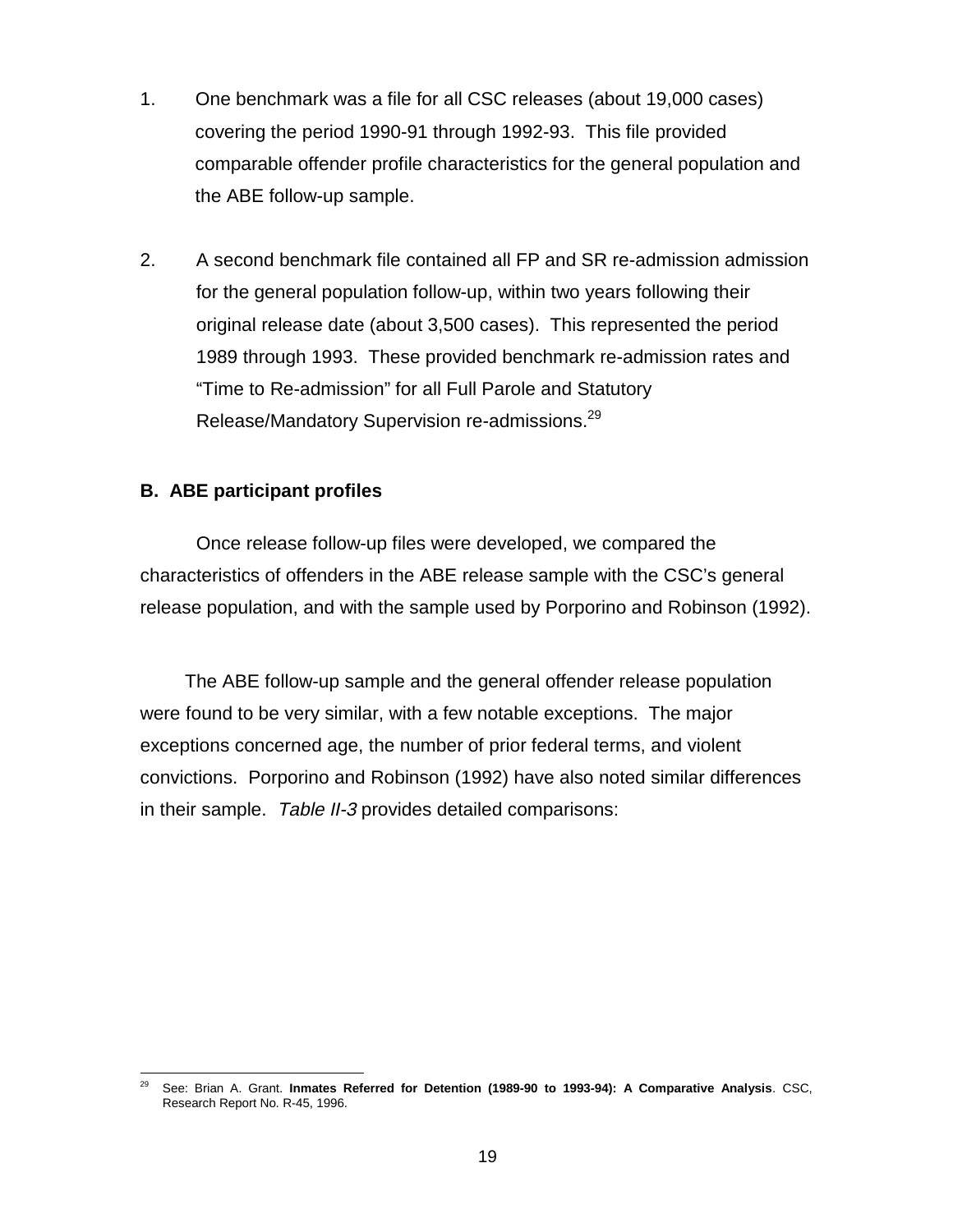## **Table II-3: Characteristics of ABE Participant versus General Releases**

| Offender                                                                                 | 1989-94 ABE Release | All Releases: 1990-1993 |  |  |
|------------------------------------------------------------------------------------------|---------------------|-------------------------|--|--|
| <b>Characteristics</b>                                                                   | Sample              | <b>Totals</b>           |  |  |
|                                                                                          | (n 6,074)           | (n 18,991)*             |  |  |
| Sentence Length                                                                          | 43%                 | 45%                     |  |  |
| (% 3 years and over)                                                                     |                     |                         |  |  |
|                                                                                          |                     |                         |  |  |
| <b>Previous Federal Term</b>                                                             | 14%                 | 49%                     |  |  |
| (% with more than one)                                                                   |                     |                         |  |  |
|                                                                                          |                     |                         |  |  |
| Age at release:                                                                          | 35%                 | 17%                     |  |  |
| (% under 25 years)                                                                       |                     |                         |  |  |
| % of offenders with a                                                                    | 66%                 | 42%                     |  |  |
| <b>Violent Conviction</b>                                                                |                     |                         |  |  |
|                                                                                          |                     |                         |  |  |
| % Non-Aboriginal                                                                         | 86%                 | 87%                     |  |  |
| <b>RELEASE TYPE</b>                                                                      |                     |                         |  |  |
| Day Parole                                                                               | 9%                  | <b>NA</b>               |  |  |
|                                                                                          |                     |                         |  |  |
| <b>Full Parole</b>                                                                       | 35%                 | 35%                     |  |  |
|                                                                                          |                     |                         |  |  |
| <b>Statutory Release</b>                                                                 | 51%                 | 65%                     |  |  |
| (Mandatory Supervision)                                                                  |                     |                         |  |  |
| and Other                                                                                |                     |                         |  |  |
| *Source: OIS system Custody Releases for the period April 1,1990 through March 31, 1993. |                     |                         |  |  |

(Excludes Indeterminate sentences, and Day Parole releases prior to November 1992).

- ABE participants are younger than the general population -- 35% of the participants are 25 or under at release, as compared to only 17% of all releases during 1990-1993 who were under 25 years;
- Second, ABE participants are significantly more likely to be on their first federal term -- only 14% were on their second or higher term versus 49% of the general releases.

Younger, first federal term offenders typically have a higher risk of recidivism and there are a disproportionate number in the ABE sample: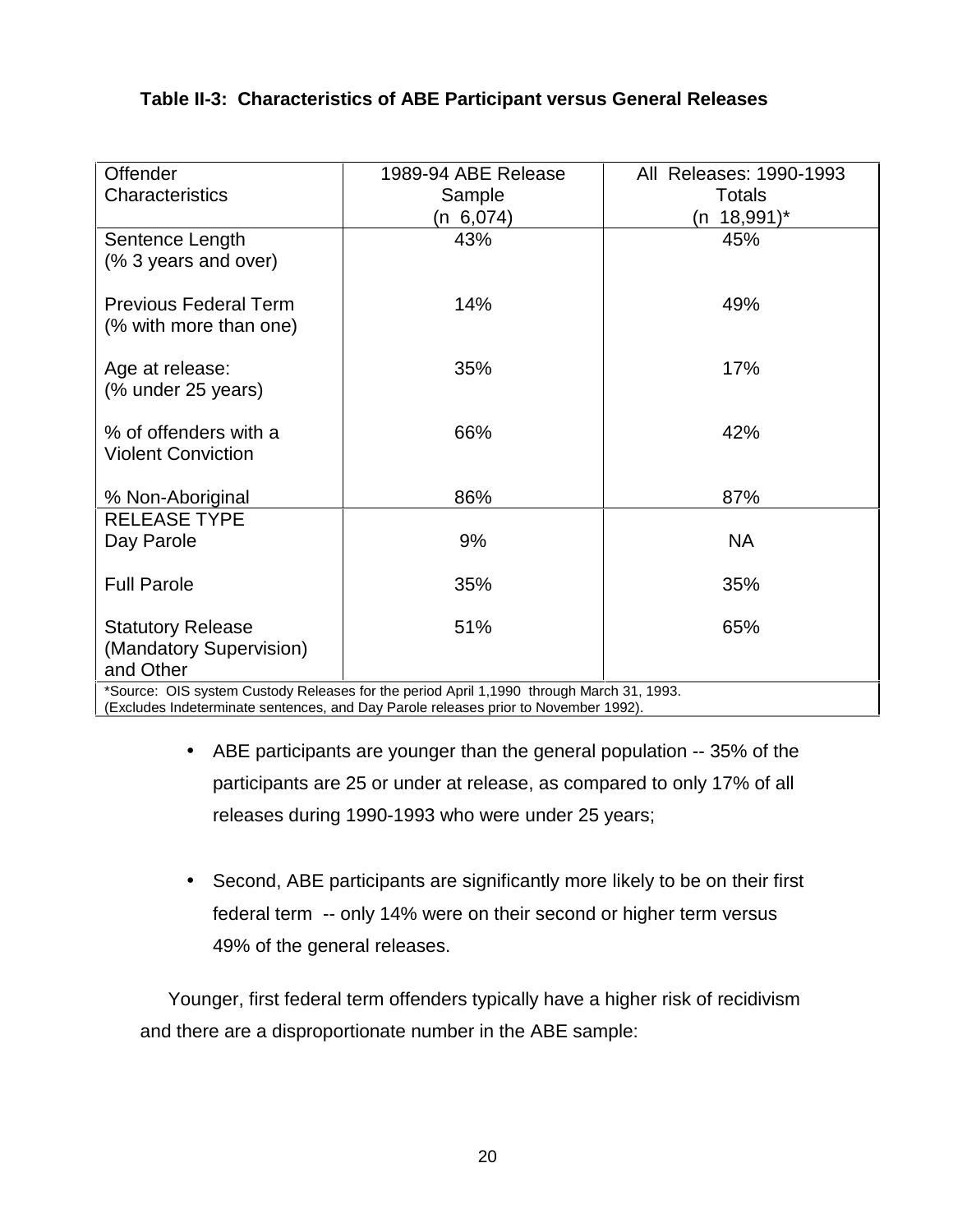• First term federal offenders under 25-years of age at admission represented 42% of the follow-up sample, and 35% were still under 25 years of age at their release.

Age distributions for the ABE follow-up sample at admission and release are provided in **Table II-4**.

| By Federal Term |                | Term = $1$ (n 5,238) |     | Term $>1$ (n 836) |     |
|-----------------|----------------|----------------------|-----|-------------------|-----|
| Age At          | Under 25 years | 2,193                | 42% | 275               | 33% |
| Admission       | 25 - 34 Years  | 2,139                | 41% | 432               | 52% |
|                 | 35 and Older   | 906                  | 17% | 129               | 15% |
|                 |                |                      |     |                   |     |
| P < .001        |                |                      |     |                   |     |
| Age At Release  | Under 25 years | 1,844                | 35% | 267               | 32% |
|                 | 25 - 34 Years  | 2,311                | 44% | 416               | 50% |
|                 | 35 and Older   | 1,083                | 21% | 153               | 18% |
| P < 01          |                |                      |     |                   |     |

|  | Table II-4: Ages of ABE Sample at Admission and First Release |  |
|--|---------------------------------------------------------------|--|
|  |                                                               |  |

• A significantly larger number of offenders in this sample have a violent conviction (66% versus 42%).

This latter fact may reflect a trend where the proportion of federal admissions with a violent offence is increasing (in particular the marked increase in the proportion serving robbery and sexual offences).

There is no difference in the average length of sentence - 43% are serving sentences of 3 years or more, versus 45% of the general release population.

These comparisons suggest that the ABE participant follow-up group is at higher than average risk of recidivism. Therefore, all other things being equal,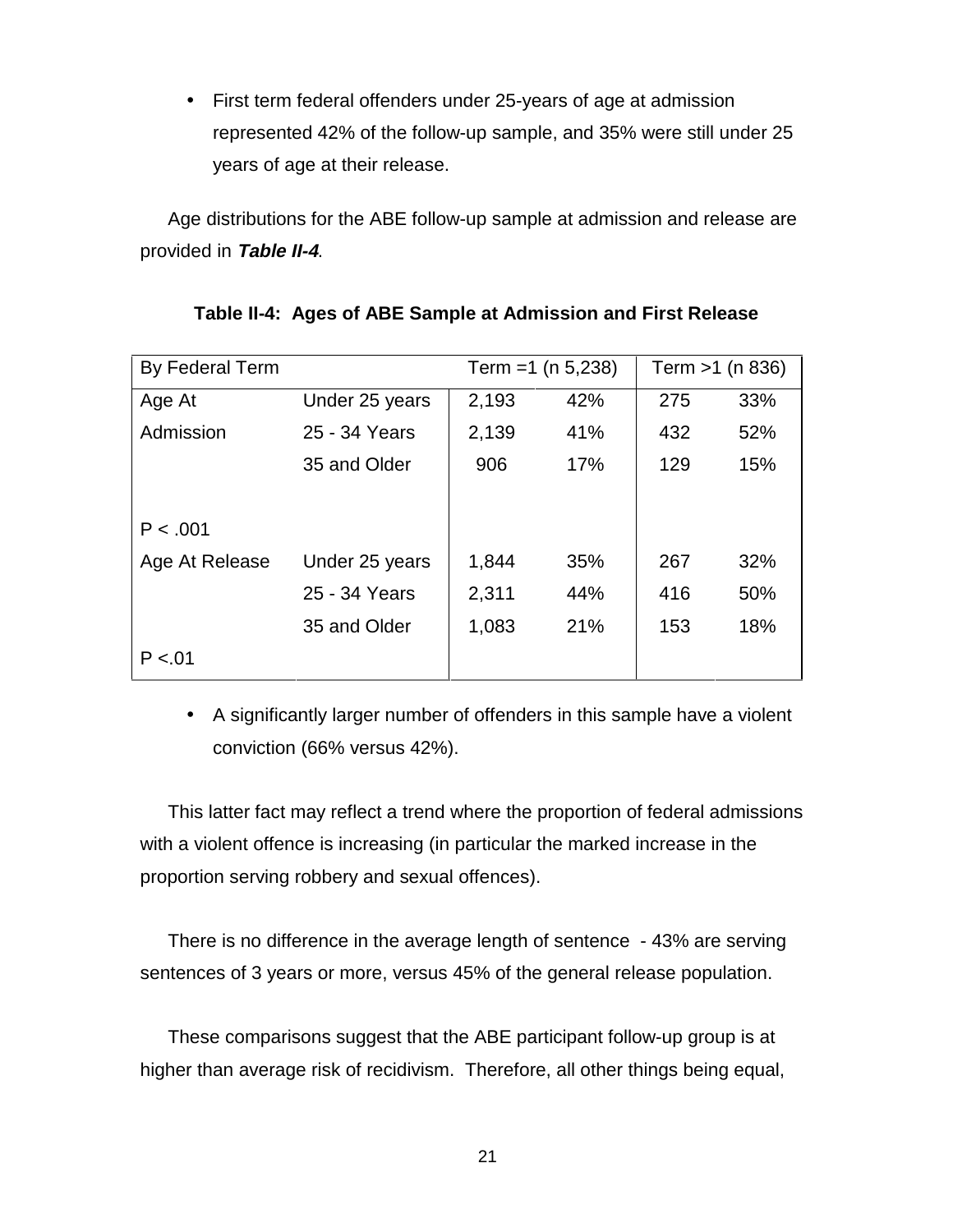we would anticipate a higher than average re-admission rate of the ABE participants over the general offender population re-admission rate.

## **C. Summary**

There have been approximately 48,000 full-time equivalent quarterly enrollments for ABE programs since 1986/87. Of these, approximately 12,000 offenders had an eligible release date, and just over 6,000 offenders were selected in the release follow-up sample.

The ABE follow-up sample proved to be somewhat younger than the general release population, proportionally more likely to be serving a first federal term, and to have been sentenced for committing a violent crime. They are also likely to be higher than average risk of recidivism as compared to the general population. Therefore, they have a profile that is quite similar to Porporino and Robinson's 1992 ABE-8 follow-up.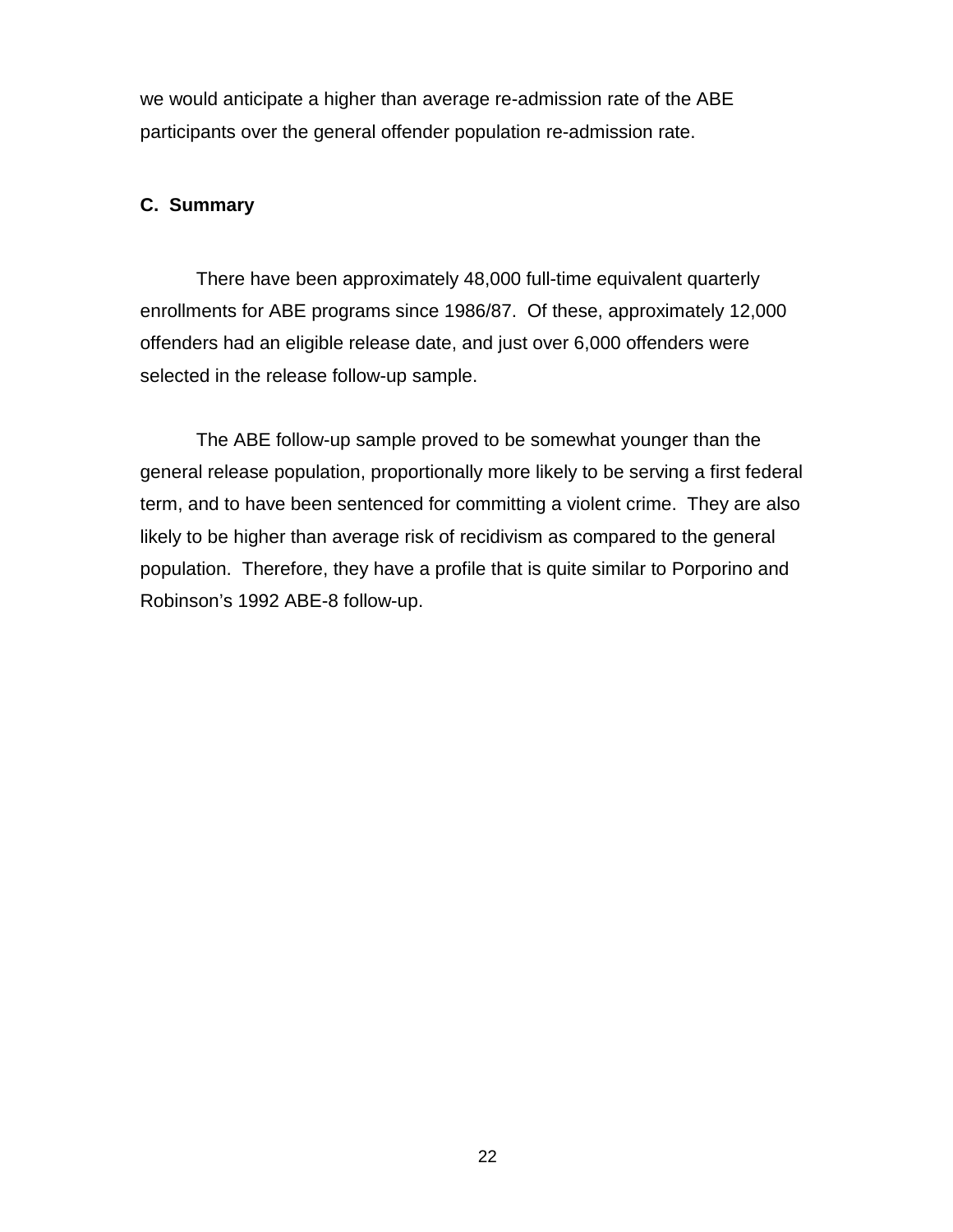## **PART III: HOW FEDERAL INMATES VIEW ABE PROGRAMMING**

## **A. INMATE EDUCATION NEEDS**

The views of federal inmates regarding ABE programs bring a distinctly qualitative dimension to the follow-up results. We focus here on two main topics:

a) self-reported inmate literacy needs and b) inmate satisfaction with ABE and related educational and vocational programs.

The inmate responses to these issues were obtained from recent interviews conducted for the CSC's 1995 "National Inmate Survey." Among the questions posed were several that asked each inmate about his attitude (there were no females in the survey) toward the ABE programs taken while at their current institution. The views of the over 4,200 male federal inmate who responded in this survey are fully representative of male inmates in 44 federal institutions. Inmate responses to the education attainment questions confirm the low average educational attainment for this population:

- Two of every three inmates questioned in the survey (63%) reported that they had completed only "some high school or less";
- Only 16% of the inmates report having "completed" a high school diploma or equivalent;
- Only 21% report completing "some post-secondary education" beyond high school;
- Finally, about 45% of inmates reported that they had participated in an ABE program at their current federal institution.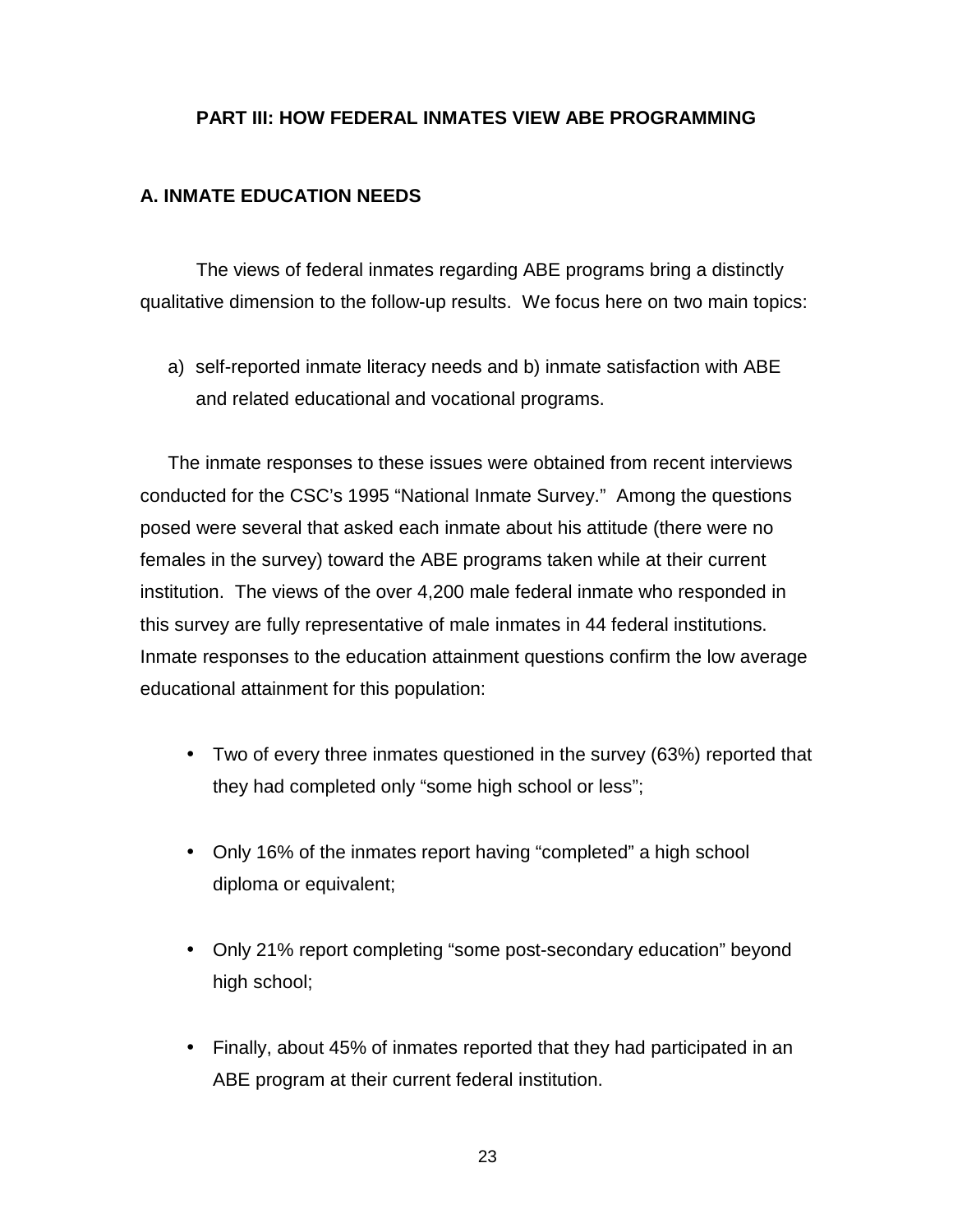### **i) ABE program involvement**

Inmates who reported completion of "Grade 8 or less" indicate a significant ABE program involvement at their current institution:

- Approximately 50% had involvement in ABE at their current institution as compared to a 40% involvement by inmates with "more than Grade 8";
- Only 16% had involvement in any other (e.g., non-ABE) education programming (compared to the 35% involvement of inmates who had completed more than Grade 8).

It was previously stated that inmates who lacked basic literacy skills might find this to be a barrier (both real and psychological) to their participation in other CSC programming. These above responses may reflect that barrier.

## **B. ABE Program Satisfaction**

Although the CSC offers many institutional courses, these may impart little long-term positive effects unless inmates are convinced that the courses are useful and provide lasting skills. In order to evaluate ABE programming, inmates were asked directly about their experience with various programs:

"Was the program useful to you, and do you think you learned something that was valuable to you?"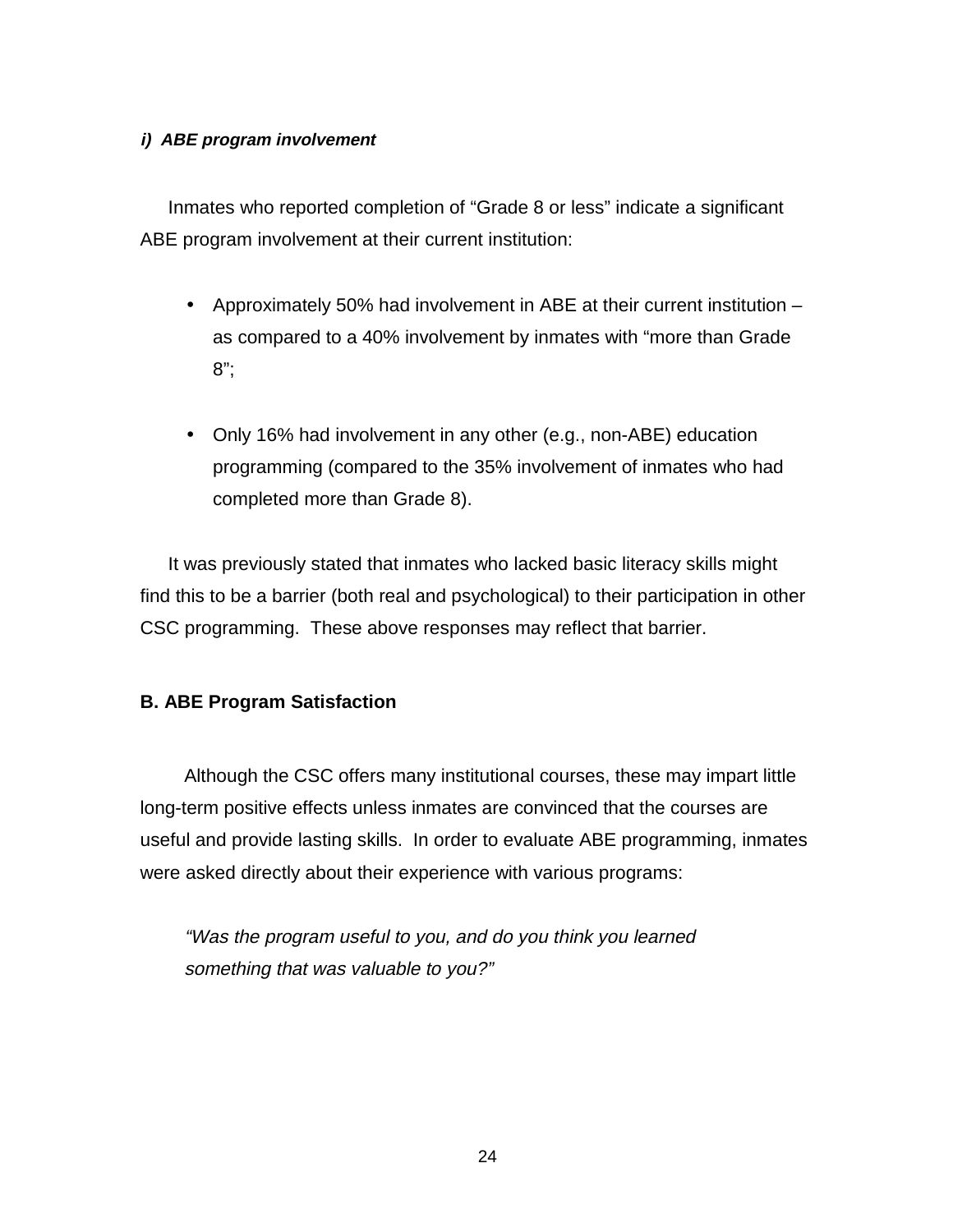### **i) Program usefulness**

When questioned directly on the usefulness of the programs, inmates responded with an overall rating of "good" (a rating of "3", on a scale of 1 to 4, where 4 was "excellent"). Inmates who had completed higher program levels were found to be slightly more positive:

- For inmates who reported completing Grade 7 or less, about 3-in-4 rated the usefulness of ABE as Good or Excellent;
- For inmates who reported completing Grade 8, nearly 80% rate ABE usefulness as Good or Excellent.

### **ii) Comparisons with other inmate programs**

To put these responses into perspective, the survey also asked about inmate involvement with other CSC programs. Program Involvement by inmates was found to have been above average in CSC's four core offender programs -Cognitive Skills, ABE, Anger Management and Substance Abuse – as ranked by inmates in that order.

Inmate satisfaction, however, was above average for four programs: the Other Vocational, ABE, Other Education and Cognitive Skills programs – order as ranked by inmates. On both these indicators, the ABE programs scored higher than average. This ranking can be seen in **Table III-1**.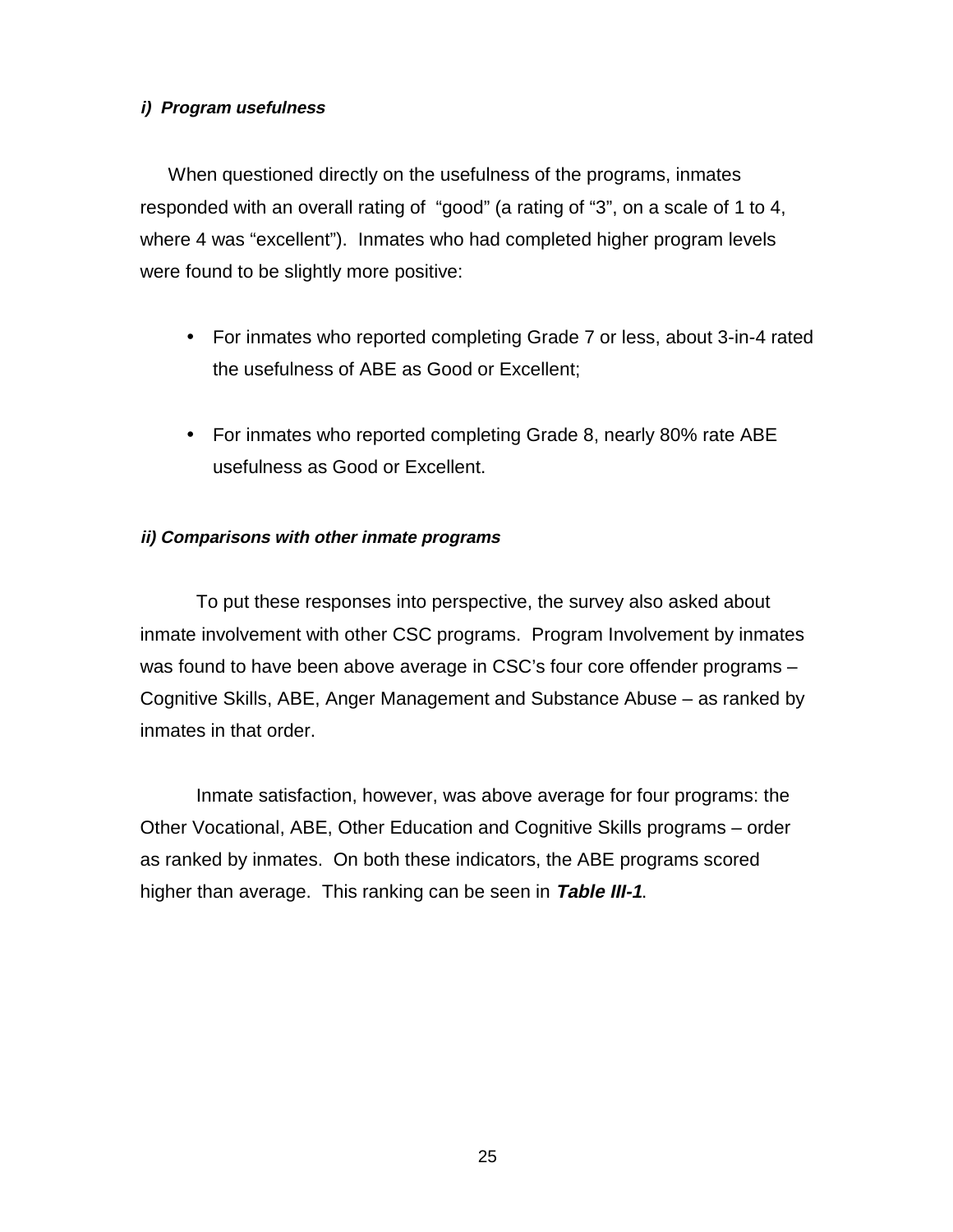| Program Involvement:                 | n.    | Offender involvement in | If yes,                |  |  |
|--------------------------------------|-------|-------------------------|------------------------|--|--|
|                                      |       | area? (% Yes)           | How helpful was it?    |  |  |
|                                      |       |                         | (1 Poor - 4 Excellent) |  |  |
| <b>CORCAN</b>                        | 2,319 | 24%                     | 2.54                   |  |  |
| <b>Other Vocational</b>              | 2,270 | 25%                     | 2.7                    |  |  |
| <b>ABE</b>                           | 2,441 | 45%                     | 2.96                   |  |  |
| <b>Other Education</b>               | 2,353 | 37%                     | 2.94                   |  |  |
| <b>Cognitive Skills</b>              | 2,692 | 48%                     | 2.89                   |  |  |
| Anger Management                     | 2,472 | 40%                     | 2.87                   |  |  |
| <b>Substance Abuse</b>               | 2,496 | 38%                     | 2.89                   |  |  |
| Average                              | 2,435 | 37%                     | 2.87                   |  |  |
| Source: 1995 National Inmate Survey. |       |                         |                        |  |  |

# **Table III-1: Inmate Program Involvement**

Inmates were more positive toward the intrinsic literacy benefits of ABE programming than with the skills training aspect, expressing greater satisfaction with the former:

- When asked if "…[they] thought the literacy programs are successful in helping inmates read and write?", 67% agreed, only 12% disagreed, and 21% were undecided;
- However, when asked if "…[they] believe the education courses offered have provided them with the skills that they will need to get a job after they are released?" 44% disagreed, 18% were undecided, while only 38% agreed.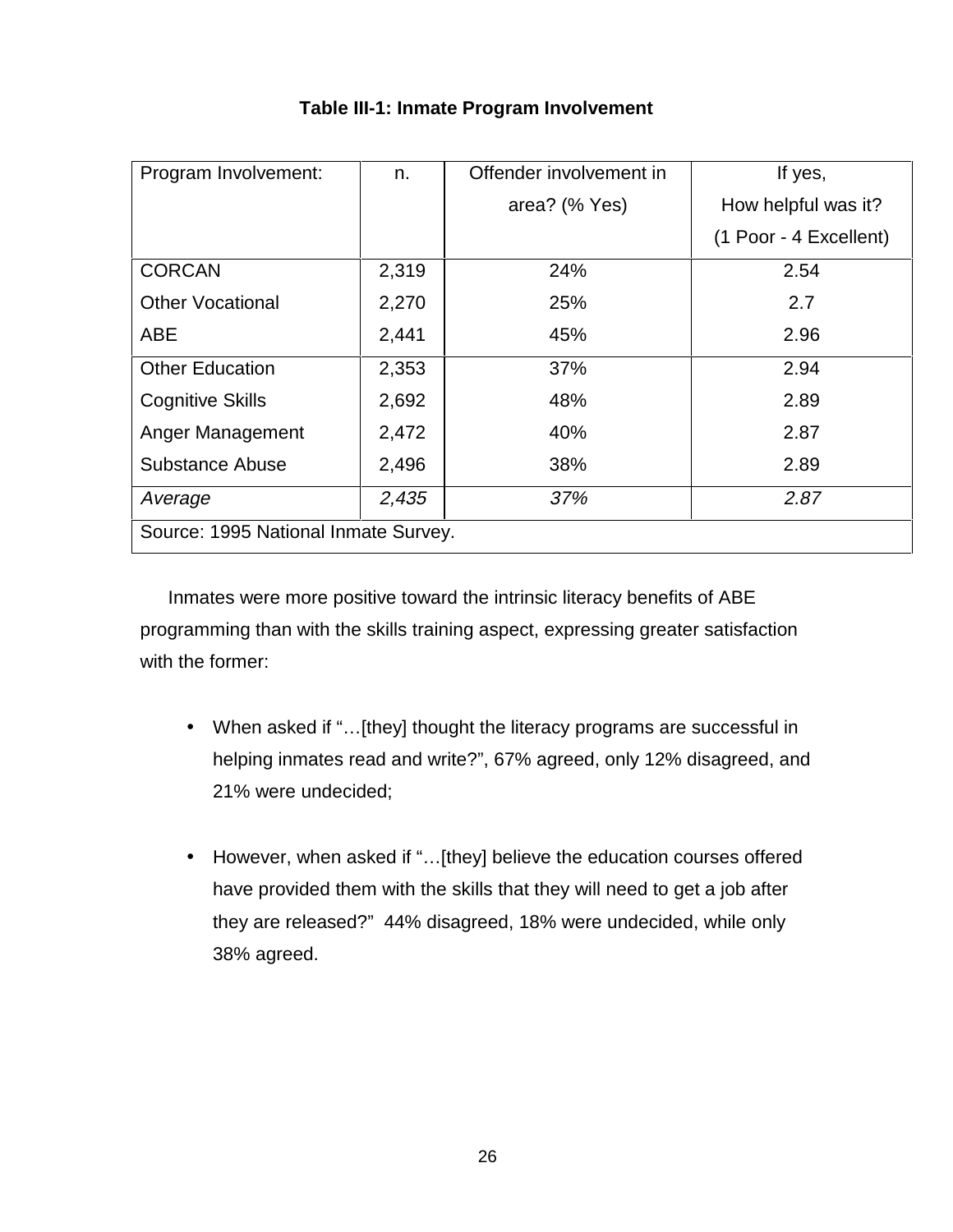Inmate views towards the job skills learned in the vocational/training course are similarly mixed. Findings were similar to those regarding the job skills obtained from the education courses taken:

• When asked if "...[they] think the vocational/training courses here have provided them with the skills they will need to get a job after they are released?" 39% disagreed, 25% were undecided, while 36% agreed.

Following from this, a majority of offenders (56%) agreed with this statement that CSC does not have "...enough education programs available to meet [their] needs at this institution" (24% disagreed, and 20% were undecided).

Inmates were also asked how CSC, if it had more dollars to spend, could best use that money. Fifty-three percent of the inmates thought the money should go towards "Improving the institution's accommodations (more or larger cells)", but only a slightly smaller proportion (47%) believed it should be used to "Increase the number/availability of programs for inmates."

#### **C. Summary**

A significant majority of the inmates interviewed for the 1995 National Inmate Survey reported that they had completed a very low level of education. A significant number of these offenders also report that they were taking advantage of the available ABE programs. They are generally quite positive about their experiences with the ABE programs, especially the literacy component. However, they were less convinced that the vocational/training aspects of their courses would lead to real job opportunities on the outside. A major complaint among inmates (along with double bunking) was that not enough education programs were available at their institution.

27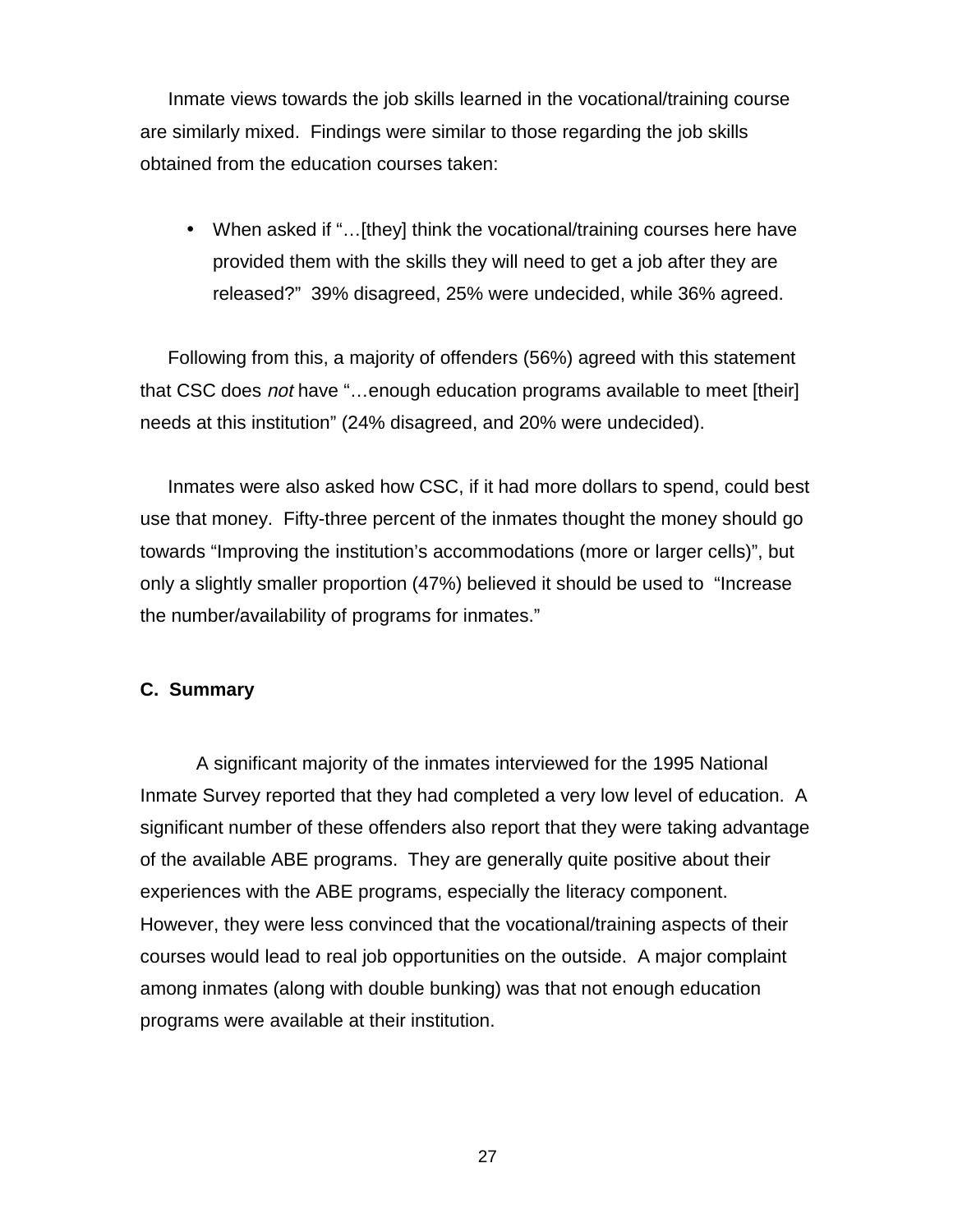## **PART IV: PROGRAM TARGETING, GRADE GAINS/ AND READMISSION RATES**

According to the inmate survey cited above, inmates with poor literacy skills are participating in prison ABE programs, and are reasonably satisfied with their experience. These self-reports can be confirmed by other data which is analyzed in the following section.

Inmates typically complete a standardized school achievement test when they are initially admitted to a federal institution (there are only about 8% refusals<sup>30</sup>), and again after they complete an education program. These tests have variously consisted of the SCAT or CAAT Tests. Pre- and post-program test scores can be used to estimate the grade-level "gain" (sometimes called the "grade level advancement") associated with ABE participation. These gains provide a window through which to view the issues of program targeting and effectiveness.

- i. Are ABE programs appropriately targeting high-need cases?
- ii. Do the ABE programs lead to meaningful literacy grade-level gains?
- iii. Do the ABE participants generally succeeding in completing their programs?

## **A. Targeting High-Needs Offenders**

The average SCAT scores for federal offenders at admission was Grade 7.5. The average score of offenders in the ABE study was found to be significantly lower than this (**Table IV-1**). Starting SCAT scores were available for 5,898 offenders (97%) in the follow-up sample, and final scores could be obtained for somewhat fewer (5,526 offenders or 91%):

l 30 Tests administered to date total 23,666, with 1,920 (8%) refusals according to the **Education Year-End Report, 1993/94**.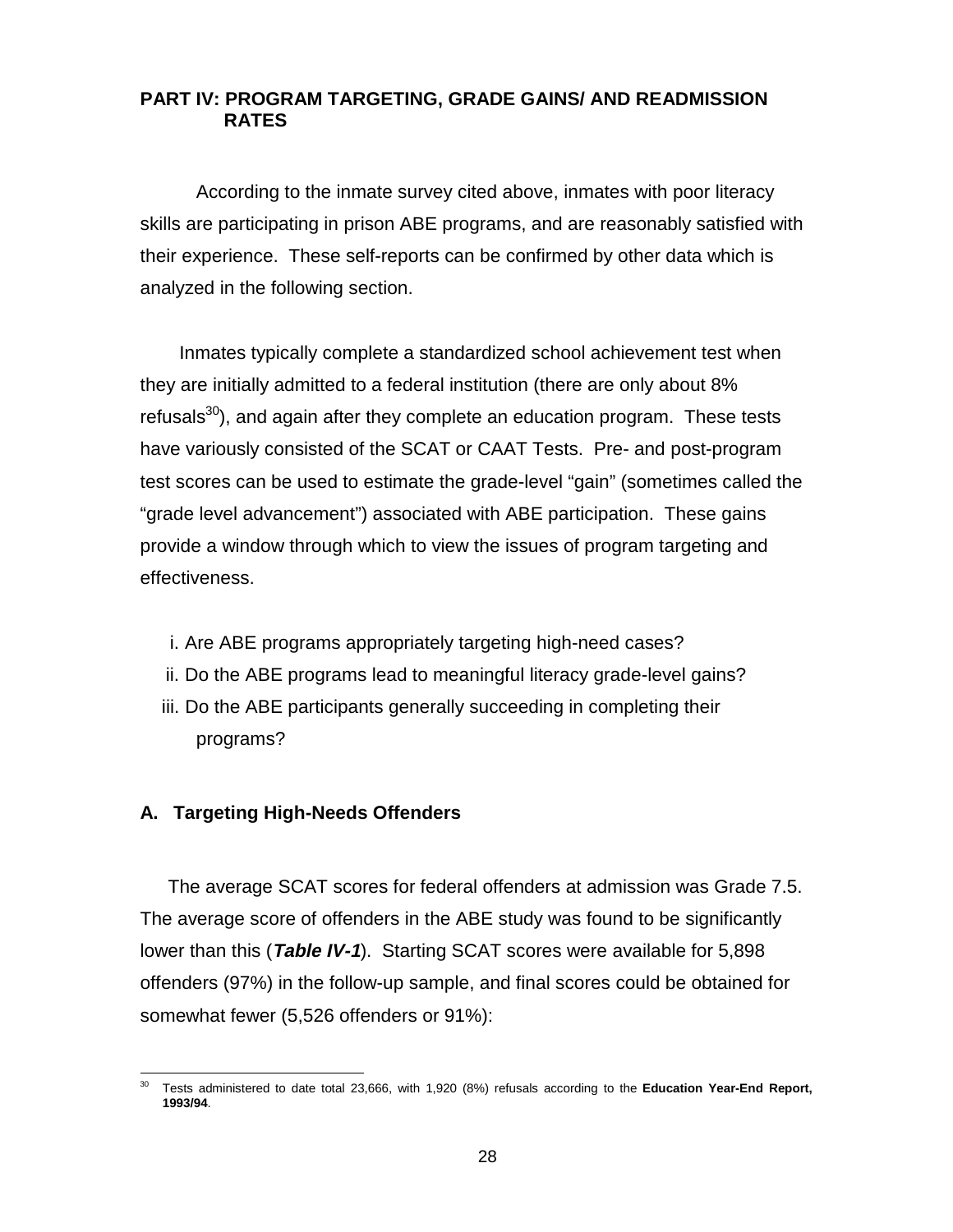## **Table IV-1: SCAT Entry Scores for ABE Participants**

| <b>Starting Scores</b>                         | <b>Average SCAT Score</b> |
|------------------------------------------------|---------------------------|
| A: Initial Assessments - All ABE Participants: | 5.7                       |
| SCAT Assessment - Language component           | 5.7                       |
| <b>SCAT Assessment - Mathematics component</b> | 5.8                       |
| (n 5, 526)                                     |                           |

- The mean entry score for participants in the ABE study was Grade 5.7 (i.e., Grade 5.7 on the SCAT Language component, and Grade 5.8 on Mathematics). This is nearly two full grades lower than the average entry score for the general offender population;
- This score is also significantly lower than the target of Grade 8 equivalency for the ABE-8 program;

These scores indicate that the typical ABE participant is significantly less educated than the average federal offender - this certainly qualifies them as in high need of ABE programming.

The ABE program appears to be reaching its intended high-need offender target group.

## **B. ABE Program Grade-level Gains**

The second issue is ABE program grade-level gains. Final SCAT attainment scores are available for offenders who participate in ABE programs. These can be compared with their initial scores to estimate program treatment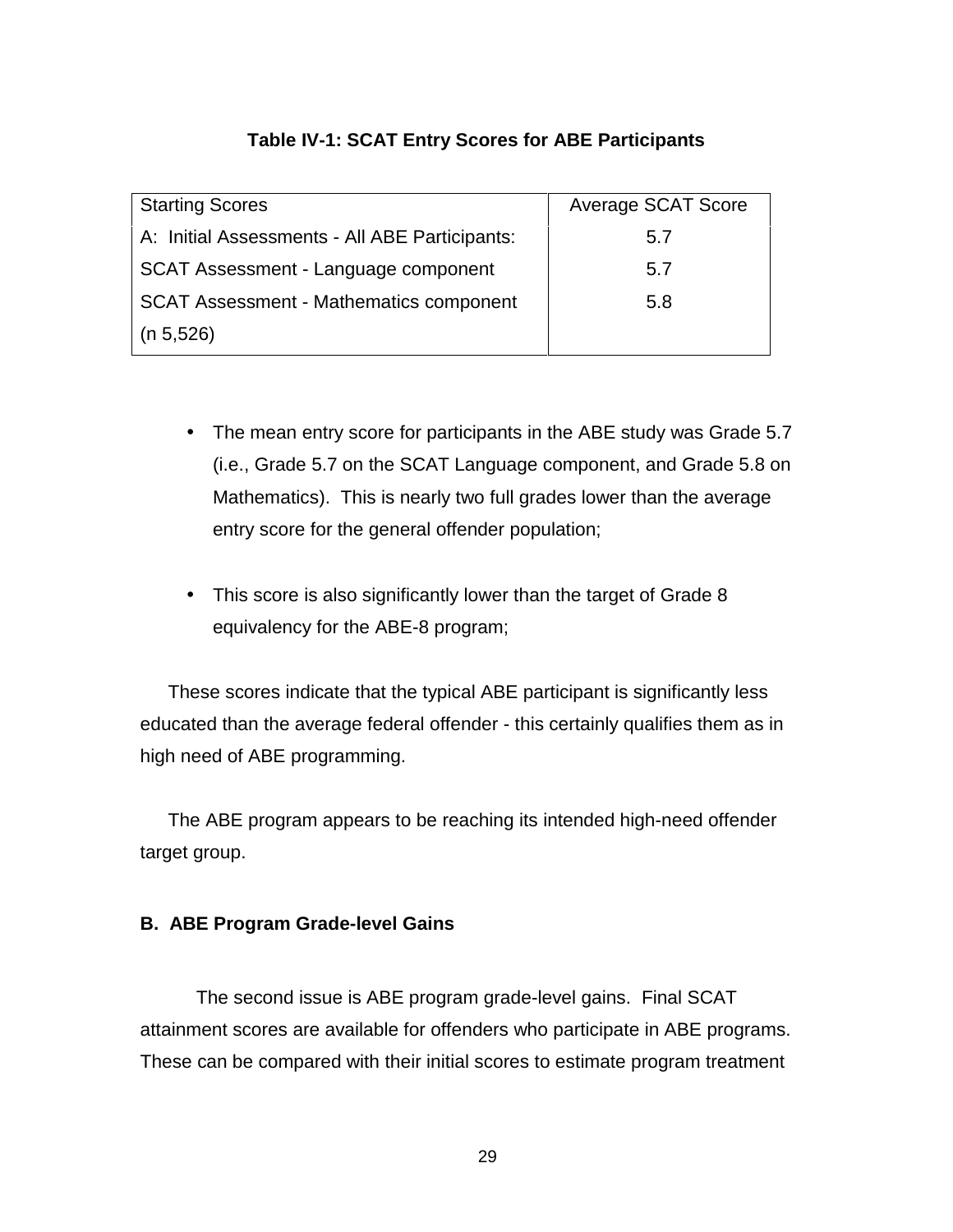effectiveness (what is referred to in the annual **Education Year-End Report** as "average grade level advancement").

It is important to examine the grade-level gains according to the program completion status, since we expect a much higher gain where the program was completed.

## **i) Grade gains with ABE-8 Completion**

Looking at standardized scores of ABE participants (**Table IV-2**), we see that:

| ABE-8 Only:                            | Initial | Final | Grade       |
|----------------------------------------|---------|-------|-------------|
|                                        | Score   | Score | Improvement |
| ABE-8 Program Completed (language)     | 6.6     | 9.4   | 2.8         |
| ABE-8 Program Completed (Mathematics)  | 6.5     | 9.4   | 2.9         |
| (n 1, 974)                             |         |       |             |
| ABE-8 Program Incomplete (Language)    | 4.8     | 6.1   | 1.3         |
| ABE-8 Program Incomplete (Mathematics) | 5.0     | 6.1   | 1.1         |
| (n 2,887)                              |         |       |             |

# **Table IV-2: Start versus Final SCAT Scores**

- Inmates who completed an ABE-8 program began with an average SCAT score of about Grade 6.6 (i.e., a score of 6.6 on the Language component, and 6.5 on the Mathematics).
- The average final grade attainment for ABE-8 participants was 9.4.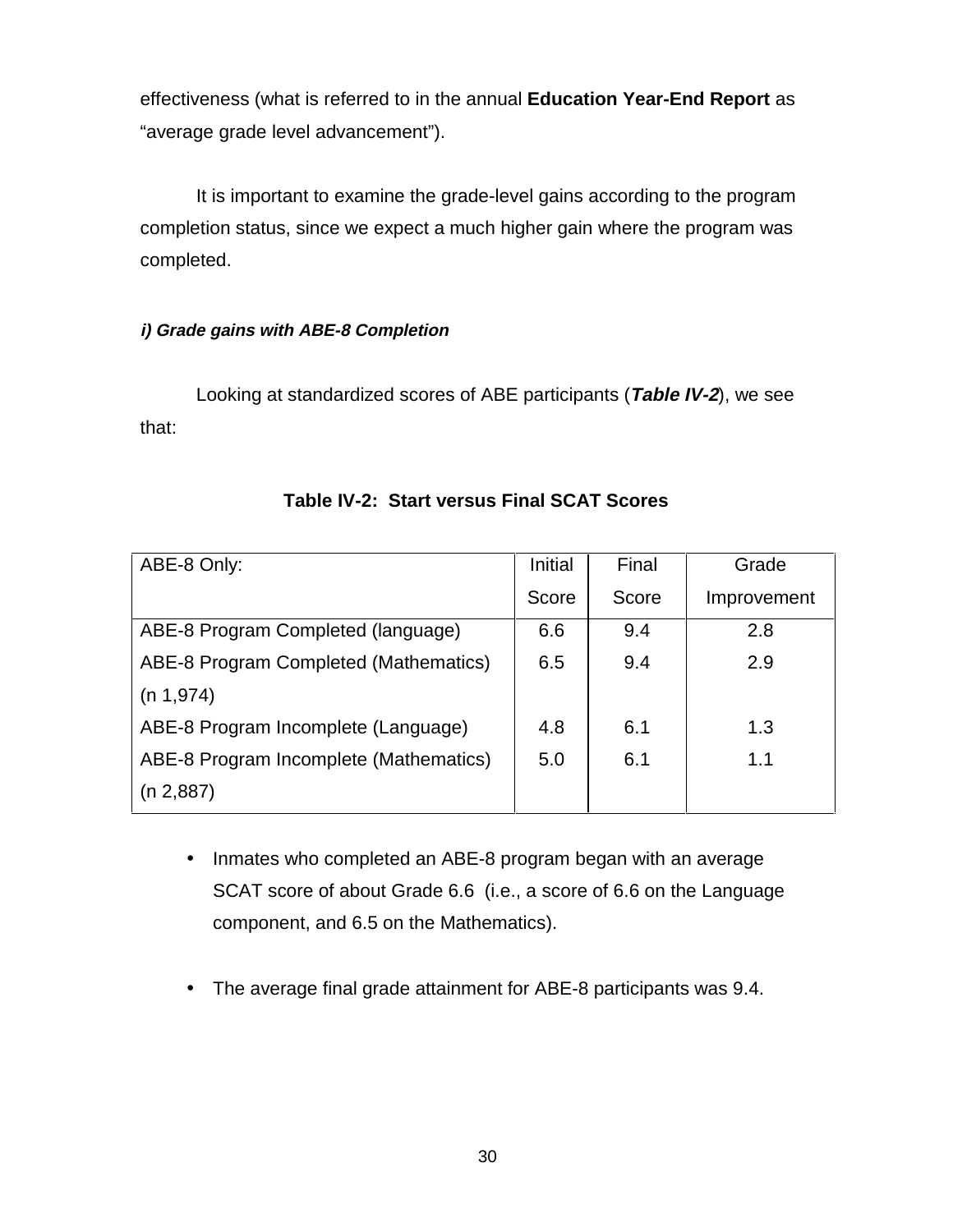• This difference yields an average grade-level gain for ABE-8 participants who completed the program of about 2.8 grades (a 42% improvement).

#### **ii) Grade gains with ABE-8 Incomplete**

For ABE-8 participants who did not complete their relevant program, substantially lower grade-level gains were found:

- The average starting score among participants who failed to complete the ABE-8 program is significantly lower to begin with - e.g., Grade 4.9 versus Grade 6.6;
- The average final score attained by these offenders is also much lower 6.1 versus 9.4;
- Findings suggest a significantly lower average grade-level gain for ABE-8 participants who did not complete the program – only 1.2 grades or 25% improvement (versus 2.8 grades for those who completed).

In summary, these results show an average gain of 2.8 grade levels (or 42% improvement) for offenders who complete their course. Offenders who do not complete their program gain a modest 1.2 grades (or 25% improvement). Fewer participants complete their ABE-8 program (1,974 versus 2,887 who had not completed), and offenders with the very poorest starting base are also more likely to drop out of the ABE-8 program.

#### **iii) Grade gains for ABE-10 completed**

We examined the grade-level gain for ABE-10 participants, and found the general patterns to be the same. Unfortunately, the smaller number of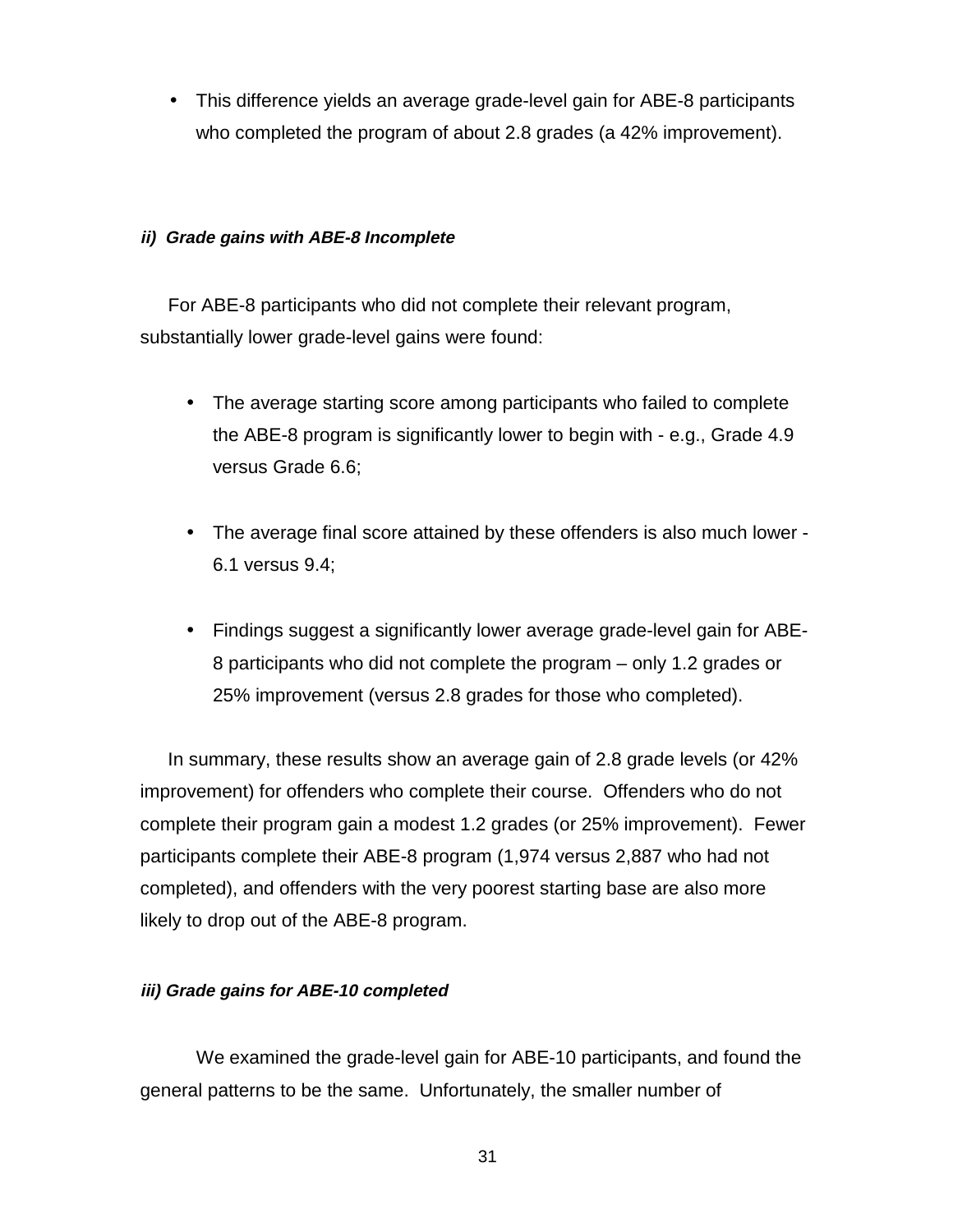participants in the follow-up sample (129 cases) causes these results to be statistically too unreliable to report.

## **C. Grade-Level Improvement and Re-admission Rates**

Grade-level literacy gains have a modest but statistically significant effect on offender re-admission rates. ABE participants who realized above average grade-level gains have a re-admission rate that is modesty lower than average and vise versa. This is shown in Table IV-3 :

|                                | ABE-8:        | ABE-10:       | <b>ALL ABE:</b> |
|--------------------------------|---------------|---------------|-----------------|
| Level of Grade Improvement:    | % RE-ADMITTED | % RE-ADMITTED | % RE-ADMITTED   |
| <b>Below Average</b>           | 38%           | 48%           | 40%             |
| - i.e., Gained I Grade or Less |               |               |                 |
| Average                        | 37%           | 44%           | 38%             |
| - i.e., Gained between 1 and 2 |               |               |                 |
| Grades                         |               |               |                 |
| Above Average                  | 34%           | 38%           | 35%             |
| - i.e., Gained Greater than 2  |               |               |                 |
| Grades                         |               |               |                 |
|                                | (P<.05)       | (n.s.)        | (P<.01)         |

### **Table IV-3: Re-admissions by Grade-Level Gains**

- ABE participants with a final grade-level gain below the average (e.g., those who improved their level by 1 Grade or less), had a re-admission rate of 40%;
- The average improvement for all ABE participants was between 1 and 2 Grades, and ABE participants in the average group had a re-admission a rate of 38% (an improvement of 5% over the below-average gainers);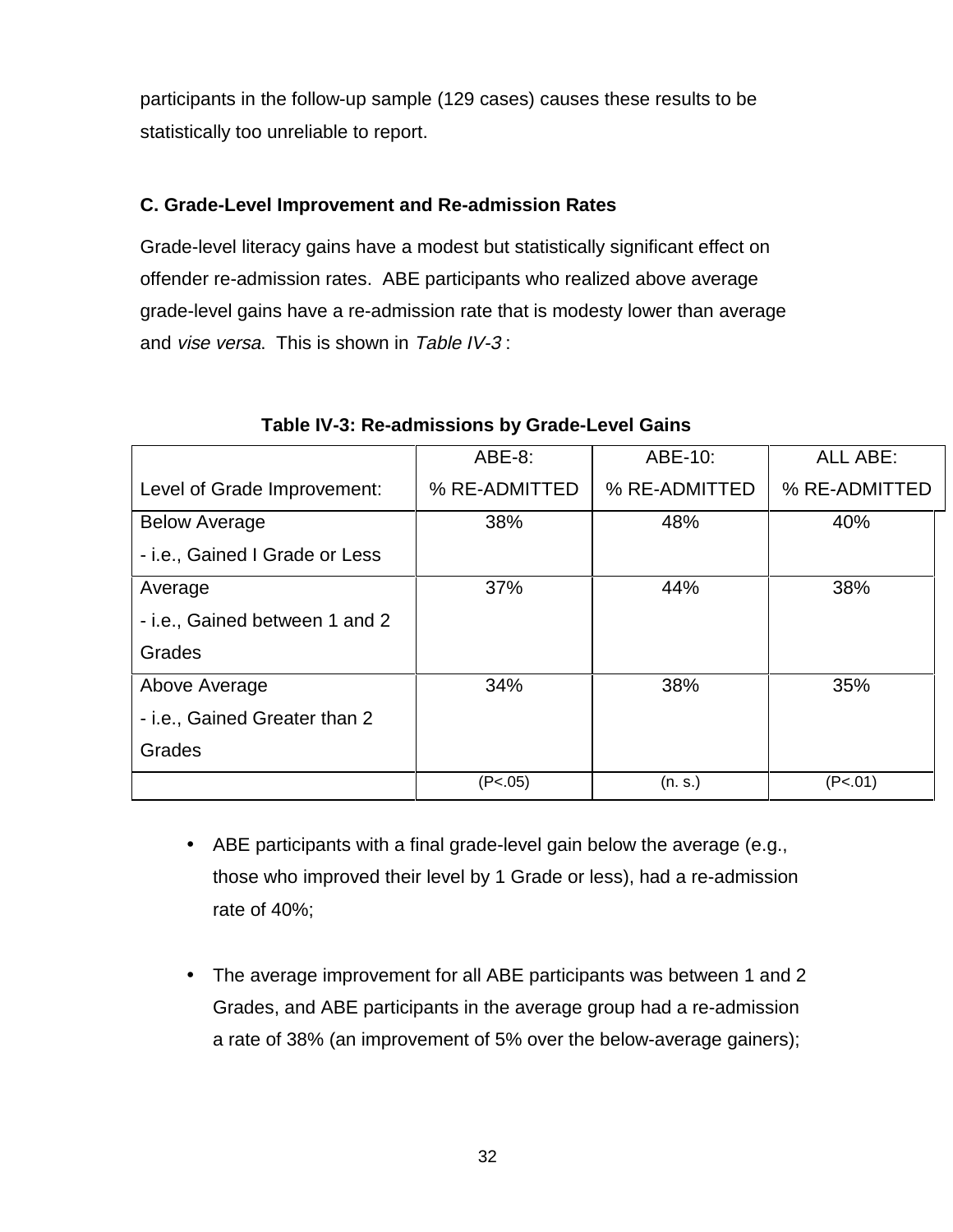- Finally, participants with an above average grade gain (e.g., who improved more than 2 Grades), had a re-admission rate of just 35% (an improvement of 12.5% over the below-average gainers);
- The difference in the re-admission rates between the three grade-level gain groups is statistically significant ( $P < .01$ ) for the entire follow-up sample, and (P<.05) for the ABE-8 participants.

In summary, we found a modest level-by-level improvement in the proportion of offenders re-admitted at each level of grade gain, ranging from 5% for the average gainers to 12.5% for the above-average gainers. The same pattern of rate improvement also holds when we examine just the ABE-10 participants, although the sample is to small to give statistically reliable results.

## **i) Aboriginal Grade Gain and Re-admission Rates**

Aboriginal offenders achieve a greater grade-level gain from the ABE program than non-Aboriginals. As the following table shows, proportionally more Aboriginal offenders achieve an average or above-average grade level gain than non-Aboriginals, with a smaller proportion achieve below average gains:

| <b>Grade Level Advancement</b> | Aboriginals | Non-Aboriginals |
|--------------------------------|-------------|-----------------|
| <b>Below Average</b>           | 43%         | 49%             |
| - Gained 1 Grade or Less       |             |                 |
| Average                        | 21%         | 19%             |
| - Gained 1 to 2 Grades         |             |                 |
| Above Average                  | 36%         | 32%             |
| - Gained 2 Grades or More      |             |                 |
| P < 01                         | 840         | 5,234           |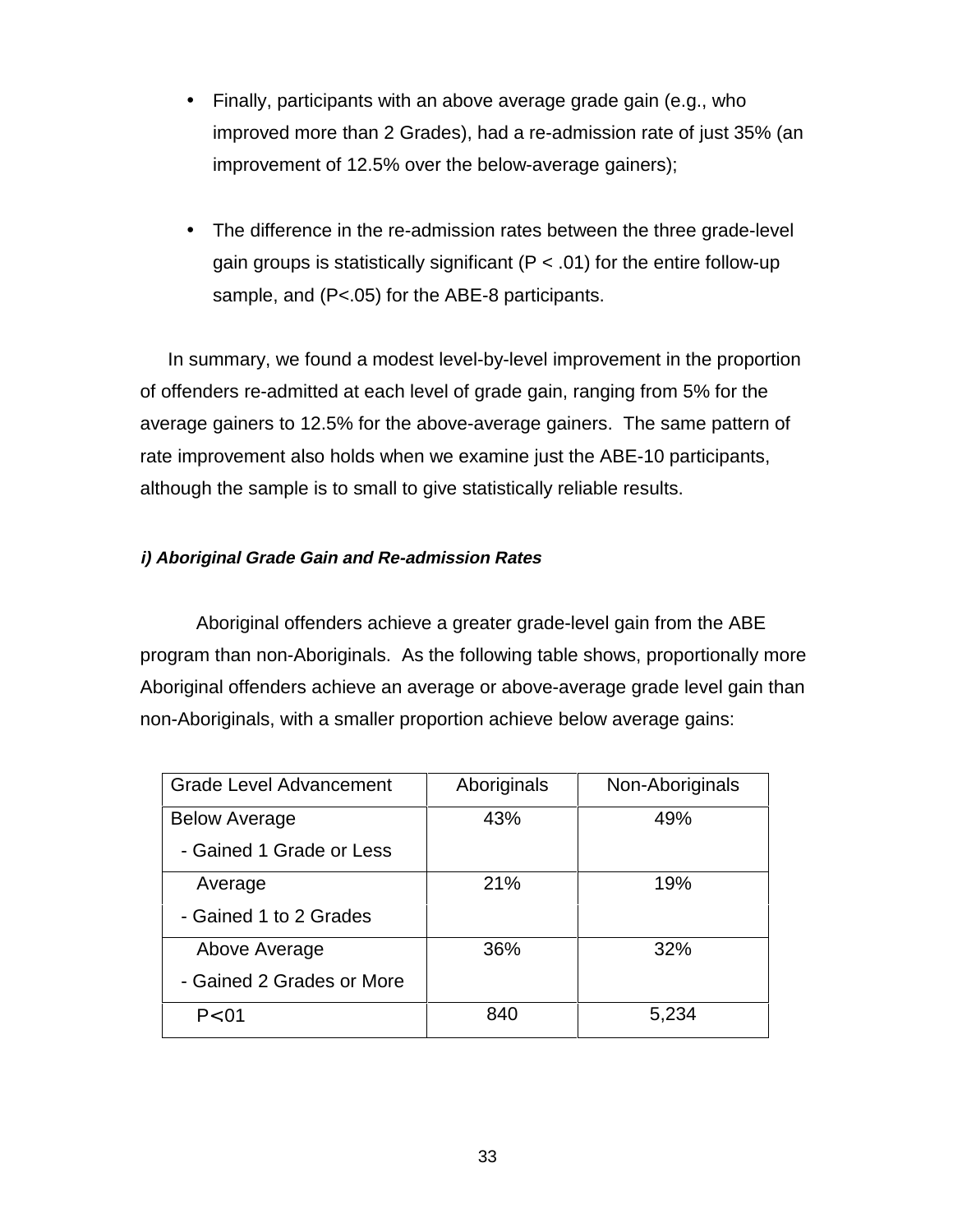- 36% of Aboriginal offenders achieve above average grade gains as compared to just 32% on non-Aboriginals;
- Only 43% of Aboriginal offenders do worse than average in ABE programs, versus 49% of non-Aboriginal participants (these difference are significant P< .01).

Aboriginal offenders who achieve the greatest grade improvement also have a slightly lower risk of re-admission. Unfortunately, this difference is not statistically significant (this is partly due to the small sample size but also because only the group with Above Average gain shows an improvement). **Table IV-3A** provides detailed re-admission rates by grade gain, for Aboriginals and non-Aboriginal participants.

| Level of Grade           | Non-         | Aboriginal   | Non-         | Aboriginal   |
|--------------------------|--------------|--------------|--------------|--------------|
| Improvement              | Aboriginal   | Re-admission | Aboriginal   | Re-admission |
|                          | Re-admission | Rate         | Re-admission | Rate         |
|                          | Rate         |              | Rate         |              |
|                          |              | All ABE      |              | ABE-8 Only   |
| <b>Below Average</b>     | 867          | 172          | 614          | 133          |
| - Gained I Grade or Less | 38%          | 54%          | 36%          | 52%          |
| Average                  | 324          | 87           | 265          | 75           |
| - Gained between 1 and   | 35%          | 54%          | 34%          | 53%          |
| 2 Grades                 |              |              |              |              |
| Above Average            | 506          | 129          | 440          | 100          |
| - Gained Greater than 2  | 33%          | 47%          | 32%          | 43%          |
| Grades                   |              |              |              |              |
|                          |              |              |              |              |
| Number                   | 1,697        | 388          | 1,319        | 308          |
|                          | P < .01      | $P = n.s.$   | P < .05      | $P = n.s.$   |

# **Table IV-3A: Re-admissions by Grade-Level Gain – Aboriginal Offenders**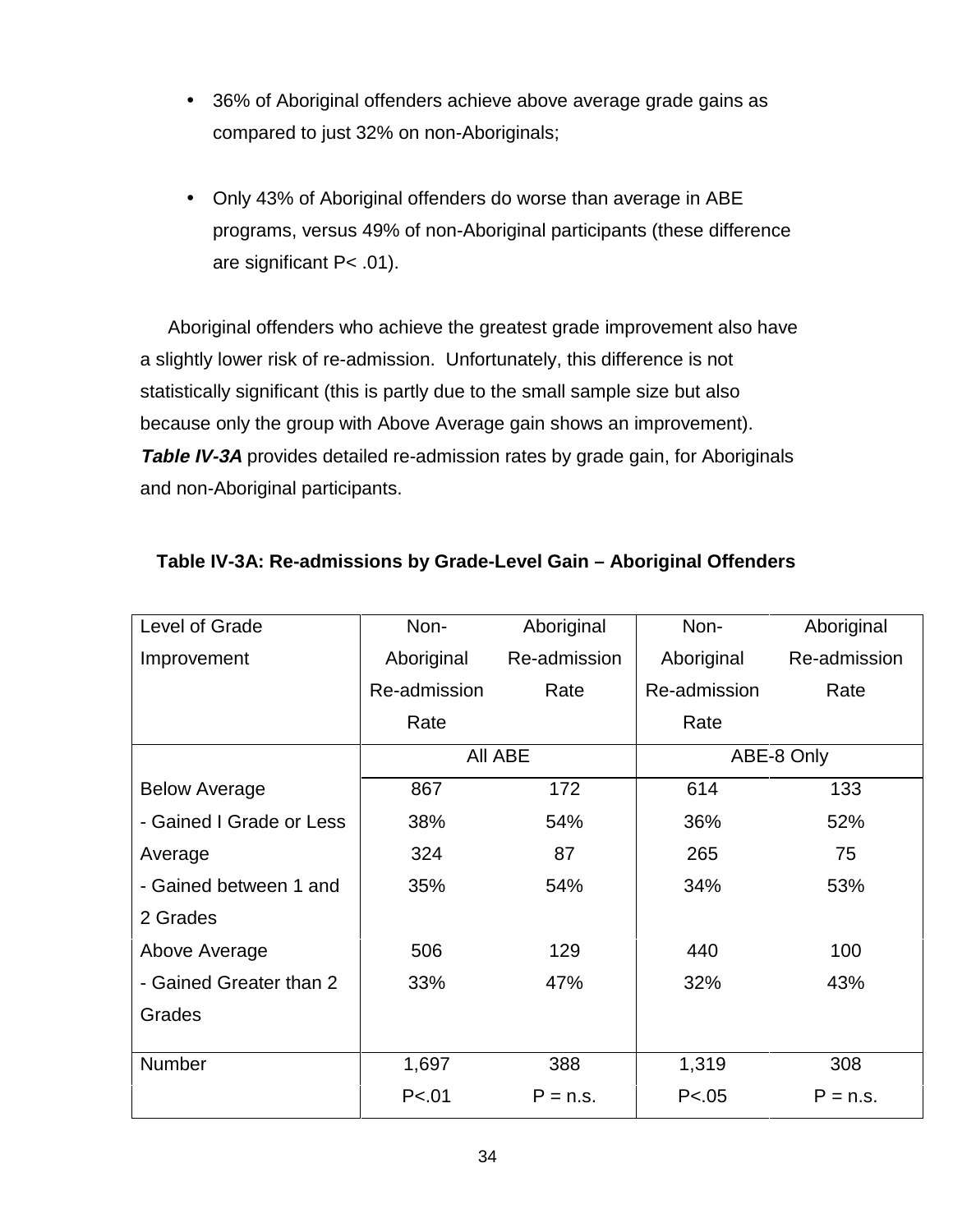• Only the Aboriginal offenders who achieve above average grade-level gains show a reduction in re-admissions.

Although the reduction was 7-10%, this was not statistically significant as the gain occurs only for the single category. Aboriginal high achievers actually show a larger gain than non-Aboriginals.

## **D. ABE Program Completion Rates**

The final issue in this section concerns completion rates for ABE programs. This is a traditional measure provided annually in the Education Year-End Report. Completion rates are important in themselves and - as we have seen - are also an important factor in literacy grade-level gains. Excluding offenders with a "Continuing" status at year-end, the completion and drop-out rates are illustrated in **Chart IV-1**. The trend shows that completion's have declined each year since 1989/90, with a slight decline in "Withdrawals". There has been an increase in those "Paroled" while enrolled in a course. However, the largest category each year remains to be those who are "continuing" in their program. A tabulation of these trends for the ABE-8 and ABE-10 program is shown in (**Table IV-4A** and **B**:



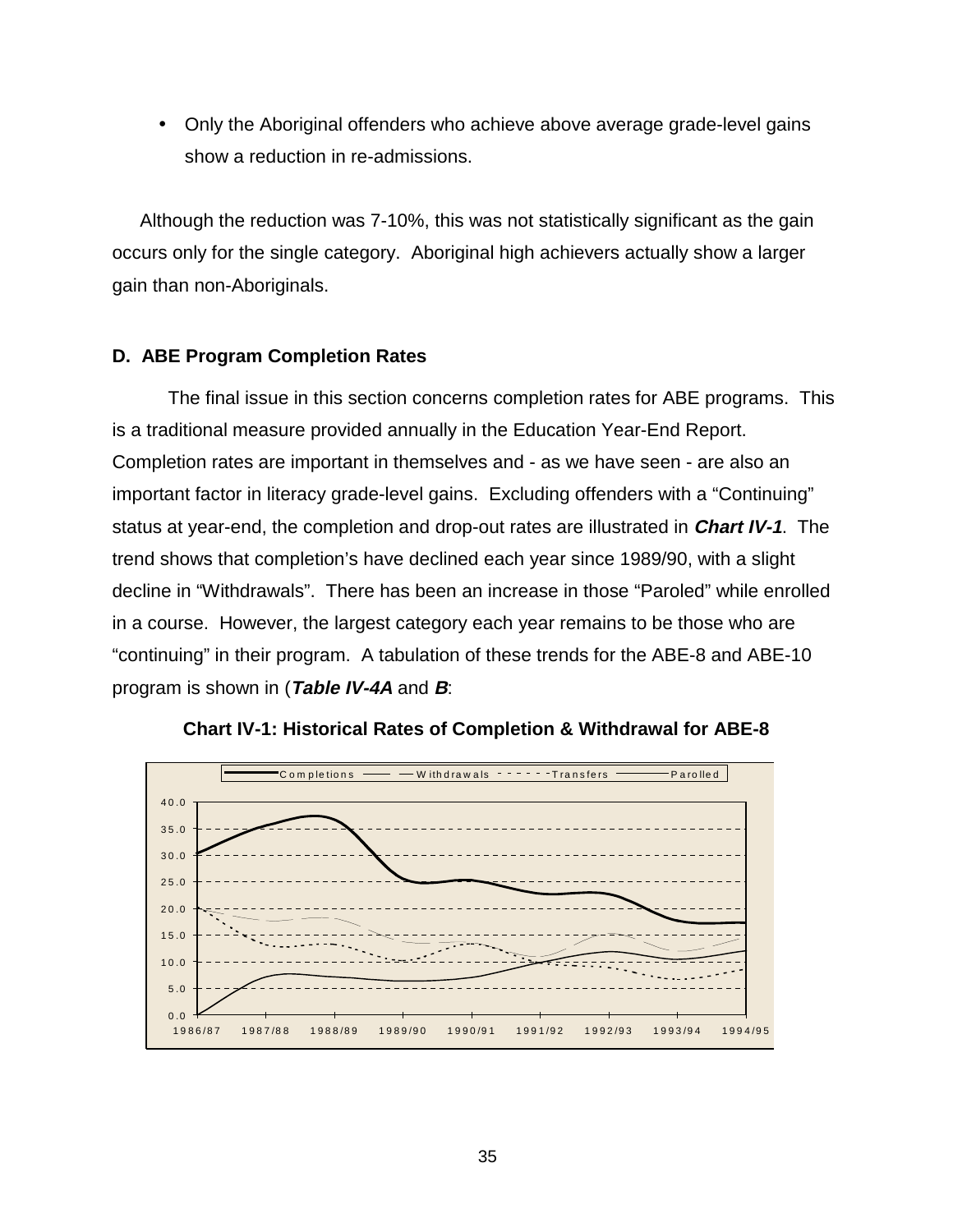| ABE-8 Only                                                                        | % Completed                                                                | % Withdrew | % Transferred | % Paroled |  |  |
|-----------------------------------------------------------------------------------|----------------------------------------------------------------------------|------------|---------------|-----------|--|--|
| 1986/87                                                                           | 30.4                                                                       | 19.9       | 20.3          | 0.0       |  |  |
| 1987/88                                                                           | 35.6                                                                       | 17.7       | 13.2          | 7.2       |  |  |
| 1988/89                                                                           | 36.7                                                                       | 18.1       | 13.3          | 7.2       |  |  |
| 1989/90                                                                           | 25.6                                                                       | 13.8       | 10.2          | 6.4       |  |  |
| 1990/91                                                                           | 25.3                                                                       | 13.6       | 13.4          | 7.1       |  |  |
| 1991/92                                                                           | 22.8                                                                       | 11.0       | 9.8           | 9.8       |  |  |
| 1992/93                                                                           | 22.7                                                                       | 15.3       | 8.9           | 11.9      |  |  |
| 1993/94                                                                           | 17.7                                                                       | 12.0       | 6.7           | 10.5      |  |  |
| 1994/95                                                                           | 17.3                                                                       | 14.5       | 8.6           | 12.1      |  |  |
| Average:                                                                          | 26.0                                                                       | 15.1       | 11.6          | 8.0       |  |  |
|                                                                                   | Source: Data is from Education Year End Report, (annual, 1994/95; 1993/94; |            |               |           |  |  |
| 1989/90; 1988/89; 1987/88).                                                       |                                                                            |            |               |           |  |  |
| Note: Because of the number of "Continuing" statuses (not shown), row totals will |                                                                            |            |               |           |  |  |
| not sum to 100%.                                                                  |                                                                            |            |               |           |  |  |

# **Table IV-4A: ABE-8 Historical Withdrawal Rates**

# **Table IV-4B: ABE-10 Historical Withdrawal Rates**

| ABE-10 Only                                                                       | % Completed | % Withdrew | % Transferred | % Paroled |  |  |
|-----------------------------------------------------------------------------------|-------------|------------|---------------|-----------|--|--|
| 1990/91                                                                           | 25.0        | 13.8       | 12.0          | 7.2       |  |  |
| 1991/92                                                                           | 21.8        | 9.9        | 11.2          | 12.3      |  |  |
| 1992/93                                                                           | 21.8        | 11.7       | 13.3          | 12.1      |  |  |
| 1993/94                                                                           | 20.7        | 9.3        | 9.8           | 9.9       |  |  |
| 1994/95                                                                           | 19.2        | 10.2       | 10.8          | 9.6       |  |  |
| Average                                                                           | 21.7        | 11.0       | 11.4          | 10.2      |  |  |
| Source: Data is from Education Year End Report, (annual, 1994/95; 1993/94;        |             |            |               |           |  |  |
| 1989/90; 1988/89; 1987/88).                                                       |             |            |               |           |  |  |
| Note: Because of the number of "Continuing" statuses (not shown), row totals will |             |            |               |           |  |  |
| INot sum to 100%.                                                                 |             |            |               |           |  |  |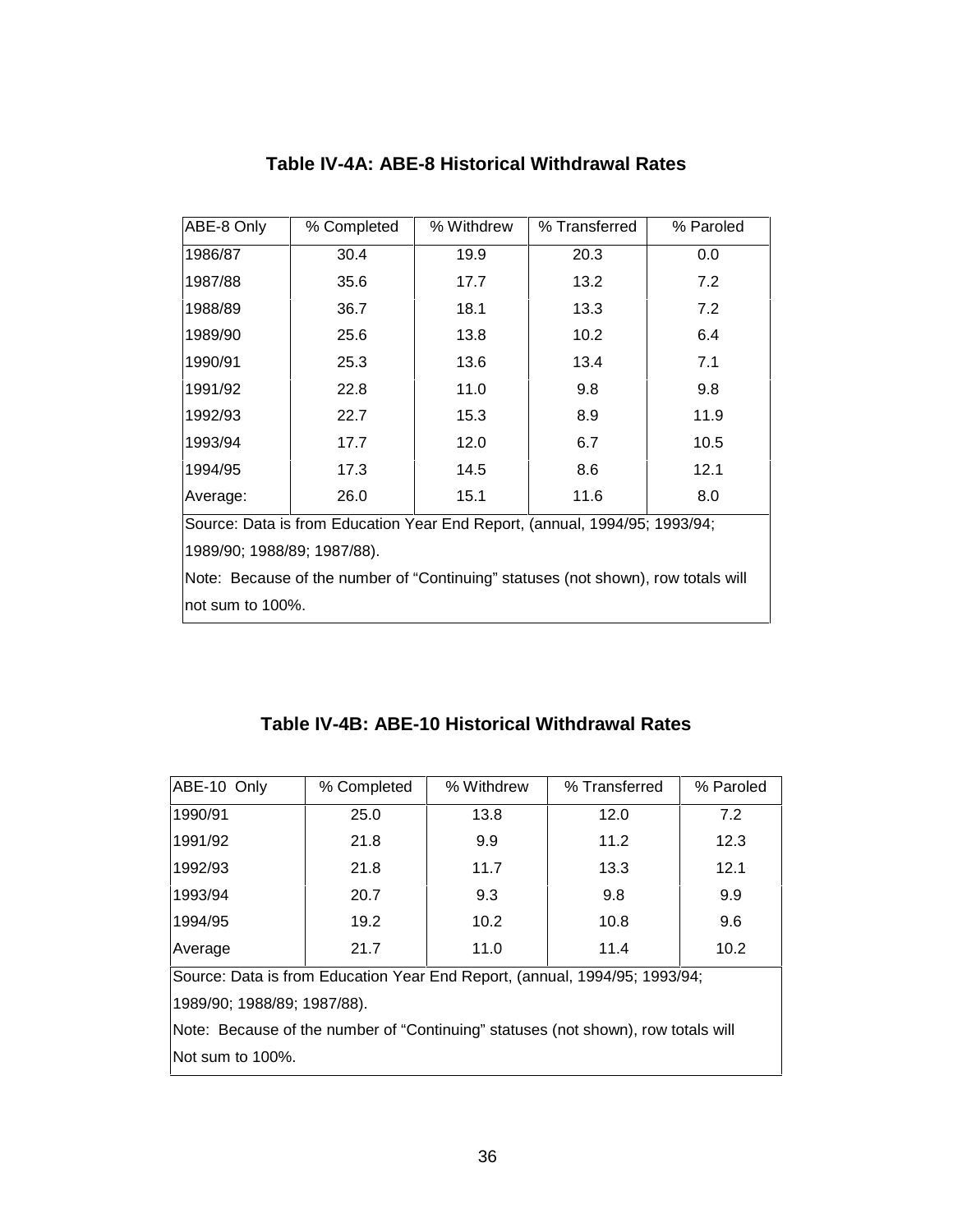- For ABE-8 programs, the average annual proportion of Completion's is about 26%, the Withdrawal rate runs at about 15%, the Transferred drop-out rate is about 12% and the Parole drop-out rate averages 8% annually.
- The ABE-10 program has had similar results the average annual Completion rate over the past 5 years is 22%, with a Withdrawal rate of 11%, a Transferred drop-out rate of 11% and a Parole drop-out rate of 10%.

Not completing a program has a significant impact on offender literacy gains, therefore high dropout rates are unfortunate. We can only speculate on how many dropouts (e.g., among the Transfers and Parole losses) could be reduced by changes in program assignment and sentence management.

However, a fairly high withdrawal rate could be anticipated for this population, since most arrived in prison without having achieved much education success in their schooling. A significant proportion, as we have already mentioned, suffer from some type of learning disability that may preclude significant achievement. We could also anticipate some dropout due to unexpected transfers or early parole and TA grants. In general, however, if high-need cases are identified early enough in the sentence, perhaps some of this number who are lost to Withdrawals, Transfers and Parole release could be reduced.

#### **E. Summary**

The results indicate that the core ABE-8 program provides a satisfactory outcome for offenders who complete the program. The average grade-level gain (average grade level advancement) was about 2.8 Grades, starting from a base of about Grade 6.6. ABE-8 participants who do not complete their program typically start

37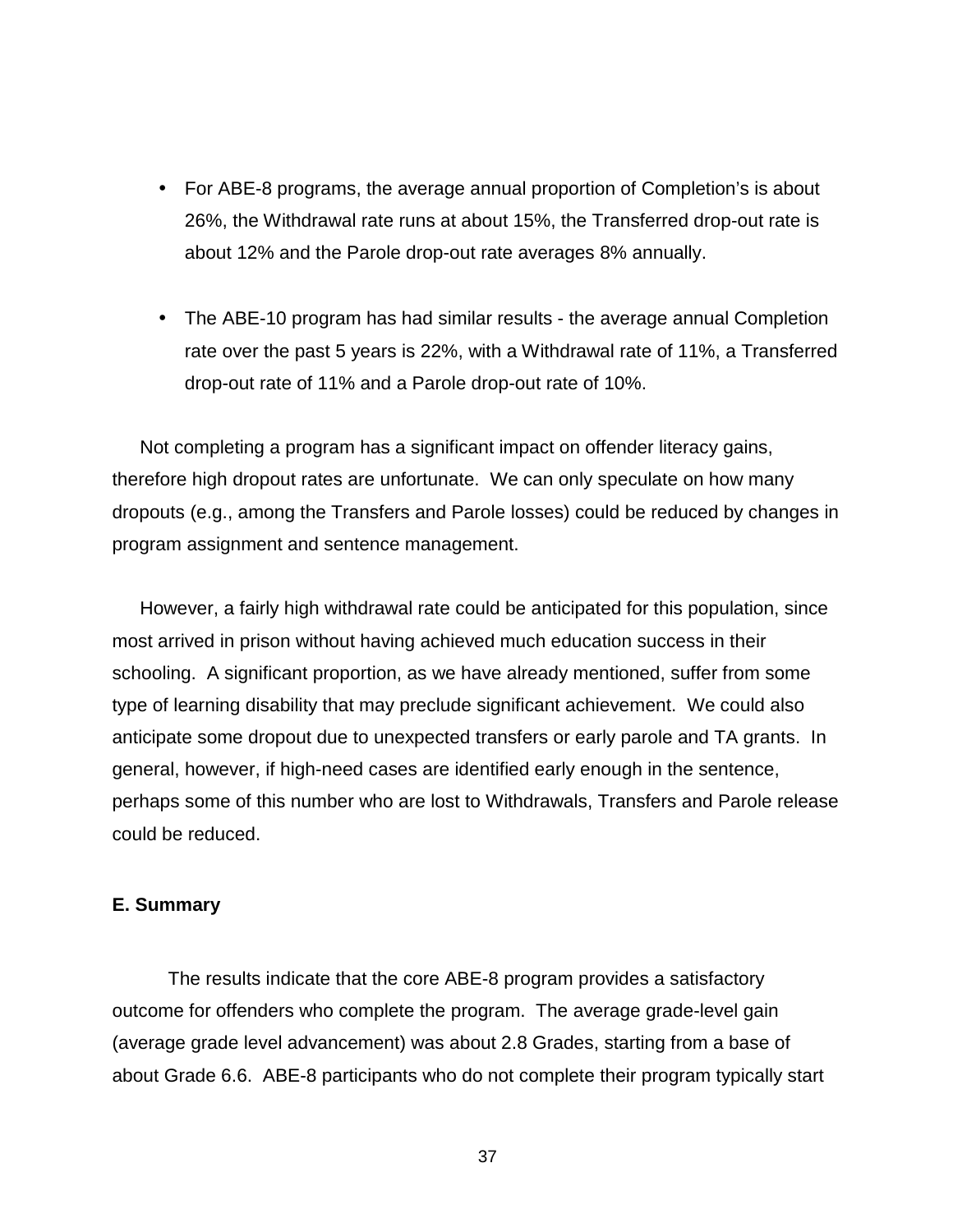from a much lower base (e.g., Grade 4.9), and realize a much lower gain (just 1.2 Grades).

Unfortunately, a large proportion of participants drop out before completion and these dropouts outnumber those who complete the program. This significantly reduces the overall program benefit.

The average SCAT score for offenders starting an ABE-8 program is much lower than the average score for all general admissions, which indicates that the ABE programs are being targeted to high need offenders.

Incremental grade-level gains indicate significant improvements for ABE-8 and ABE-10 participants, with the largest gain occurring for those participants who complete a course (some gain is found even for inmates who drop out). The effectiveness is less conclusive for the ABE-10 participation because of the small sample size.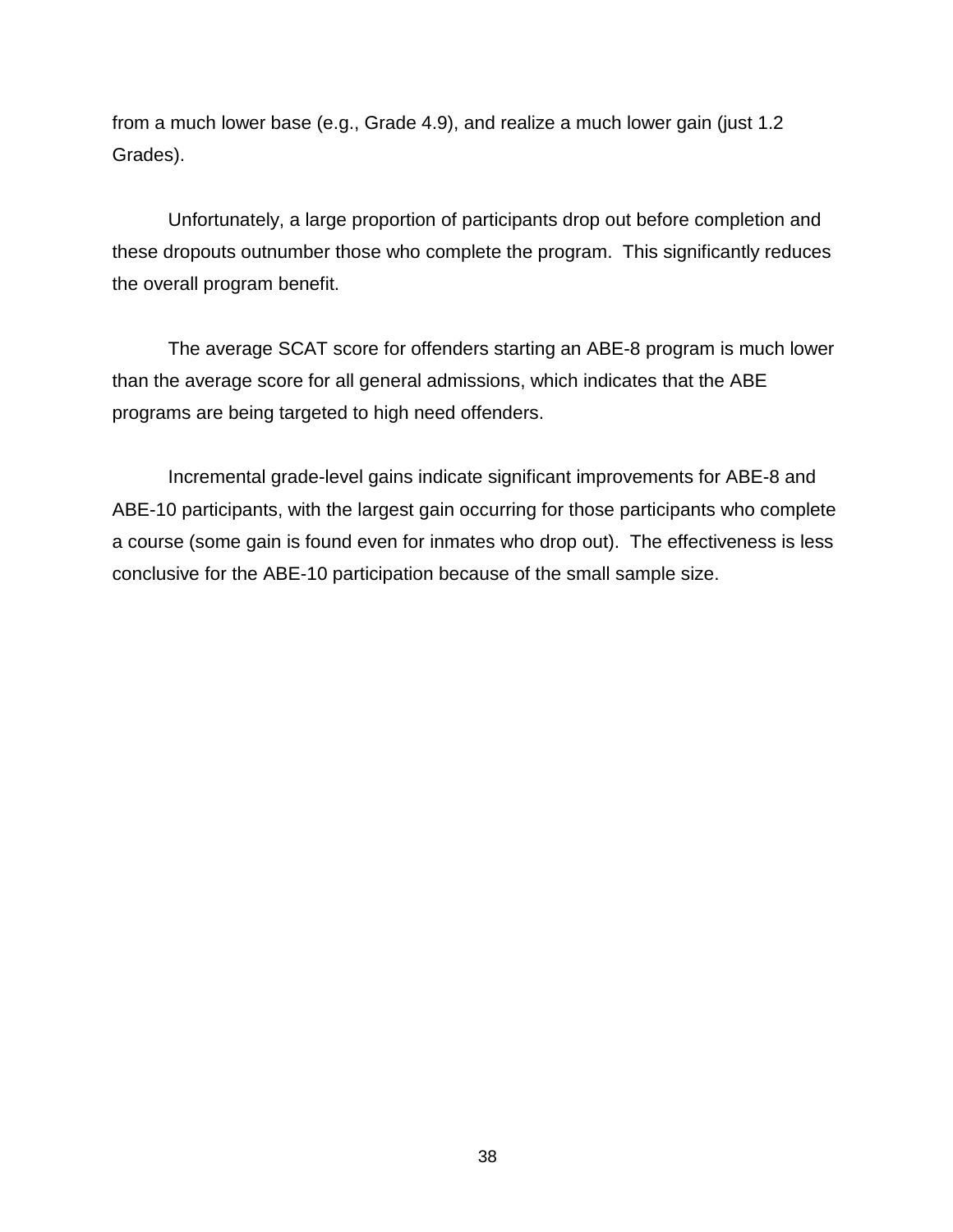#### **PART V: POST-RELEASE OUTCOMES**

Post-release outcomes for the ABE enrollees are the final focus of this report. For this analysis we have used the re-admission rate of all federal offenders released to full parole or Statutory Release between 1989/90 and 1993/94 as a benchmark, in order to place the ABE follow-up results in an appropriate context. Re-admission rate comparisons benefit from a known benchmark – note however that offenders in the ABE follow-up sample will also appear in the general population results, so the comparisons are not as clean as we might have liked. $31$  A standardized (24month) follow-up period was used, which strengthens the comparisons. Comparing for a fixed period illuminates both the absolute contributions (e.g., failures versus nonfailures) as well as the *relative contribution* (e.g., estimates of time to failure) which can be attributed to the program.

### **A. ABE Re-Admission Rates**

The sample re-admission statistics for the ABE release follow-up are shown in the table below:

| Type of                          | Total         | Re-admitted      |
|----------------------------------|---------------|------------------|
| Re-admission:                    | Re-admissions | within 24-months |
| Total release sample:            | 6.074         | .                |
| Re-Admitted:                     | 2,085 (34.3%) | 2,022 (33.3%)    |
| Suspension or Interruption       | 350 (17%)     | 342 (17%)        |
| Revocation - without new offence | 1,254 (60%)   | (60%)<br>1,214   |
| Revocation – with new offence    | 481 (23%)     | 466 (23%)        |
| Revocations only                 | 1,735 (28.6%) | 1,680 (27.7%)    |
| Re-admission rate                | 34%           | 33%              |

 $31$ 31 Because of changes between the previous OIS database and the OMS database introduced in September 1993, it was not possible to match individual offender identifiers back and forth across time and information systems, so the ABE participants could nor reliably be removed from the general population file for a more strict comparison of the two groups.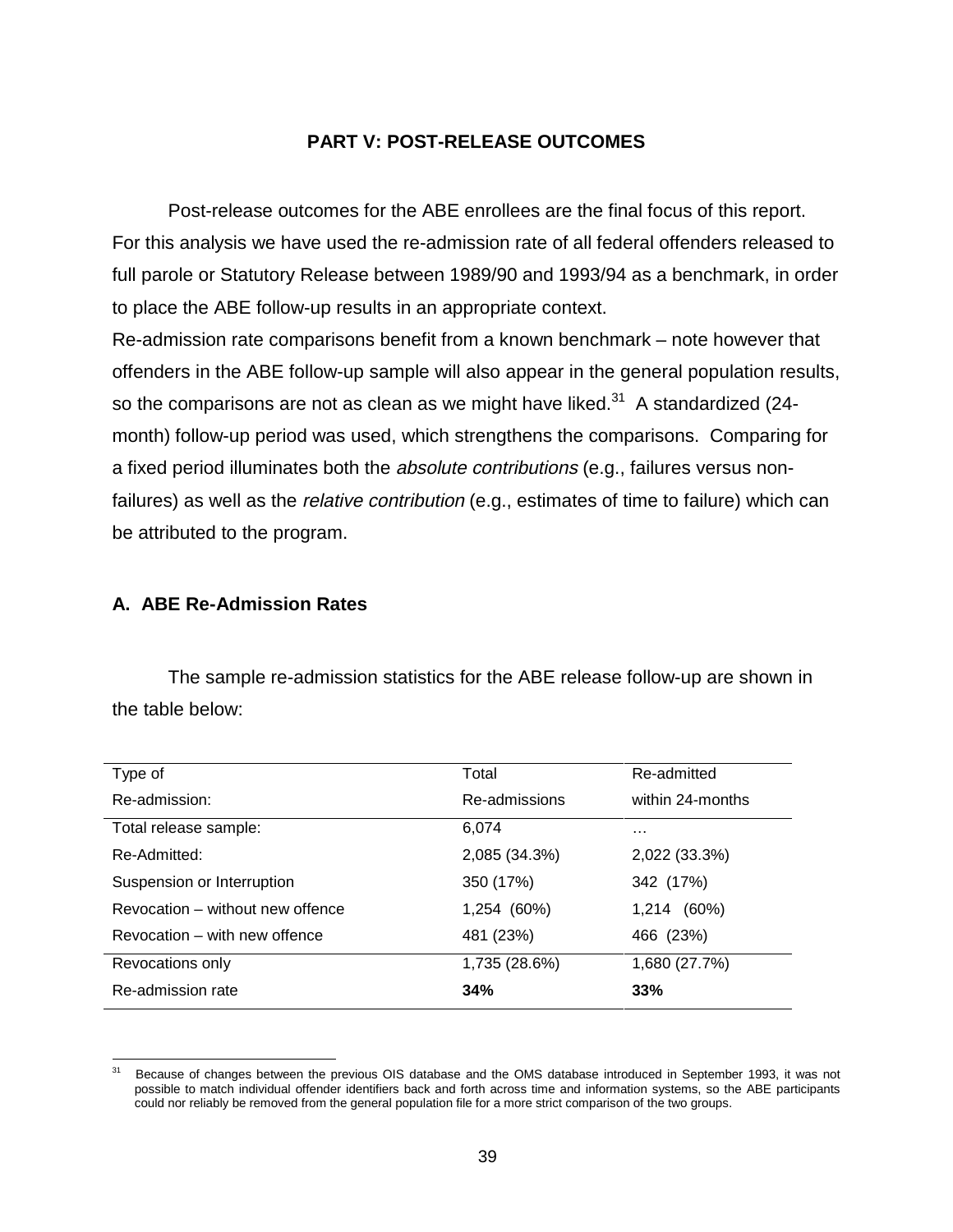- Of the 6,074 offenders initially released, 34% (2,085) experienced a readmission sometime within the follow-up period.
- Within 24-month following release, the failure rate of offenders was slightly lower at 33% (or 2,022 re-admissions).
- There are 63 more offenders (about 1%) in the total re-admissions count versus those re-admitted within just 24-months of release. This reflects the fact that most re-admissions typically occur within the first 24 months following release.

These data indicate that the proportion of re-admissions for the follow-up sample (one-in-three) is very similar to that experienced by the offender population as a whole.

#### **i) Re-admissions by Release type**

There are typically significant differences found in the re-admission rates for offenders released on Full Parole (FP) versus Statutory Release (called Mandatory Supervision before November 1992). This is because Full Parolees are typically low- or medium-risk offenders. Statutory Release is for offenders judged too risky to receive Full Parole. Day Parole grants are more complex – DP is granted to low risk offenders in anticipation of full parole but also to high-risk offenders as a means of managing the transition to Statutory Release. In any event, Day Parole releases were not classify as "custody" releases by the CSC prior to November 1992. $32$  Therefore we are only able to examine re-admissions for FP or SR releases over the entire time period (these two release types account for about 85% of all releases in the sample).

l Day Parole was redefined in the Corrections and Conditional Release Act (November, 1992) to be a custody release. There are DP releases in the sample before 1992.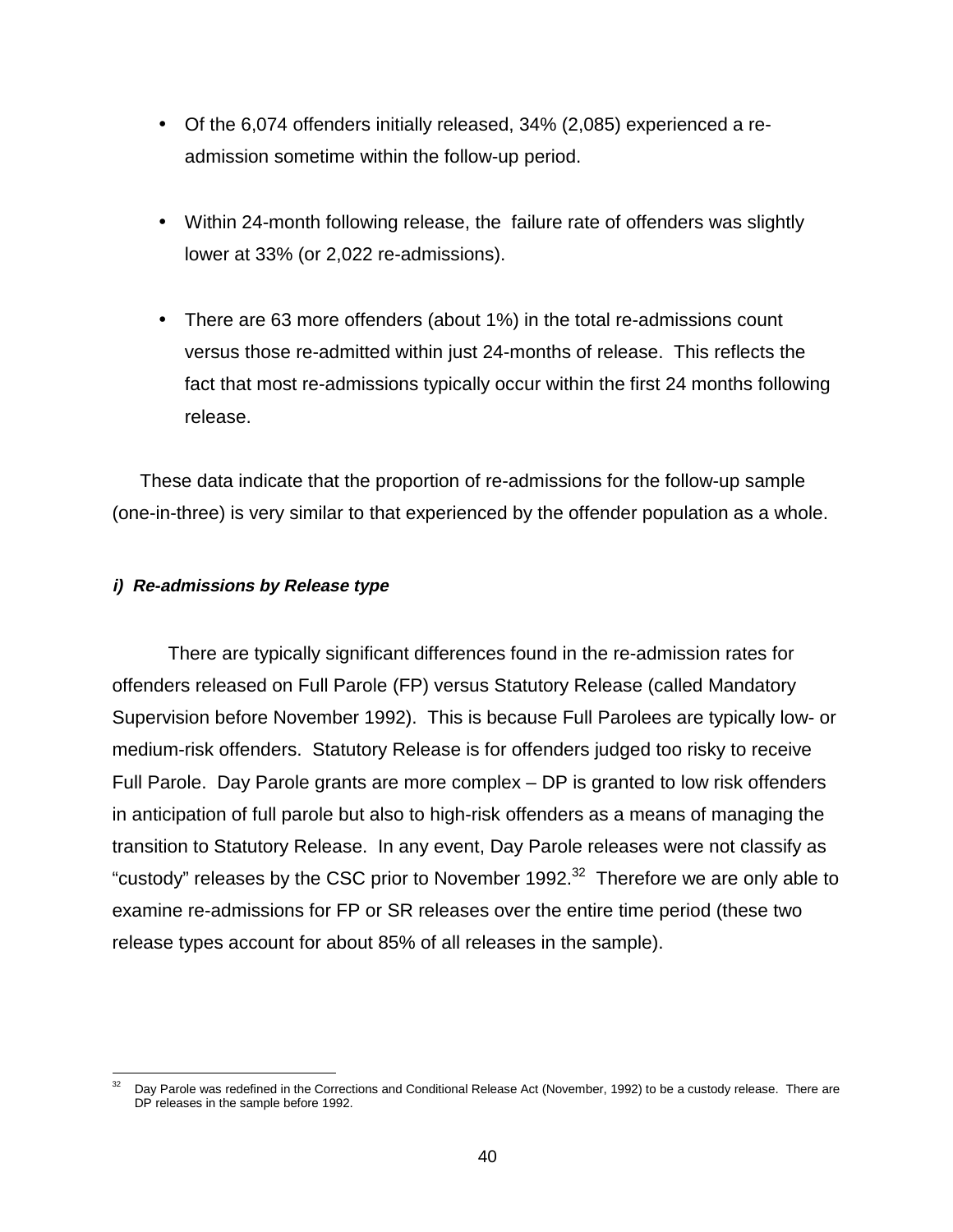By examining the type of release in **Table V-1** we find:

| Release Type:                                                                             | <b>Total Released</b> | Percent of Releases | <b>Re-admitted Within</b> | Re-admitted       |  |
|-------------------------------------------------------------------------------------------|-----------------------|---------------------|---------------------------|-------------------|--|
|                                                                                           |                       |                     | 24 Mo.(N)                 | Within 24 Mo. (%) |  |
| <b>Full Parole</b>                                                                        | 1,948                 | 41%                 | 509                       | 26.1%             |  |
| Statutory Release                                                                         | 2,778                 | 59%                 | 1,181                     | 42.5%             |  |
| Total                                                                                     | 4,726                 | 100.0%              | 1,714                     | 35.8%             |  |
| P<.001                                                                                    |                       |                     |                           |                   |  |
| Excluded from this table are GED/CEGEP participants and offenders released on Day Parole. |                       |                     |                           |                   |  |

## **Table V-1: Failure Rates of ABE Releases by Releasing Type**

- That 4,726 ABE participants had either an FP or SR release, and the total number re-admitted within 24-months of their release was1,690 (35.8%).
- The proportion re-admitted for each group was 26.1% (509) for FP and 42.5% (1,181) for SR releases.

These differences are statistically significant (P< .001). Brian Grant (1996) provides re-admission rates for all CSC FP and SR releases over a similar historical period. Using a fixed 24-month re-admission follow-up period, the overall CSC re-admission rate for FP releases was found to be 24%, and nearly 47% for SR releases (**Table V-2**):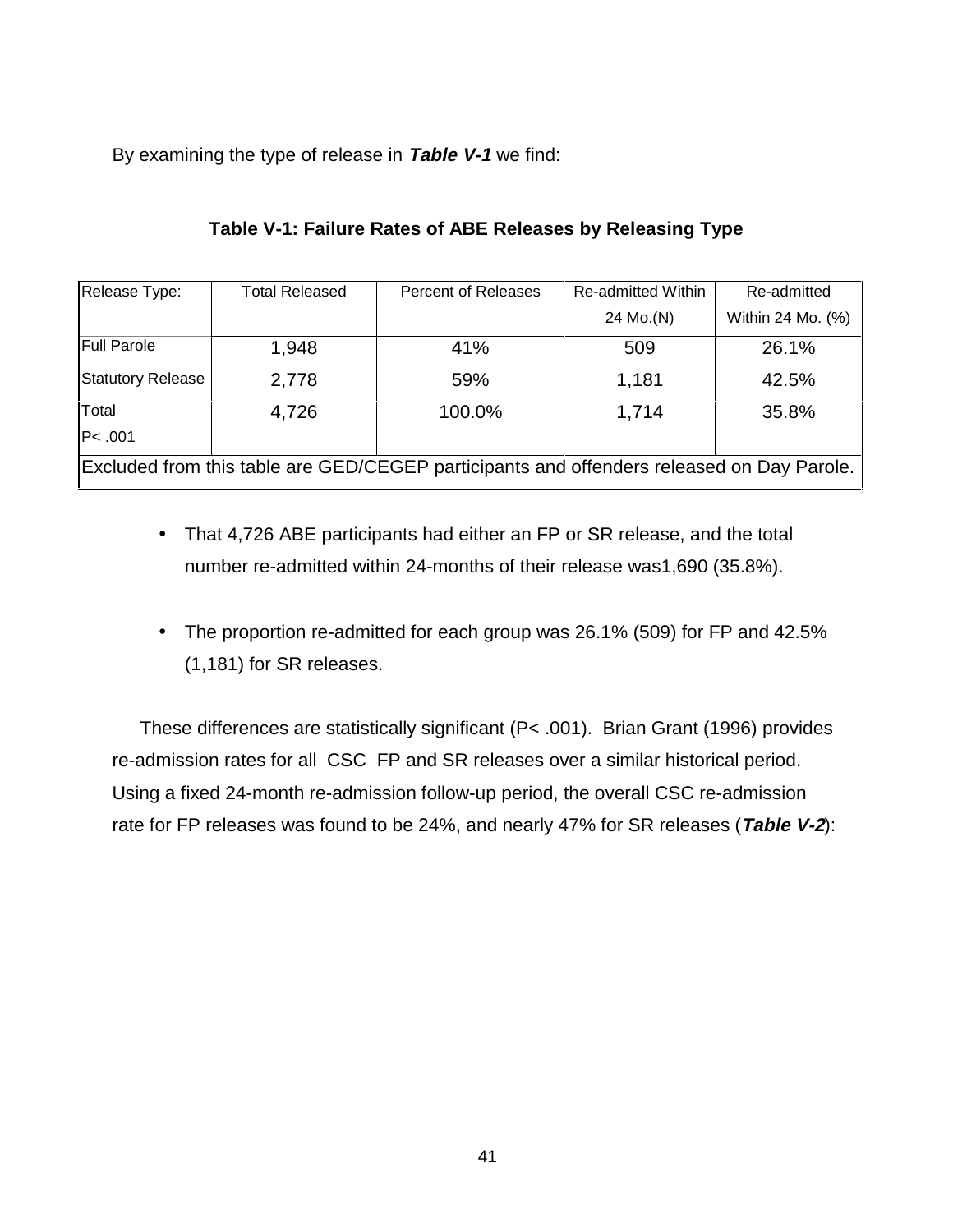## **Table V-2: Release Statistics for the General Population, 1989/90 to 1993/94**

| Release type by Readmission                                                                       | <b>Total Released</b> | Re-admitted within | Re-admitted within |  |  |
|---------------------------------------------------------------------------------------------------|-----------------------|--------------------|--------------------|--|--|
|                                                                                                   |                       | 24-months (N)      | 24-months $(\%)$   |  |  |
| FP Readmitted 24months                                                                            | 8.324                 | 2,003              | 24.0%              |  |  |
| SR Re-admitted 24 months                                                                          | 10.067                | 4,689              | 46.6%              |  |  |
| <b>Total Re-admitted</b>                                                                          | 18,391                | 6,692              | 36.4%              |  |  |
| B. Grant (Inmates Referred for Detention), p.33. For purposes of this table, we have combined his |                       |                    |                    |  |  |
| "SR & Other" and "SR-Only" categories into one group.                                             |                       |                    |                    |  |  |

- Comparing the benchmark re-admission estimates and the ABE sample, the total re-admission rate for the ABE was slightly lower (36.4% versus 35.8% or a 2% improvement).
- The difference arises mainly from the reduction in re-admission rates for SR releases – the re-admission rate for ABE offenders released on Full Parole was slightly *higher* rate than for the general population (i.e., 26.1% versus 24%, a reduction of -2.1 points) whereas ABE participants released on Statutory Release have a lower re-admission rate than the general population (i.e., 42.5% versus 46.6%, an reduction of 4.1 points or an improvement of nearly 9%).

Neither difference is large and the overall results are very similar but the combined improvement in the ABE follow-up sample is about 2%.

## **ii) Re-admissions by Program Completion**

Roughly half of all ABE participants in the sample had not completed their program at the time of their release – the full benefits from ABE participation would therefore not be anticipated. Tabulations of release outcomes for ABE-8 and ABE-10 participants by program completion status are examined in **Table V-3**.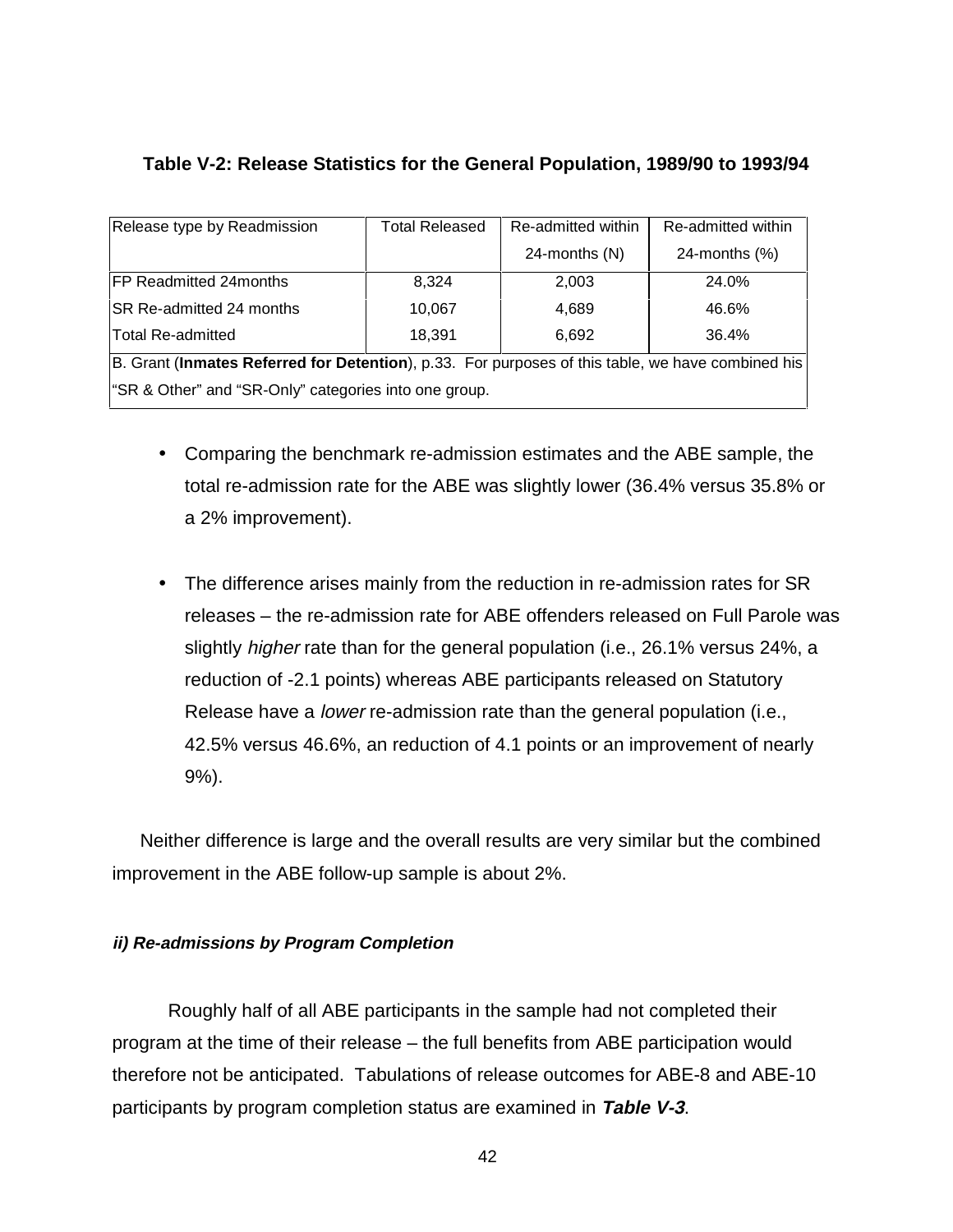These re-admissions take account of the release type. Looking first at Full Parole releases, we find:

| Release Type and                | Re-admitted | Re-admitted | Not-Readmitted | Not-Readmitted | total |
|---------------------------------|-------------|-------------|----------------|----------------|-------|
| Program Completion              | (N)         | $(\% )$     | (N)            | (% )           |       |
| Full Parole Release             |             |             |                |                |       |
| <b>ABE8 Completed</b>           | 160         | 22.3        | 558            | 77.7           | 718   |
| ABE8 Incomplete                 | 202         | 23.5        | 658            | 76.5           | 860   |
| ABE10 Completed                 | 14          | 18.9        | 60             | 81.1           | 74    |
| ABE10 Incomplete                | 42          | 26.9        | 114            | 73.1           | 156   |
| <b>Total Full Parole</b>        | 418         | 23.1        | 1,390          | 76.8           | 1,808 |
| P<.01                           |             |             |                |                |       |
| <b>Statutory Releases</b>       |             |             |                |                |       |
| ABE8 Completed                  | 385         | 41.0        | 555            | 59.0           | 940   |
| ABE8 Incomplete                 | 577         | 41.1        | 827            | 58.9           | 1,404 |
| ABE10 Completed                 | 41          | 48.8        | 43             | 51.2           | 84    |
| ABE10 Incomplete                | 108         | 47.6        | 119            | 52.4           | 227   |
| <b>Total Statutory Releases</b> | 1,111       | 445%1.8     | 1,544          | 58.2           | 2,655 |
| IP= n.s.                        |             |             |                |                |       |
| Total ABE-8/10                  | 1,529       | 34.3%       | 2,934          | 65.7%          | 4,463 |

**Table V-3: ABE Release Outcomes by Program Completion Status**

• The overall re-admission rate for ABE-8 and ABE-10 was just over 34%, with FP releases exhibiting a significantly lower re-admission rate than SR releases (i.e., 23% versus 42%);

However, considerable variation was found in the re-admission rate(s), depending upon the program completion status and program level:

• For the ABE-8 program, FP releases that completed the program had a modest re-admission reduction (22.2% versus 23.5% for those who did not). This is an improvement of 5.5%;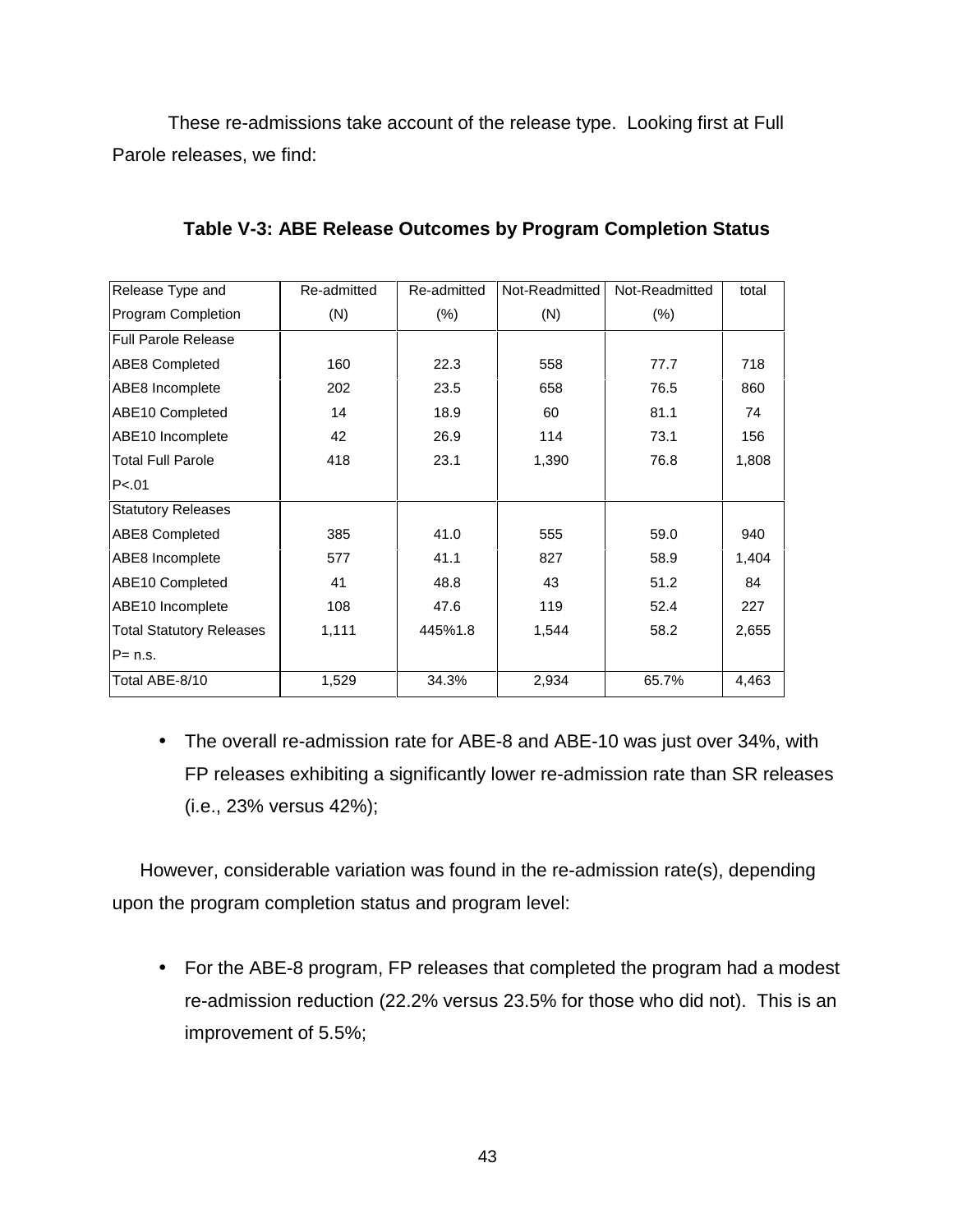- The difference is much greater for ABE-10 participants who completed (18.9% versus 26.9% for those who did not). This is an improvement of nearly 30%;
- Offenders who completed ABE-8 or ABE-10, had lower re-admissions than the federal benchmark for full parole of 24% (reductions of 2 and 5 percentage points respectively, or improvements of about 8% and 21%).

These differences are statistically significant (P<. 01). There is an overall improvement for FP releases who completed an ABE program, and even for ABE-8 participants who did not complete. Only ABE-10 participants who failed to complete their program experienced a higher re-admission rate (26.9%) than the FP benchmark.

Offenders released on SR fared differently:

- The average failure rate for all ABE participants released on Statutory Releases was 42%; and this was found to be significant (P<.001);
- ABE-8 participants on Statutory Releases did better than the federal benchmark (i.e., 41% versus 47% or an improvement of nearly 13%) whether they had completed their program or not;
- ABE-10 participants on SR release rated slightly lower than the benchmark rate (i.e., 48% and 49%, versus 47%).
- ABE-8 participants did better on SR than ABE-10 participants, irrespective of completion status, and the difference in re-admission rates were not statistically significant.

In summary, offenders who participated in the ABE programs and were later released on Full Parole had lower re-admission rates overall compared to the general offender population (23% versus 24%). Completing an ABE-8 or ABE-10 program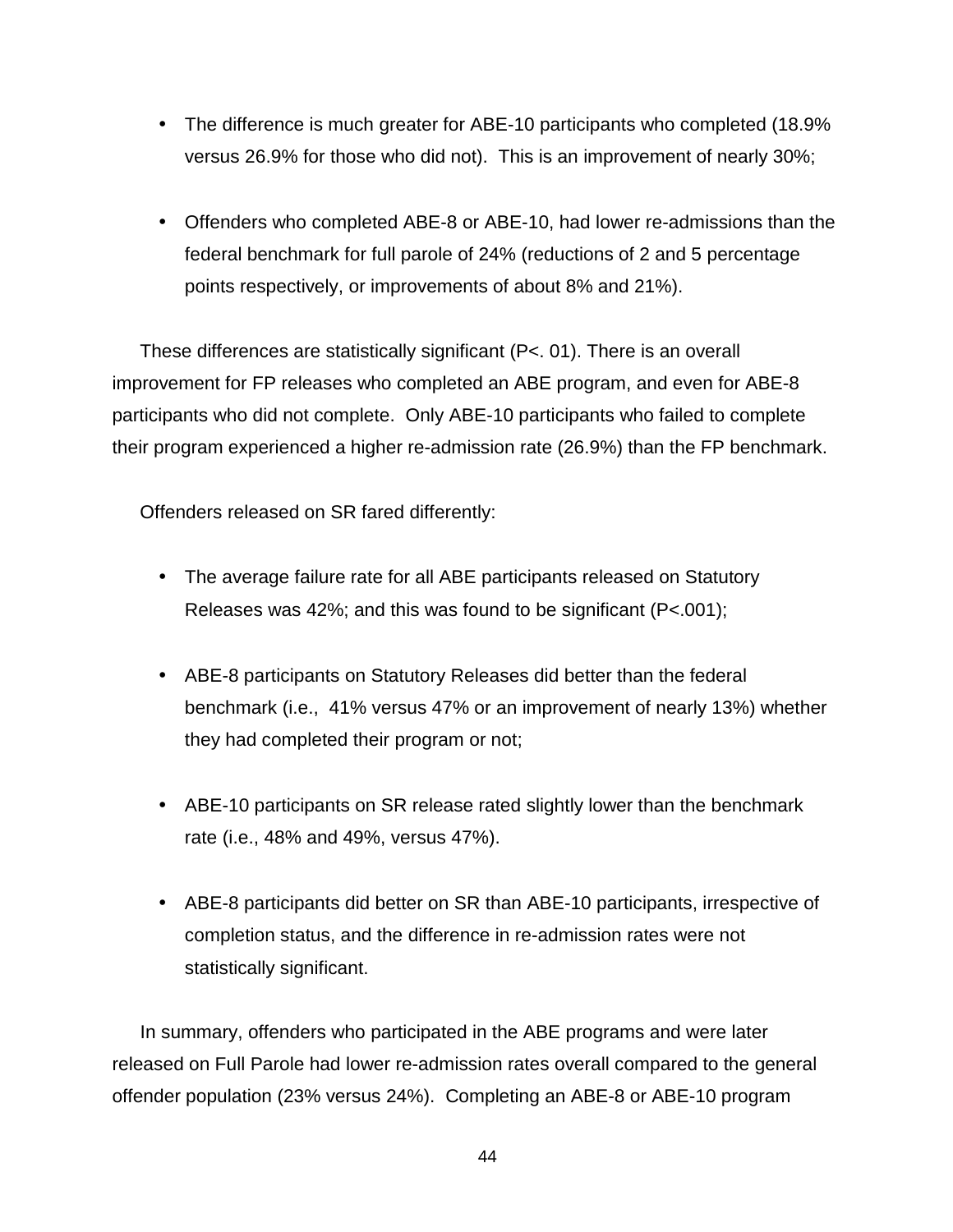before release improved re-admission rates by between 5.5% and 21% respectively. For Statutory releases, Abe-8 participants improved their re-admission rates on SR by 13%, whereas ABE-10 participants had a very slightly higher re-admission rate.

### **B. Time to Re-admission Failure**

Re-admission rates have been standardized for this analysis. The period chosen is the first 24 months following release date. The 24 month period facilitated comparisons with the benchmark rates, and 24 months is an adequate amount of time to identify about 90% of federal re-admissions.

Benchmark estimates show the cumulative percentage of federal offenders readmitted within 24-months of their release date, for all offenders re-admitted between 1989/90 and 1993/94<sup>33</sup>.

There were too few ABE-10 releases in the sample to adequately track cumulative re-admissions over 24 months. The analysis is therefore restricted to results for the ABE-8 population only.

## **i) ABE-8 cumulative re-admissions**

ABE-8 was the highest completion status for over 3,700 of the participants. Releases for this group were compared with the benchmark re-admission rate. Cumulative re-admissions are plotted for each month of the 24 month follow-up in **Chart V-1**, from the data shown in **Table V-4**:

<sup>33</sup> Time to Re-admission rates were calculated by Brian Grant for the detention study. These rates, for all re-admissions between 1989-90 and 1993-94, provide a good benchmark. See: Brian A. Grant. **Inmates Referred for Detention (1989-90 to 1993- 94): A Comparative Analysis**. CSC, Research Report No. R-45, 1996.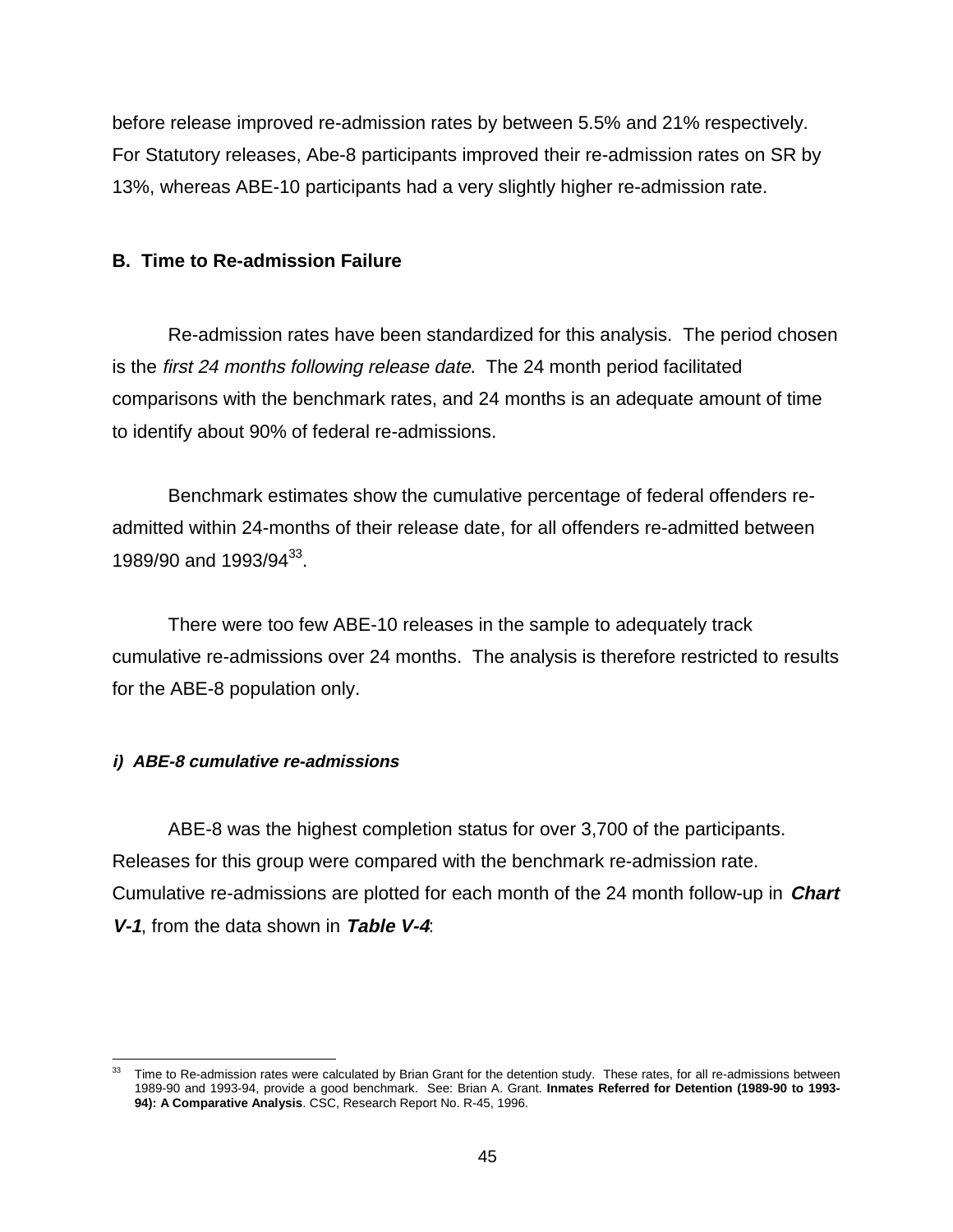

**Chart V-I: ABE Participants Re-admitted Within 24-Months**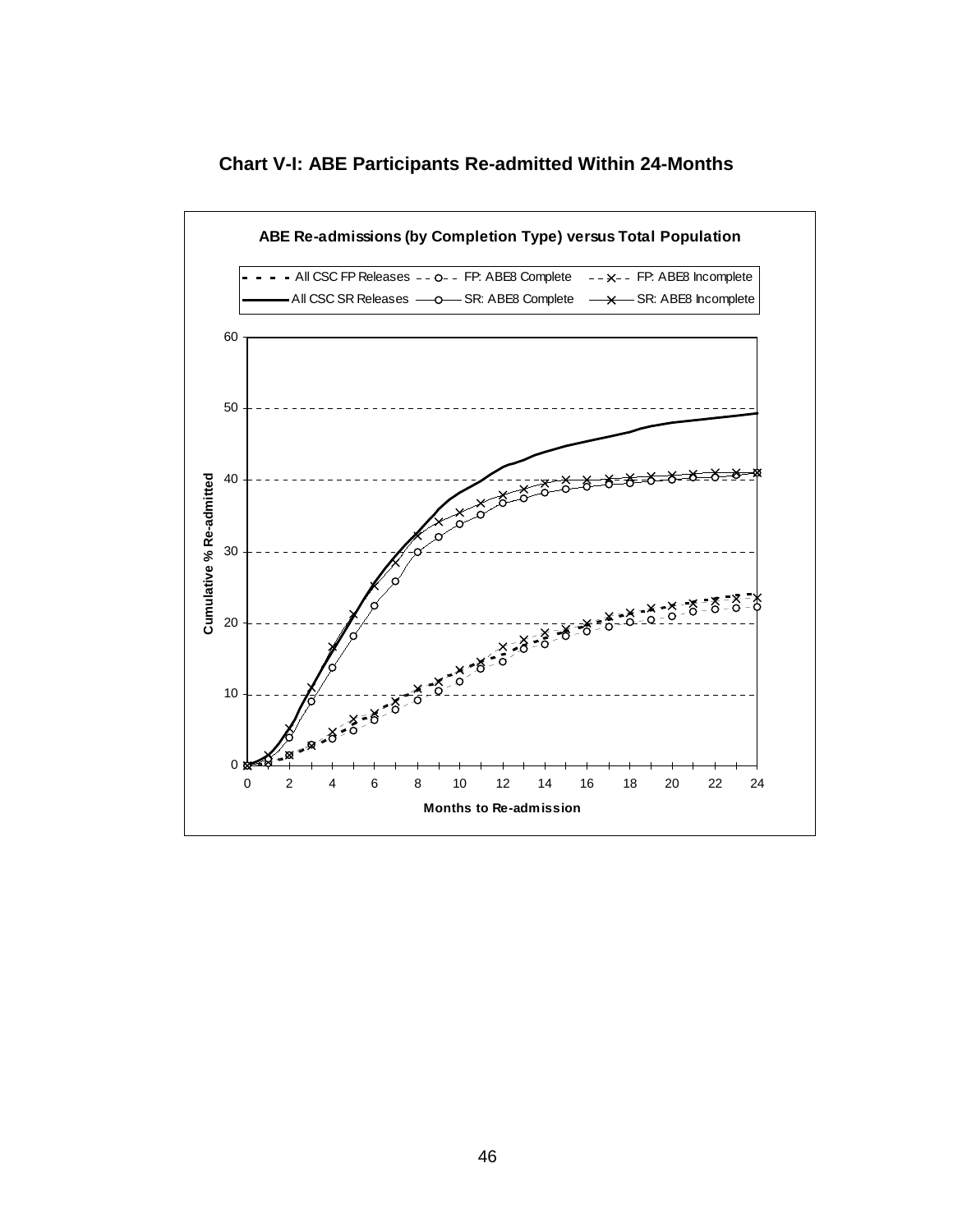| <b>General Population Compared With the ABE-8 Sample</b>                                                          |                                                                                                            |          |            |           |          |            |  |
|-------------------------------------------------------------------------------------------------------------------|------------------------------------------------------------------------------------------------------------|----------|------------|-----------|----------|------------|--|
| Months before                                                                                                     | All FP                                                                                                     | FP: ABE8 | FP: ABE8   | All SR    | SR: ABE8 | SR: ABE8   |  |
| Failure                                                                                                           | Releases                                                                                                   | Complete | Incomplete | Releases* | Complete | Incomplete |  |
| 1 or less                                                                                                         | 0.3                                                                                                        | 0.3      | 0.5        | 1.5       | 1.0      | 1.5        |  |
| 2 mo.                                                                                                             | 1.3                                                                                                        | 1.5      | 1.4        | 5.3       | 3.9      | 5.2        |  |
| 3 mo.                                                                                                             | 2.6                                                                                                        | 2.9      | 2.7        | 10.9      | 9.0      | 10.9       |  |
| 4 mo.                                                                                                             | 4.0                                                                                                        | 3.8      | 4.7        | 16.1      | 13.7     | 16.6       |  |
| 5 mo.                                                                                                             | 5.8                                                                                                        | 4.9      | 6.6        | 20.9      | 18.1     | 21.2       |  |
| 6 mo.                                                                                                             | 7.2                                                                                                        | 6.3      | 7.4        | 25.7      | 22.4     | 25.1       |  |
| 7 mo.                                                                                                             | 9.0                                                                                                        | 7.8      | 9.0        | 29.5      | 25.9     | 28.5       |  |
| 8 mo.                                                                                                             | 10.4                                                                                                       | 9.2      | 10.8       | 32.7      | 29.9     | 32.2       |  |
| 9 mo.                                                                                                             | 11.7                                                                                                       | 10.4     | 11.7       | 35.9      | 32.1     | 34.1       |  |
| 10 mo.                                                                                                            | 13.2                                                                                                       | 11.7     | 13.4       | 38.2      | 33.8     | 35.5       |  |
| 11 mo.                                                                                                            | 14.5                                                                                                       | 13.5     | 14.5       | 39.9      | 35.2     | 36.8       |  |
| 12 mo.                                                                                                            | 15.6                                                                                                       | 14.6     | 16.6       | 41.8      | 36.8     | 37.9       |  |
| 13 mo.                                                                                                            | 16.9                                                                                                       | 16.4     | 17.6       | 42.9      | 37.4     | 38.7       |  |
| 14 mo.                                                                                                            | 17.9                                                                                                       | 17.0     | 18.6       | 44.0      | 38.2     | 39.5       |  |
| 15 mo.                                                                                                            | 18.8                                                                                                       | 18.1     | 19.2       | 44.8      | 38.7     | 40.0       |  |
| 16 mo.                                                                                                            | 19.6                                                                                                       | 18.8     | 20.0       | 45.4      | 39.1     | 40.1       |  |
| 17 mo.                                                                                                            | 20.5                                                                                                       | 19.4     | 20.9       | 46.1      | 39.4     | 40.2       |  |
| 18 mo.                                                                                                            | 21.2                                                                                                       | 20.1     | 21.4       | 46.8      | 39.6     | 40.4       |  |
| 19 mo.                                                                                                            | 21.8                                                                                                       | 20.5     | 22.0       | 47.5      | 39.9     | 40.5       |  |
| 20 mo.                                                                                                            | 22.4                                                                                                       | 21.0     | 22.4       | 48.0      | 40.1     | 40.7       |  |
| 21 mo.                                                                                                            | 22.9                                                                                                       | 21.6     | 22.7       | 48.4      | 40.3     | 40.8       |  |
| 22 mo.                                                                                                            | 23.4                                                                                                       | 21.9     | 23.0       | 48.7      | 40.4     | 41.0       |  |
| 23 mo.                                                                                                            | 23.8                                                                                                       | 22.0     | 23.4       | 49.1      | 40.7     | 41.1       |  |
| 24 mo.                                                                                                            | 24.1                                                                                                       | 22.3     | 23.5       | 49.4      | 41.0     | 41.1       |  |
| Not Failed                                                                                                        | 75.9                                                                                                       | 77.7     | 76.5       | 50.6      | 59.0     | 58.9       |  |
| Total                                                                                                             | 100.0                                                                                                      | 100.0    | 100.0      | 100.0     | 100.0    | 100.0      |  |
|                                                                                                                   | The general re-admission statistics are from B. Grant (see: Inmates referred for Detention, p.33). The re- |          |            |           |          |            |  |
| admission rate (within 24 months) for the 4,782 cases released to "Statutory Release-Only" was 49.4%, and the re- |                                                                                                            |          |            |           |          |            |  |
| admission rate for the 5,285 "Statutory Release & Other" releases was 44% (giving a combined rate of 46.6%).      |                                                                                                            |          |            |           |          |            |  |

# **Table V-4: Cumulative % Re-admitted Within 24 Months of Release**

• ABE participants released on FP have a very similar cumulative re-admission trend – whether they completed their program or not – as the benchmark readmission rate for the total FP release population (Chart V-1: Appendix);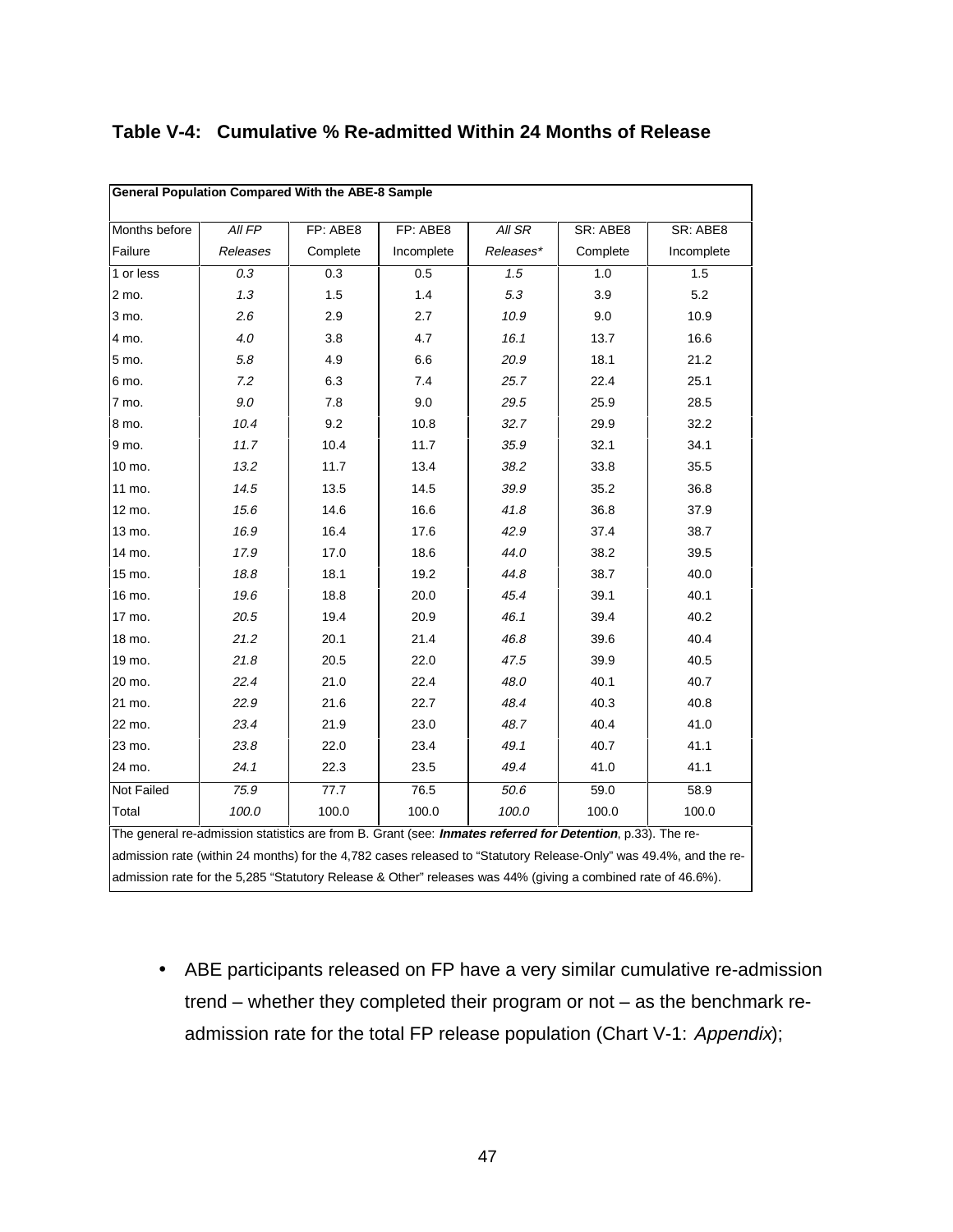- SR releases have a significantly lower re-admission rate whether they completed their program or not – compared to the benchmark rate for the total SR release population. However, the trend is very similar over the first 8-10 months of release. By the end of the 24-month period, there is very little difference in the re-admission rate for those who completed their ABE-10 program and those who did not;
- About 65% of all Full Parole re-admissions occur within the first 12 months following release, and this is very similar to the FP benchmarks. For SR releases, this rises to about 85% re-admissions within the first 12 months;
- The ABE-8 participants on FP release fared just slightly better than the benchmark population - those offenders who had completed the program show a slight but consistent improvement all along the curve while those whose program was Incomplete matched the benchmark FP release trends.
- The greatest reduction in re-admissions occurred for ABE-8 offenders released to Statutory Release, whose release performance was significantly better that the SR benchmark, particularly after 10-12 months.

These findings substantiate Porporino and Robinson's (1992) observation that ABE participation had the greatest benefit for the higher-risk (e.g., SR) cases.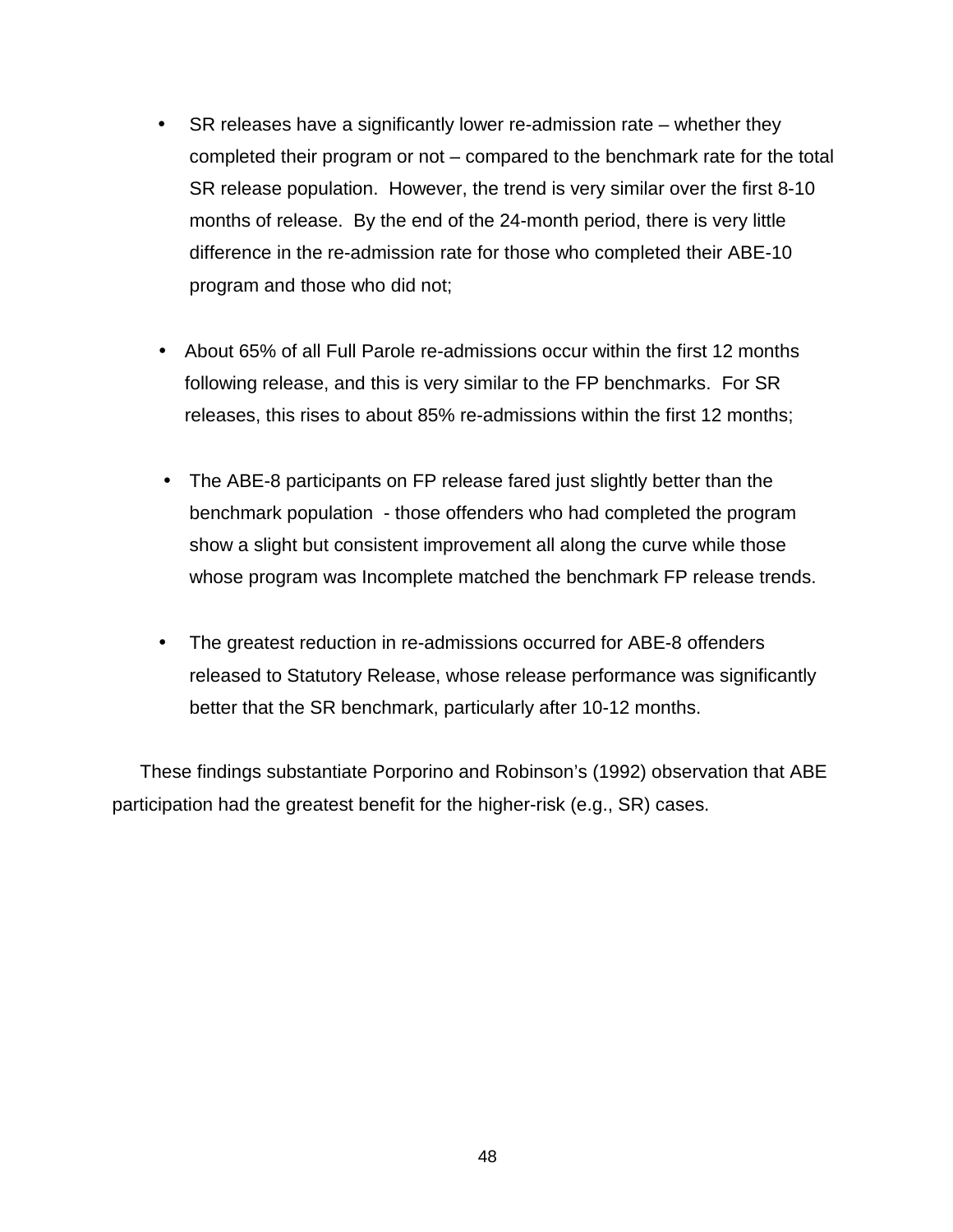## **C. Re-admission Rates by Risk Level**

Since the evidence so far supports the view that higher re-admission rates are found for higher-risk offenders, we have calculated a SIR score (Statistical Information on Recidivism score  $34$ ) for each of the participants in the follow-up sample (for these purposes, a binomial high/low indicator only).

"Low risk" offenders do much better after release than "high risk" offenders, whatever the release type (Full Parole or Statutory Release).

Referring to **Table V-5A** (Appendix), we see that offenders in the sample are about evenly divided between low (48%) and high risk (52%) cases, whereas FP SR releases are represented approximately 41% - 59%:

| <b>SIR Risk Level by</b> | <b>Full Parole</b> | <b>Statutory Release</b> | Total |
|--------------------------|--------------------|--------------------------|-------|
| Release type             |                    |                          |       |
| Lo-Risk                  | 1,212              | 1,060                    | 2,272 |
|                          | 25.7%              | 22.4%                    | 48.1% |
| Hi-Risk                  | 736                | 1,718                    | 2,454 |
|                          | 15.6%              | 36.4%                    | 51.9% |
| P<.001                   | 1,948              | 2,778                    |       |
|                          | 41.2%              | 58.8%                    |       |

## **Table V-5A: ABE Participants Released by Risk Level**

• Low-risk participants released on Full Parole account for just over 25% of the sample and Statutory Releases accounted for slightly fewer low-risk cases (22%);

 $\overline{a}$ 34 The technique used here is the same as that developed by Robinson. For details, see: David Robinson, **The Impact of Cognitive Skills Training on Post-Release Recidivism among Canadian Federal Offenders.** Correctional Research and Development, CSC, Research Report No. 41 (1995), page. 26.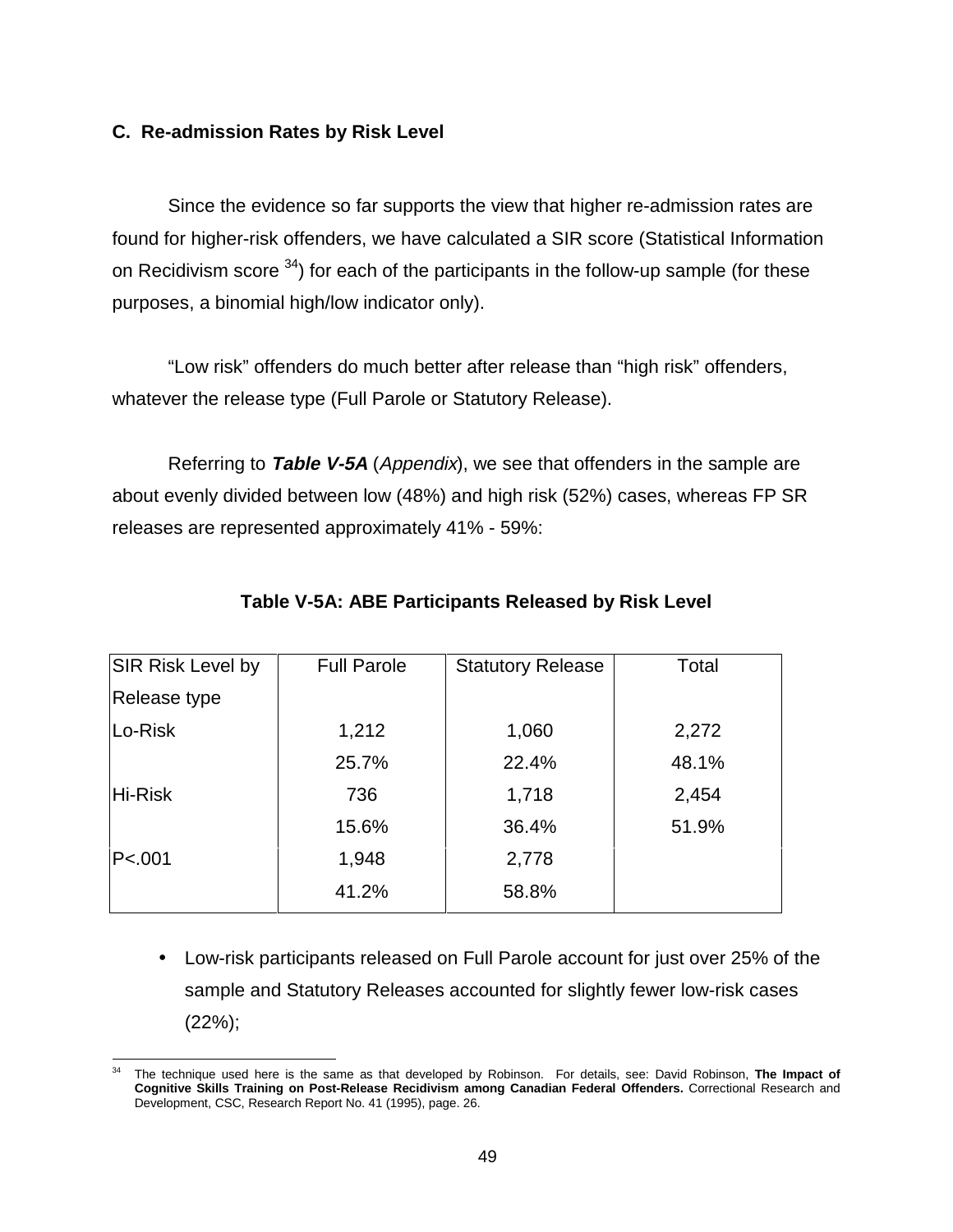• Slightly less than 16% of the released offenders were high-risk Full Parole releases, whereas just over 36% were high-risk Statutory Releases.

Looking at re-admissions by category, we get the distributions shown in **Table V-5B**. Re-admission rates differ significantly according to level of risk (P<. 001):

| Risk - Release Type |                   | Re-admitted | Rate   | Not Re-admitted | Rate |
|---------------------|-------------------|-------------|--------|-----------------|------|
|                     |                   | (N)         | $(\%)$ | (N)             | (% ) |
| Low-Risk            | FP Release        | 197         | 16.3   | 1,015           | 83.8 |
|                     | <b>SR Release</b> | 322         | 30.4   | 738             | 69.6 |
| Hi-Risk             | FP Release        | 312         | 42.4   | 424             | 57.6 |
|                     | <b>SR Release</b> | 859         | 50.0   | 859             | 50.0 |
| p<.001              |                   |             |        |                 |      |

## **Table V-5B: ABE Participants Re-admitted by Risk Level**

- Low-risk Full Parole releases had a re-admission rate of just over 16% Highrisk releases had a re-admission rate of 42% (both rates depart significantly from the baseline for Full-parole releases – 24%);
- Offenders classified as low-risk who were released on Statutory Release had re-admission rates of just over 30% versus a 50% re-admission rate for those in the high risk category – these compare to the benchmark re-admission rate of 49% for all Statutory Releases.

## **D. Re-admissions With and Without New Offence**

We next examine whether ABE programming has influenced the type of failures that lead to re-admissions - that is, i) whether the failure occurred with or without a new offence, and ii) if there was a new conviction, whether that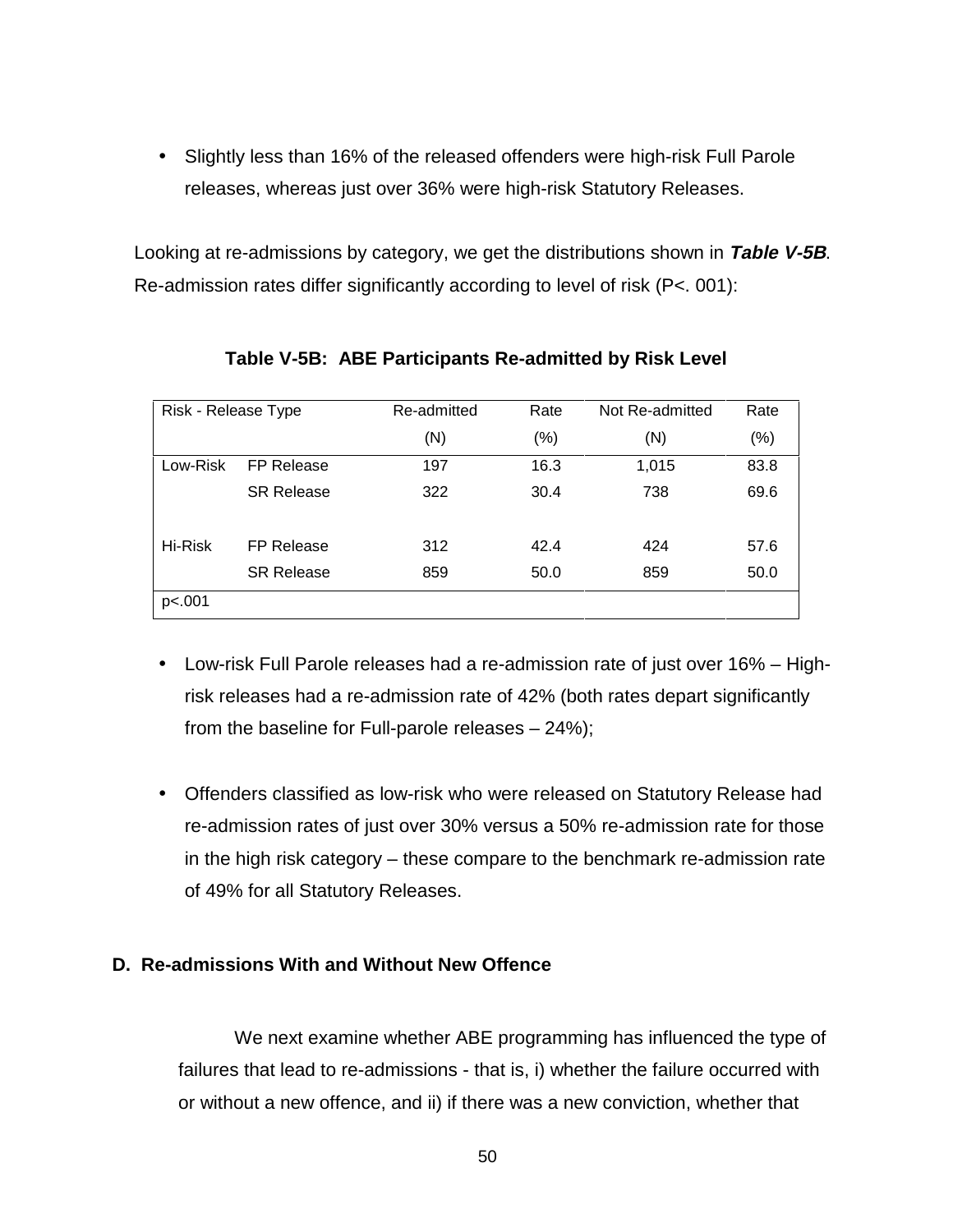conviction was for a violent or non-violent offence. The tabulations for this analysis are shown in **Table V-6**. The results we found are statistically significant (P<. 002). Comparative results for the general population are also provided in **Table V-7**:

| Re-admissions Total Sample |       |       | ABE-8     | ABE-8      | <b>ABE-10</b> | ABE-10               | <b>GED</b>   |
|----------------------------|-------|-------|-----------|------------|---------------|----------------------|--------------|
| Type:                      |       |       | Completed | Incomplete |               | Completed Incomplete | <b>CEGEP</b> |
| lNot Re-admitted           | 3,989 | 65.7% | 66.7%     | 66.4%      | 68.3%         | 60.1%                | 61.2%        |
| With a Technical           | 965   | 15.9% | 14.1%     | 16.4%      | 18.5%         | 18.4%                | 15.8%        |
| lRe-admission              |       |       |           |            |               |                      |              |
| lWith a New                | 1,120 | 18.4% | 19.2%     | 17.2%      | 13.1%         | 21.5%                | 22.9%        |
| Conviction                 |       |       |           |            |               |                      |              |
| <b>Total Re-</b>           | 2,085 | 34.3  | 33.3%     | 33.6%      | 31.6%         | 39.9%                | 38.7%        |
| ladmissions:               |       |       |           |            |               |                      |              |
| With a Violent             | 160   | 2.6%  | 2.7%      | 2.4%       | 3.1%          | 3.8%                 | 2.2%         |
| Conviction                 |       |       |           |            |               |                      |              |
| With a Non-                | 960   | 15.8% | 16.5%     | 14.8%      | 10.0%         | 17.7%                | 20.7%        |
| Violent conviction         |       |       |           |            |               |                      |              |
| N                          | 6,074 | 100%  | 1,974     | 2,887      | 259           | 549                  | 405          |
| P< .002                    |       |       |           |            |               |                      |              |

## **Table V-6: ABE Re-admissions With and Without New Offence**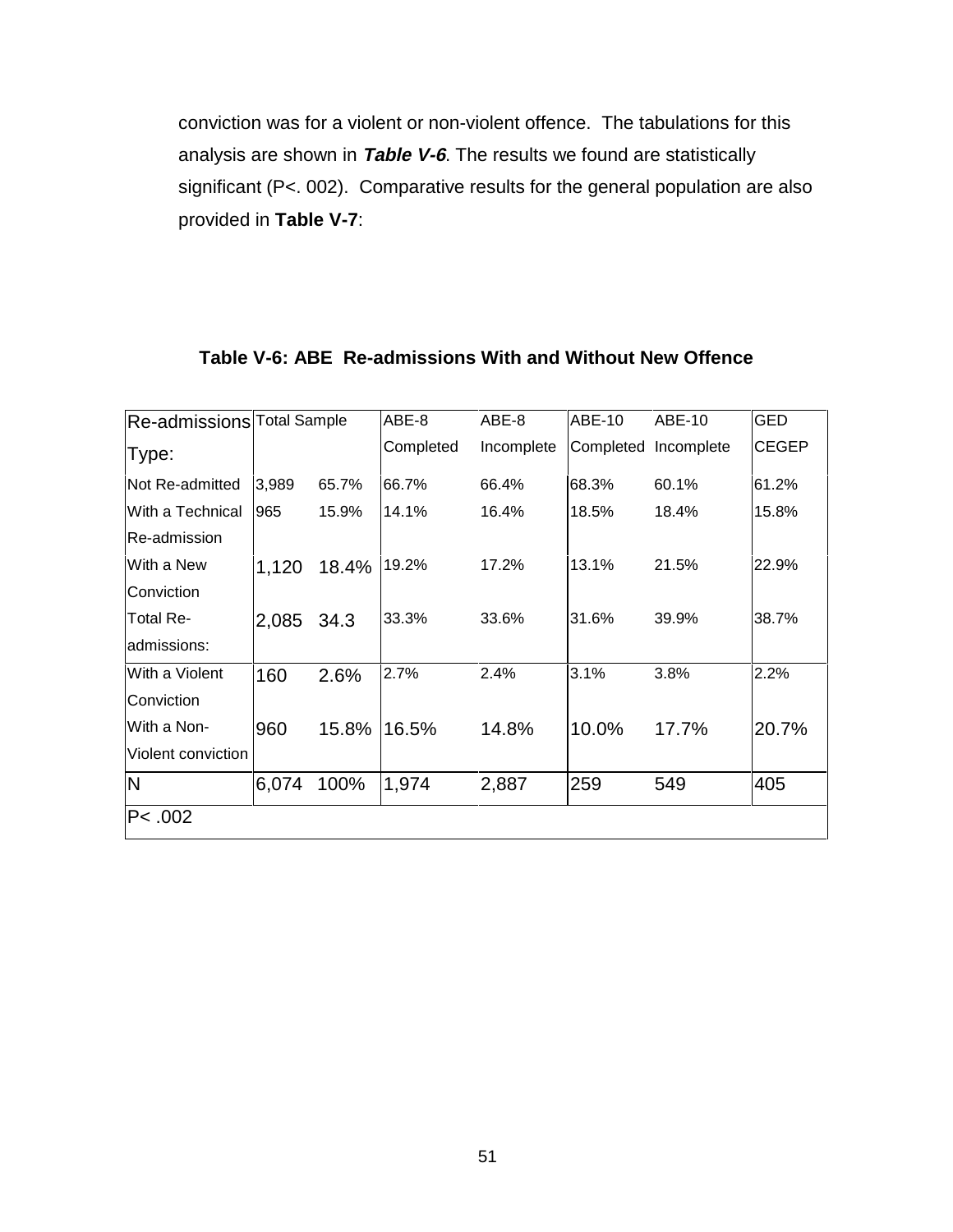| Table V-7: General Population Re-admissions Within 24-Months of Release |  |
|-------------------------------------------------------------------------|--|
|                                                                         |  |

| Release Type                                                                      | Number      | Percent     | Total           |  |  |  |
|-----------------------------------------------------------------------------------|-------------|-------------|-----------------|--|--|--|
|                                                                                   | Re-admitted | Re-admitted | <b>Releases</b> |  |  |  |
| <b>Total Technical Re-admissions</b>                                              | 4,802       | 26.1%       | 18,391          |  |  |  |
| Total Re-admissions with New Offence                                              | 1,890       | 10.3%       | 18,391          |  |  |  |
| <b>Total Re-admissions</b>                                                        | 6,692       | 36.5%       | 18,391          |  |  |  |
| Note: We have combined the two groups which B. Grant terms "Statutory Release     |             |             |                 |  |  |  |
| and Other" and "Statutory Release Only" (these latter are those whose first       |             |             |                 |  |  |  |
| release was to Statutory Release, as opposed to offenders who had a Day Parole    |             |             |                 |  |  |  |
| or Full Parole prior to Statutory Release. Inmates referred for Detention, p.33). |             |             |                 |  |  |  |
| The combined rate of 46.6% is the product of the re-admissions for 4,782 cases    |             |             |                 |  |  |  |
| released to "Statutory Release-Only" (49.4%), and the 5,285 re-admissions for     |             |             |                 |  |  |  |
| "Statutory Release & Other" (44%).                                                |             |             |                 |  |  |  |

- Of the total sample (6,074 cases), 2,085 released offenders (34%) were readmitted, and 3,989 (just over 65%) were not re-admitted following release;
- In the release follow-up the number of "Technical" failures was quite low 965 cases or about 16%. There were also 160 (2.6%) offenders re-admitted with a new violent offence, and 960 offenders (about 16%) with a new non-violent conviction;

The general patterns of release-outcomes for the ABE participants in the sample are as follows:

• About 18% (1,120 out of 6,074) of ABE participants were re-admitted with a new conviction, but fewer than 3% (159 out of 6,074) were re-admitted with a new violent conviction. These distributions are all quite statistically significant (P<.002);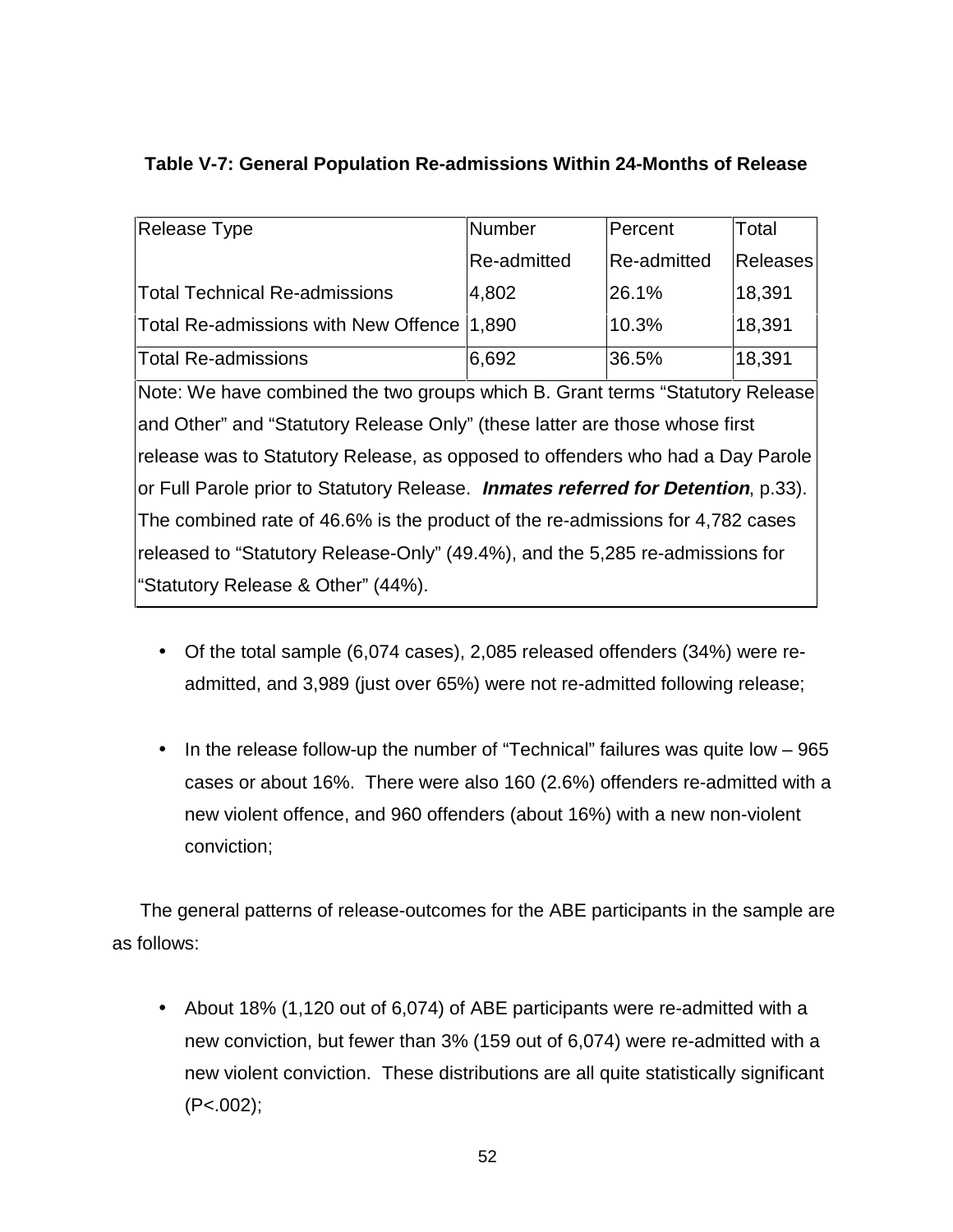• However, little variation is introduced by examining Program Level or Completion Status. Furthermore, the variation that does exist does not have a clear direction (for example, re-admissions with a new violent conviction is 2.6% overall, 2.7% for ABE-8 Completer's, 2.4% for ABE-8 Incomplete's, 3.1% for ABE-10 Completer's and 3.8% for ABE-10 Incomplete's).

In summary, ABE participation clearly has an impact on lowering the overall rate of re-admissions, but does not contributed to reducing re-admissions with new offences.

## **E. Female Re-admission Outcomes**

There were 66 female federal offenders in the study, just slightly more than 1.3% of the total sample. Female offenders comprise approximately 2.3% of the federal incarcerated population, therefore females are under-represented in the ABE survey.

Of the female offenders who participated in the ABE program sample:

- 16 female offenders (or 24%) were re-admitted within the first 24 months of their release date, versus 50 (76%) who were not re-admitted.
- The re-admission rate for females is significantly lower than the overall rate for male offenders (24% versus 33%);

This difference between the re-admission rates for females and the total ABE sample are shown in **Chart V-2**. Note from this chart that all release failures for female ABE participants in the survey occurred within about 15 months of release.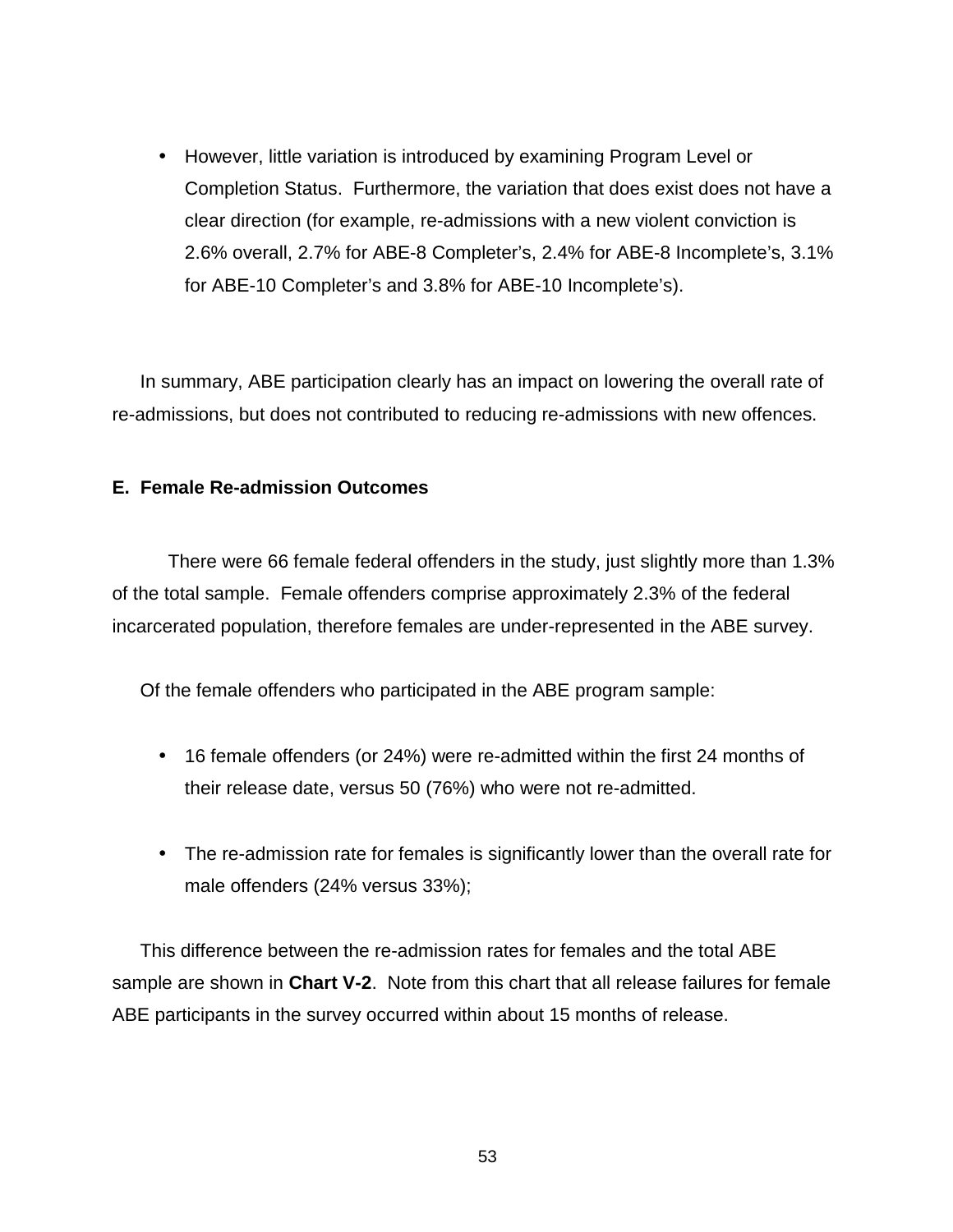**Chart V-2: Female Offenders Re-admitted Within 24-Months**



Although the number of failures is quite small in this sample, we also looked at those who were re-admitted, by their SIR security risk score and whether or not they had completed their program. The patterns are shown in **Table V-8.**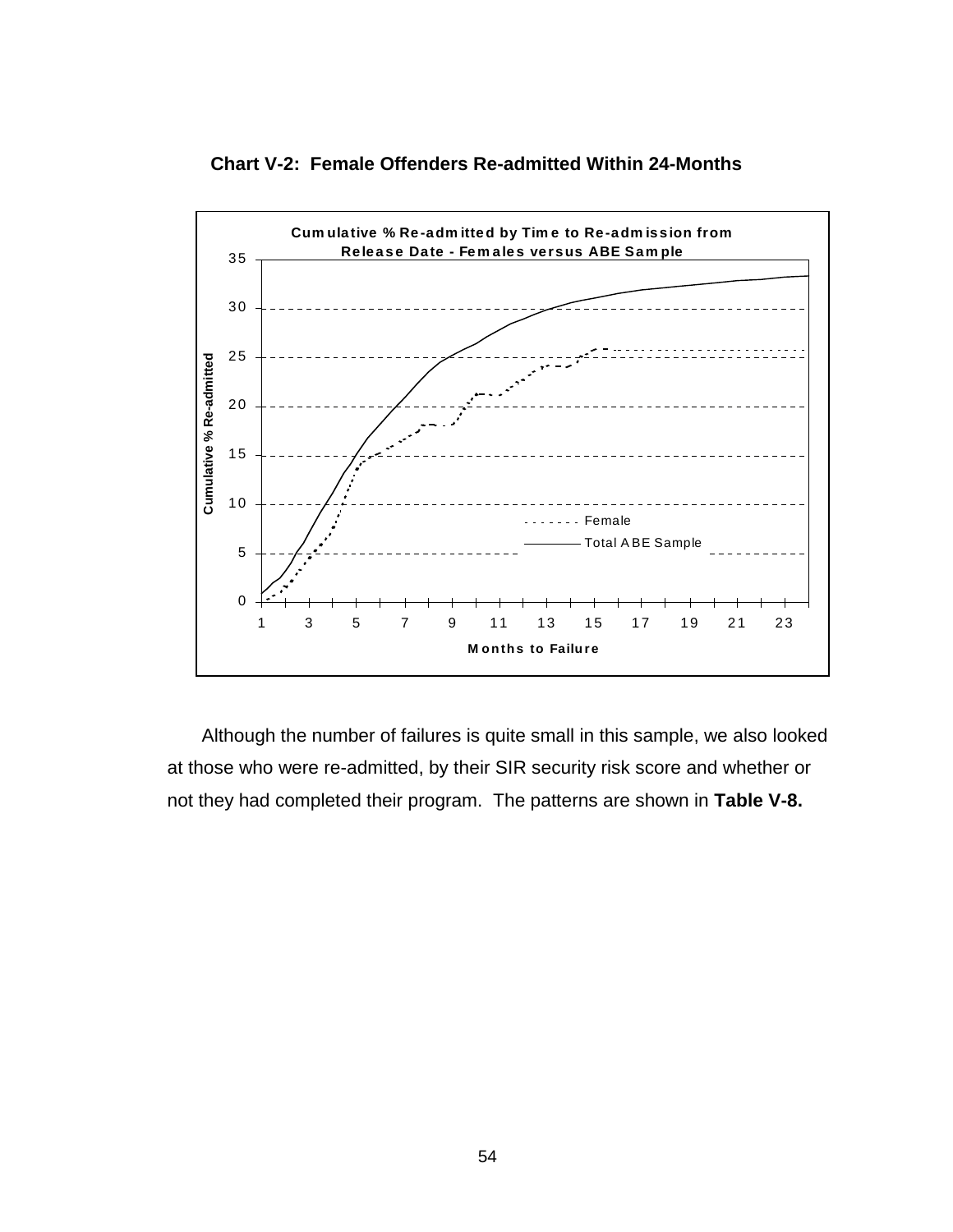| N(%         | Low-Risk / | Low-Risk / | High-Risk / | High-Risk / |  |
|-------------|------------|------------|-------------|-------------|--|
|             | <b>ABE</b> | <b>ABE</b> | <b>ABE</b>  | <b>ABE</b>  |  |
|             | Completed  | Incomplete | Completed   | Incomplete  |  |
| Not Re-     | 29 (91%)   | 11 (73%)   | 14 (78%)    | 5(83%)      |  |
| admitted    |            |            |             |             |  |
| Re-admitted | 3(9%)      | 4(27%)     | 4(22%)      | 1(17%)      |  |
| Total       | 32         | 15         | 18          | $6(100\%)$  |  |

## **Table V-8: Female Re-admissions by Risk and Completion Status**

There are proportionally fewer re-admissions for Low risk offenders who complete ABE than who do not, and High risk offenders have a higher re-admission regardless of the completion status of their ABE-8 program (except for the high-risk, incomplete category which has 1 failure, out of only 6 total cases);

- The re-admission rate for women in the low risk category who had completed their ABE-8 program was 9%, versus 22% for those in the high-risk group;
- For female offenders in the high risk group who had withdrawn from the program only 1 was re-admitted (from a population of only 6 cases);

In summary, ABE participation appears to benefit women in much the same manner as men. The sample, however, is too small to provide statistically significant results.

## **F. Aboriginal Offender Re-admission outcomes**

The outcome of ABE programming for Aboriginal offenders raises two specific issues; i) do Aboriginal offenders take advantage of the opportunity for ABE programs to the same degree; and ii) do they receive the same level of benefit as non-Aboriginals?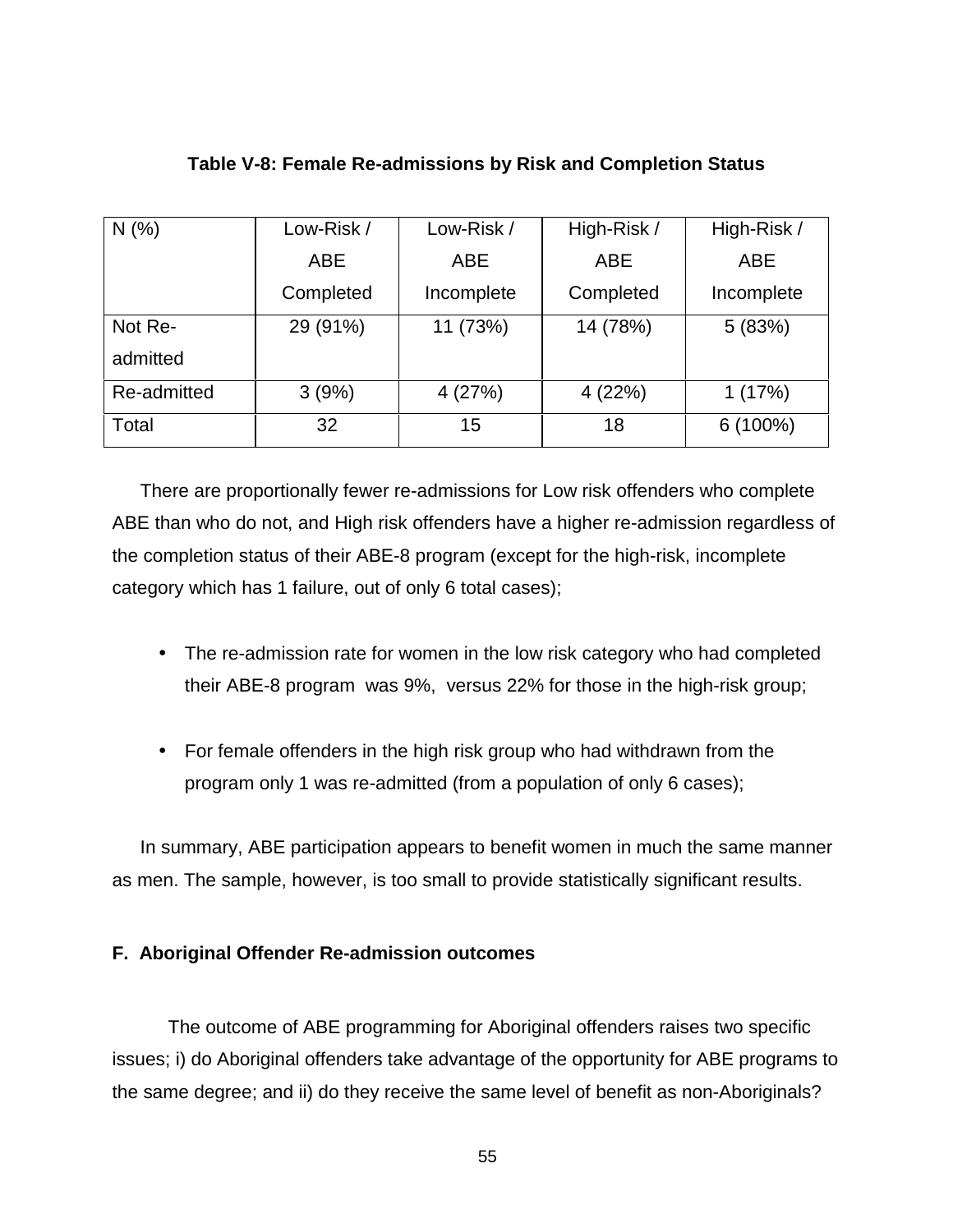It has previously been established that Aboriginal offenders are represented in the ABE survey in a similar proportion as they are in the general release population (see: Table II-3). We also found that Aboriginal participants tend to benefit slightly more than non-Aboriginal participants, in that they tend to achieve grade gains above the program average (see: Part VI - Section 3).

These findings notwithstanding, re-admission rates for Aboriginal offenders in general have tended to be higher than for the non-Aboriginal offender population. For example, Grant (1996) found that the re-admission rates for Aboriginal offenders between 1989/90 and 1993/94 were significantly higher than for non-Aboriginals. Indeed, whatever the release type, it seems that:

"Aboriginal offenders have a re-admission rate that is more than 12 percentage points above the rate for non-Aboriginal offenders" (ibid. p.48-49).

This pattern appears also to hold true for Aboriginal offenders who participate in ABE programs. **Chart V-3** shows a comparison of re-admission rates of Aboriginal ABE participants versus those of the general release population during the first 24-months after release. It reveals a difference of 22% (i.e., 55% re-admissions for Aboriginal ABE participants versus 33% for the total release population).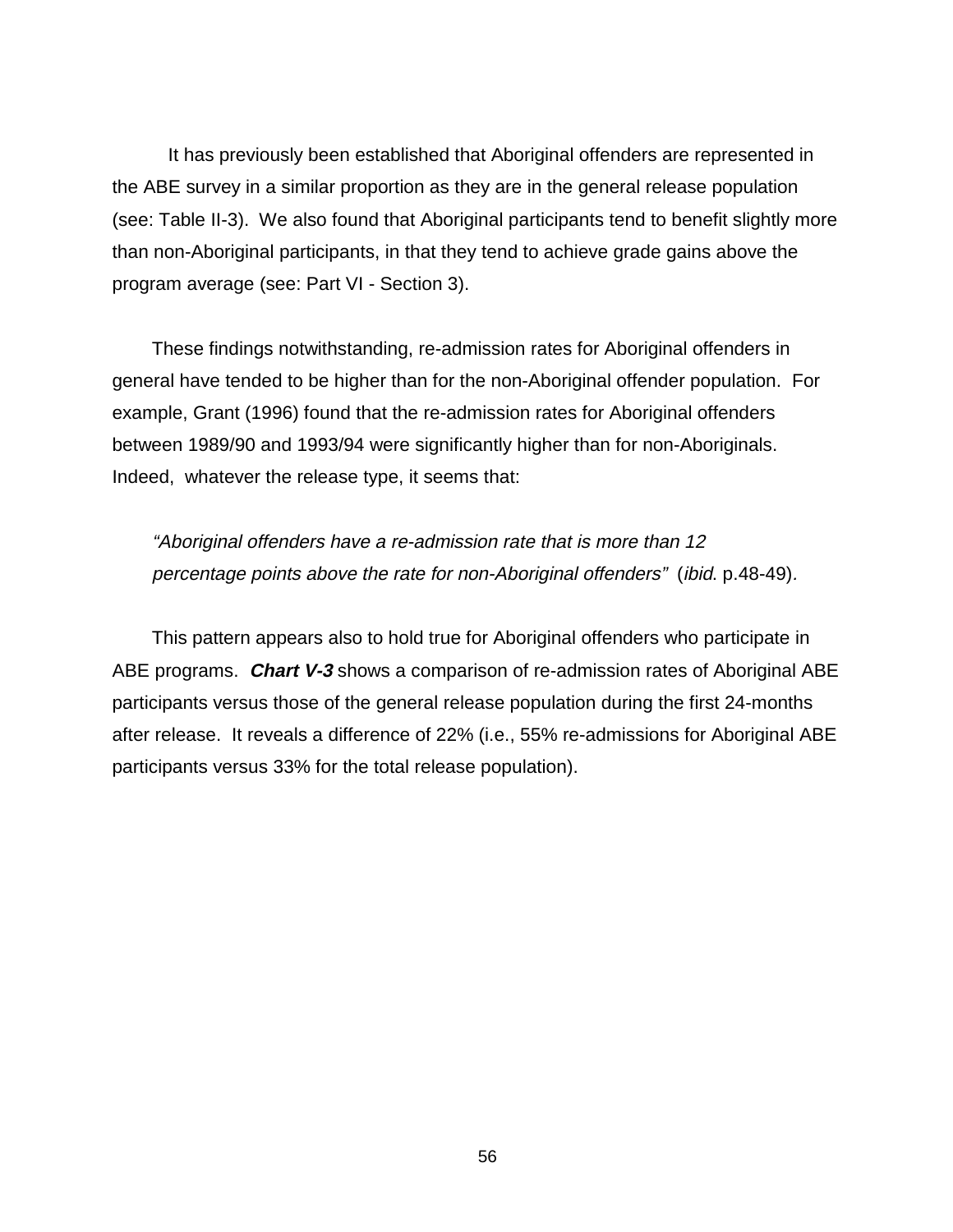

#### **Chart V-3: Aboriginal Offenders Re-admitted Within 24 Months**

The re-admission rate of Aboriginal ABE participants actually exceeds the 12 percentage point) difference found by Grant (1996). It is apparent that the cumulative percentage re-admissions in any month are higher for Aboriginal that non-Aboriginal participants.

#### **i) Aboriginal Re-admissions by Type**

However, we also discovered an interesting pattern in the type of release failure associated with the Aboriginal ABE participants. **Table V-9**, which provides a comparison of the re-admission rates of the Aboriginal and Non-Aboriginal ABE participants by type of failure, shows this pattern clearly: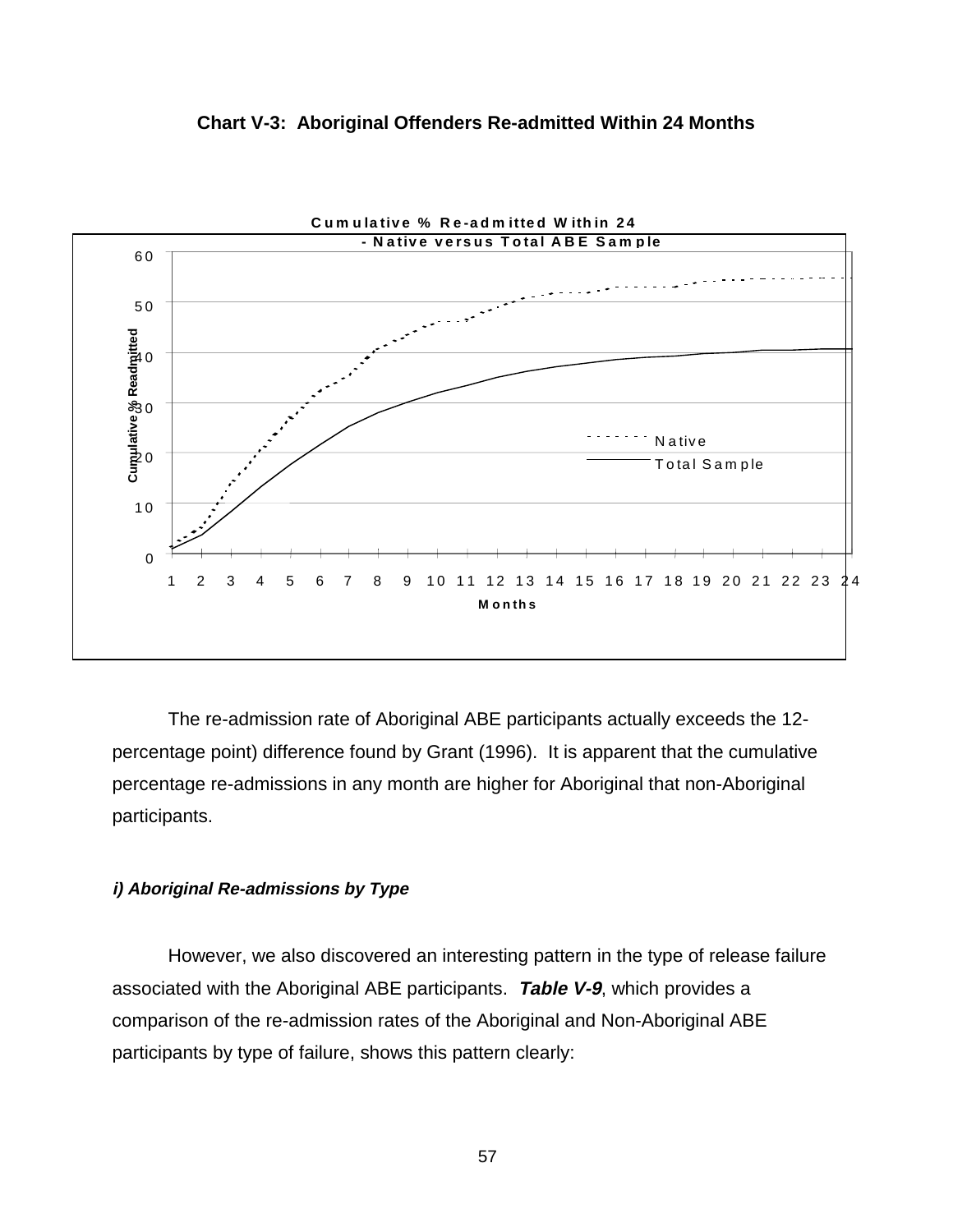| <b>Re-admissions by Type</b>  |                   | Non-Aboriginal | Aboriginal        |       |
|-------------------------------|-------------------|----------------|-------------------|-------|
| 24-Month Fixed Follow-up      | <b>ABE Sample</b> |                | <b>ABE Sample</b> |       |
| <b>Not Readmitted</b>         | 3,056             | 64.3%          | 368               | 48.7% |
| <b>Readmitted - Technical</b> | 738               | 15.5%          | 227               | 30.0% |
| <b>New Violent</b>            | 127               | 2.7%           | 33                | 4.4%  |
| New non-                      | 832               | 17.5%          | 128               | 16.9% |
| Violent                       |                   |                |                   |       |
| <b>Total New Offence</b>      | 959               | 21.8%          | 161               | 21.3% |
| <b>Total Re-admissions</b>    | 1,697             | 35.7%          | 388               | 51.3% |
| Total All Releases            | 4,753             | 100%           | 756               | 100%  |
| P < 0.01                      | 86.3%             |                | 13.7%             |       |
| 5,509                         |                   |                |                   |       |

## **Table V-9: Aboriginal Re-admissions by Type**

The overall re-admission rate for Aboriginals (within two years following their release date) is significantly higher than for the non-Aboriginal ABE participants. The difference is about 15 percentage points (i.e., 51%, versus 36% for non-Aboriginals);

However, virtually all of this difference can be attributed to a higher re-admission for "Technical" failures (i.e., 30% versus 15%). Otherwise, Aboriginals re-admitted with new offences are roughly in the same proportion an non-Aboriginals (e.g., 21.3% versus 21.8%)

The higher overall re-admission rate that we found reflected in **Chart V-3** is almost exclusively due to a higher rate of "technical" revocations, and these results are statistically significant (P< .001).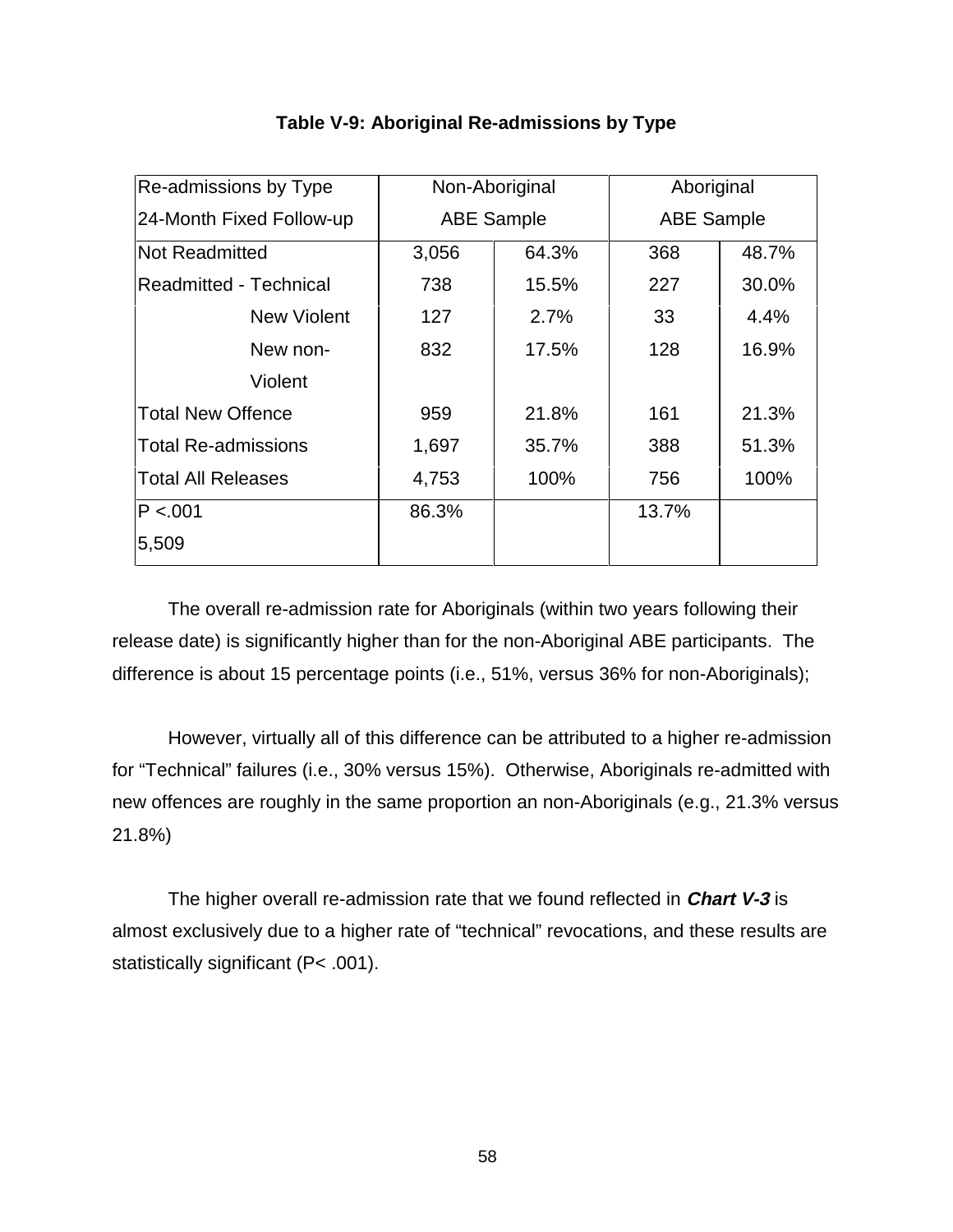### **ii) Aboriginal Re-admissions by Risk Level**

The second point to observe is that risk-level is as determining factor for the Aboriginal ABE participants as it is for non-Aboriginals. **Table V-10** indicates that the re-admission rates for low-risk offenders of both groups is significantly lower than for higher-risk offenders (e.g., 26 points lower for low-risk Aboriginals versus 25 points lower for low-risk non-Aboriginal participants).

|                       | Low-risk (SIR Score) |            | High-risk (SIR Score) |            |
|-----------------------|----------------------|------------|-----------------------|------------|
|                       | Non- Aboriginal      | Aboriginal | Non-Aboriginal        | Aboriginal |
| <b>Not Readmitted</b> | 78%                  | 61%        | 53%                   | 35%        |
| Readmitted            | 22%                  | 39%        | 47%                   | 65%        |
| N                     | 2,235                | 400        | 2,518                 | 356        |
| %                     |                      |            |                       |            |
| P < .001              |                      |            |                       |            |

## **Table V-10: Aboriginal Re-admissions, by Risk Level**

#### **iii) Summary**

In summary, Aboriginal offenders are represented in the ABE sample in proportion to their representation in the inmate population. Except for those who achieved above average grade gains, however, their re-admission rates remain higher than for the non-aboriginal participants,. These differences in re-admission rates between Aboriginal and non-Aboriginal participants are almost wholly the result of higher rates of "technical" revocation. Although re-admission rates remain higher for Aboriginal participants in the survey (confirming Grant's findings of the general release population), success in ABE appears to confer about the same relative benefits as it does the non-Aboriginal participants.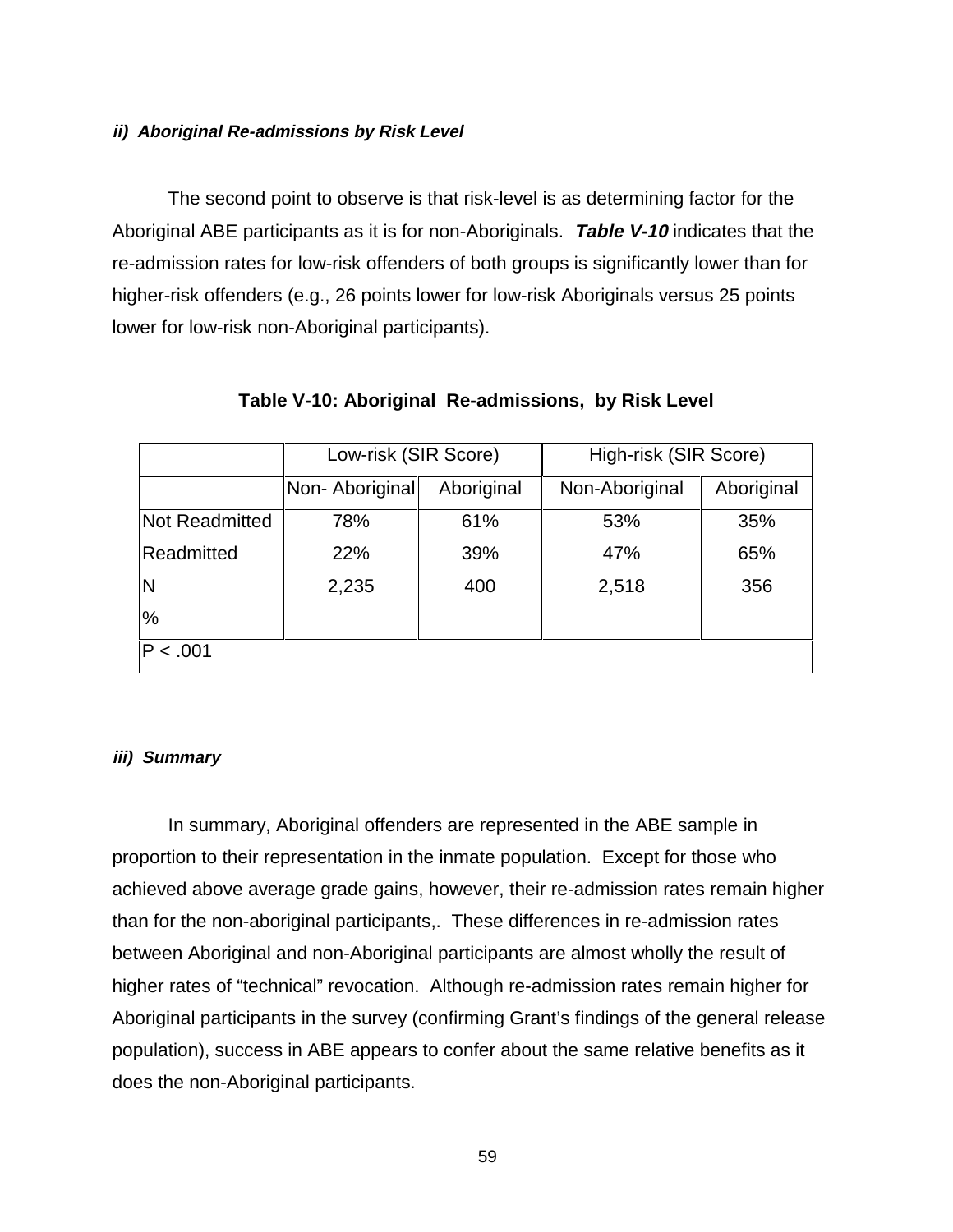# **CONCLUSIONS**

The following are some general points that arise from this study, which might be considered for further action or research.

On the positive side:

- 1. The majority of offenders who are admitted each year into federal custody have serious literacy and educational deficits. Many may also have learning difficulties or disabilities. CSC's ABE-8 and ABE-10 adult literacy programs are relatively successful in addressing the first set of deficits while the second set need further study.
- 2. Responses of offenders to the questions in the National Inmate Survey suggest that a majority of offenders have found the ABE programs very useful, they participate in ABE programs at a relatively high rate, and relatively high marks are awarded to the ABE programs.
- 3. The results of ABE programming suggest that ABE participants who complete the programs are realizing good literacy (grade-level) advancements; even offenders who withdrew prior to completion realized modest gains.
- 4. A collateral correctional benefit was that offenders with above average gradelevel gains from the program also experienced a modest (but significant) reduction in re-admission rates.

A number of less positive features were also observed: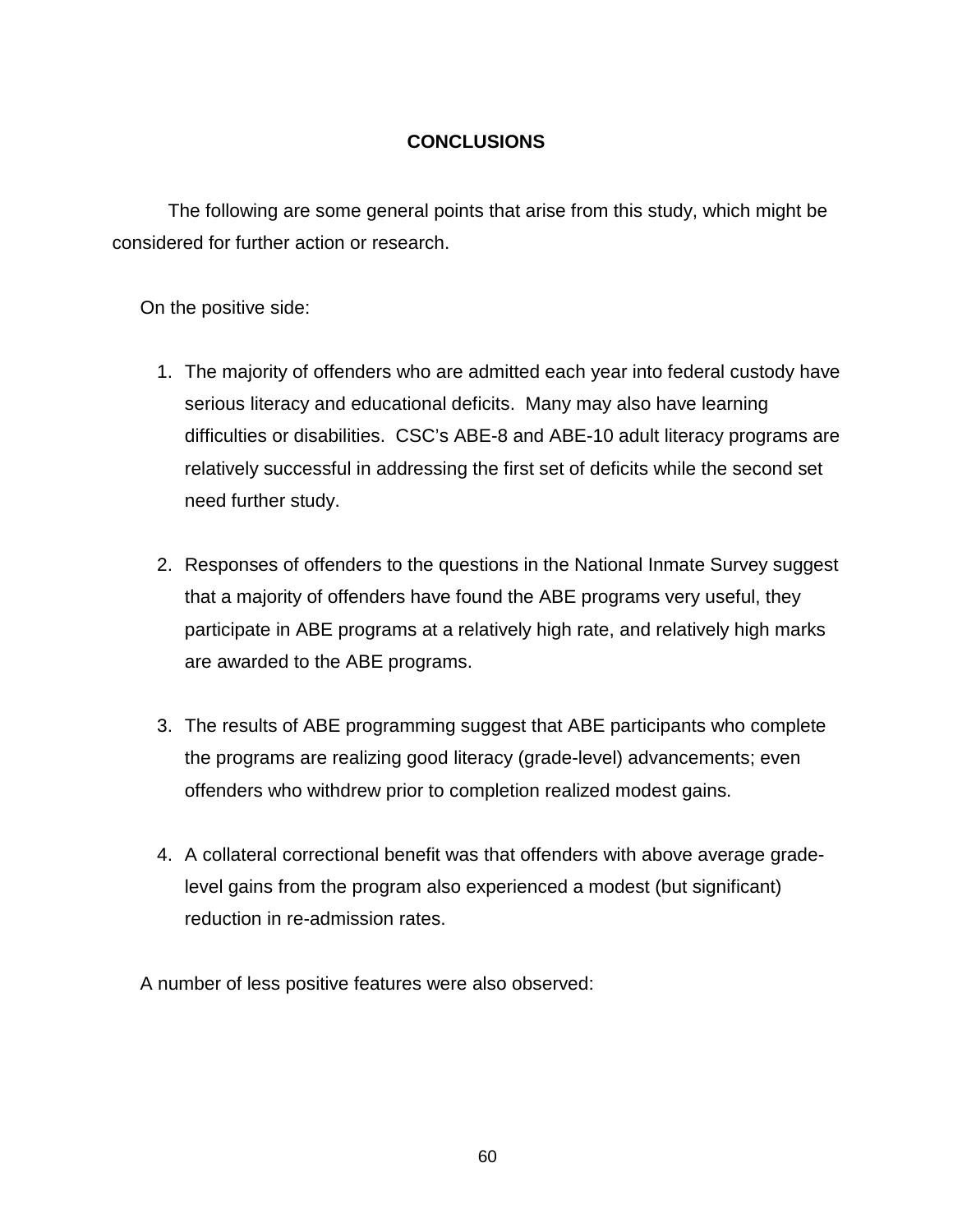- 5. Many of the benefits of ABE participation, for example, are foregone due to a high dropout rate. This is especially problematic as offenders with the weakest literacy base are those most likely to withdraw from the program. It may be worthwhile investigating ways to boost completion and retention rates.
- 6. There are operational benefits for the CSC which were not examined in this report. For example, ABE programs promote constructive activity in the institutions (supporting what the Americans call "normalization"), and may promote more positive long-term attitude changes in offenders. It would be worthwhile to try and measure some of these benefits.
- 7. The campaign for Literacy in Canada has clearly not reached some segments of the population – especially those (like new federal admissions) who are dropouts from both the schools and labour force. Perhaps we need to investigate new partnerships with literacy and other community service groups.
- 8. The benefits of ABC notwithstanding, prison ABE programs cannot solve the larger social issues. The Canadian labour market has been unable to create jobs for all its young people. With many well-educated young persons chasing a diminishing number of good jobs, there are ever fewer jobs that remain for people with less than a high school education. Graduating from an ABE program provides basic literacy, but an ABE-8 or –10 level is not very competitive in the real job market. This situation is unlikely to change for the better anytime in the near future, so we perhaps need to explore other ways of providing marketable job skills, and alternative forms of delivery (community programs along with partnerships with vocational and other institutions, etc.).

In the final analysis, education for basic literacy will continue to be a necessary but not a sufficient condition for the successful re-integration of offenders.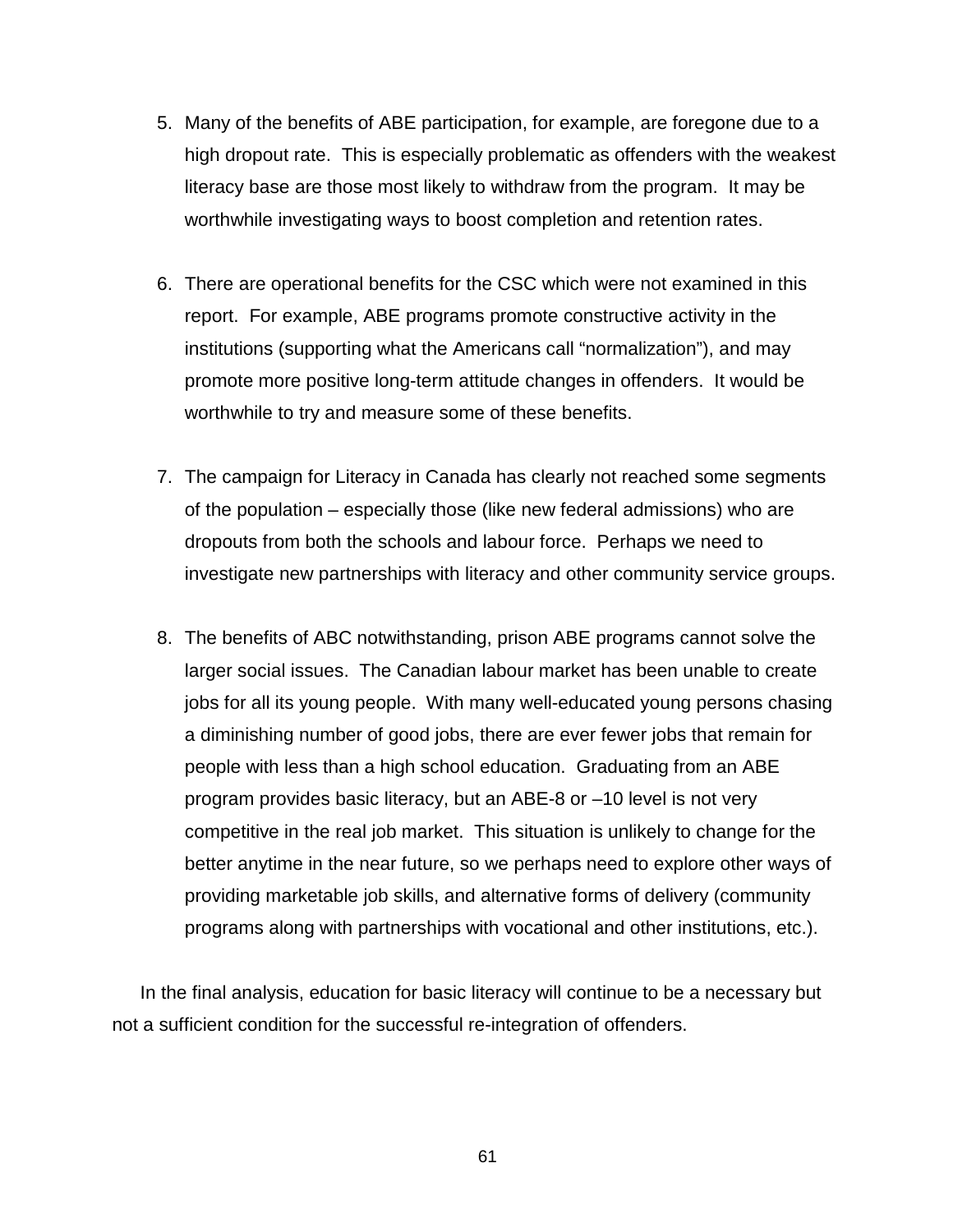## **Bibliography**

- 1989 Don A. Andrews. "Recidivism is Predictable and Can be Influenced: Using Risk Assessment to Reduce Recidivism." **Forum on Corrections Research**. Vol. 1, No.2. Correctional Service of Canada.
- 1996 Paul E. Barton and Richard J. Coley. **Captive Students: Education and Training in America's Prisons.** Educational Testing Service (ETS), Policy Information Center, Princeton, New Jersey (January).
- 1995 Correctional Service of Canada. **Basic Facts About Corrections in Canada**. Communications Branch.
- 1995 Correctional Service of Canada. **Education Year End Report 1993/94.**
- 1996 The Correctional Service of Canada. **1995 National Inmate Survey.** Correctional Research and Development, 1996.
- 1980 F.T. Denton, A.L. Robb and B.G. Spencer. **Unemployment and Labour Force Behavior of Young People: Evidence from Canada and Ontario.** Ontario Economic Council Research Studies, University of Toronto Press.
- 1996 Employment and Immigration Canada. Results From A National Survey Comparing School Leavers And High Schoole Graduates 18 to 20 Years of Age. Public Enquiry Centre, (cat: LM-294-07-93E).
- 1986 David K. Foot. "Youth Employment in Canada: A misplaced Priority?": **Canadian Public Policy.** XII: 3: 499-506.
- 1983 Richard B. Freeman. "Crime and Unemployment". In James Q. Wilson (Ed.) **Crime and Public Policy**. ICS Press, San Francisco, California.
- 1996 Brian A. Grant. **Inmates Referred for Detention (1989-90 to 1993-94): A Comparative Analysis.** Correctional Research and Development, CSC, Research Report No. R-45.
- 1996 Jeffery Frank. "After High School…Initial results of the School Leavers Follow-up Survey, 1995". **Education Quarterly Review**, Vol.3, No.4. Statistics Canada (cat: 81-003-XPB).